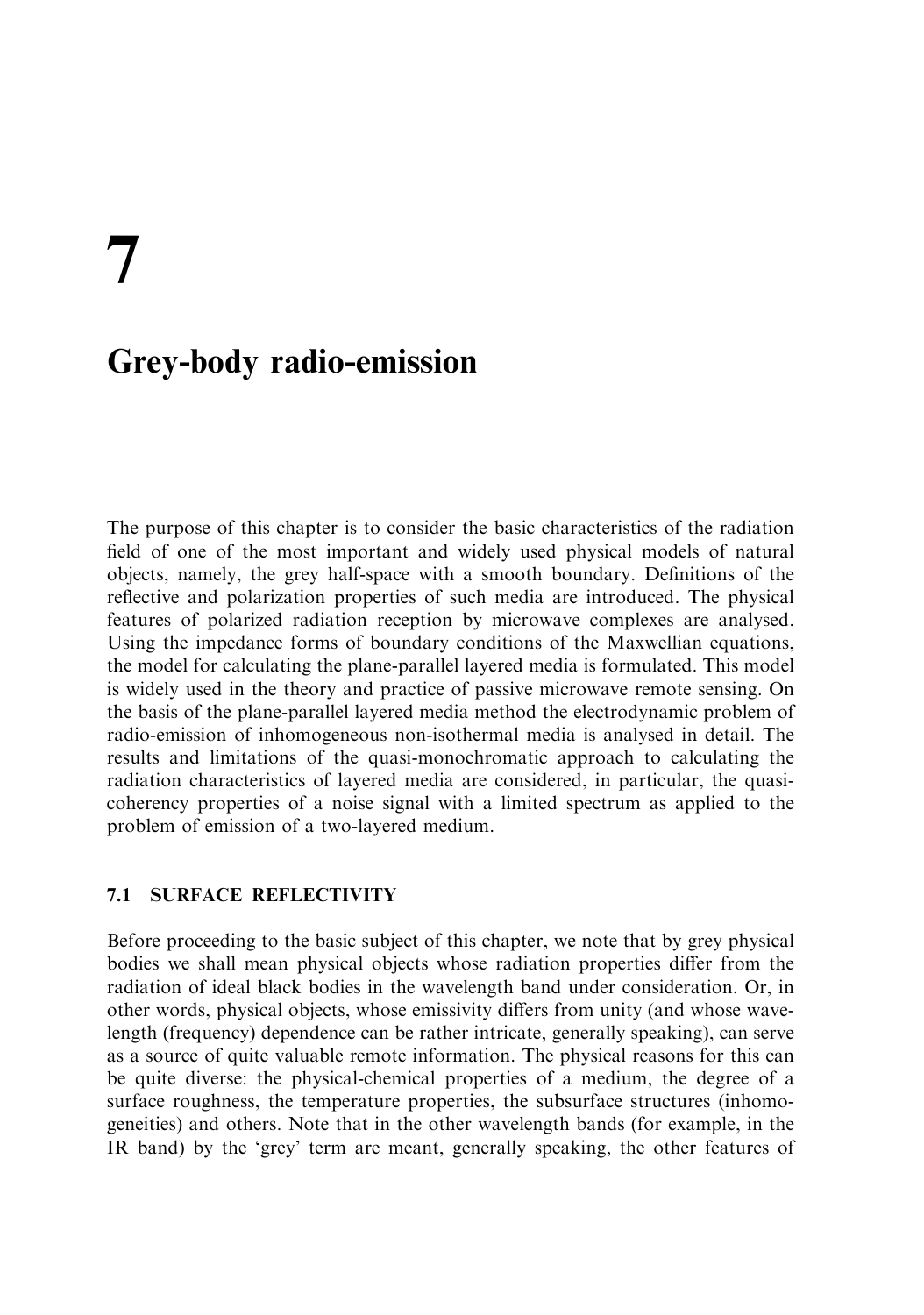radiation, for example, the independence of the spectral emissivity from the wavelength (Siegel and Howell, 1972).

It is much more complicated to determine the reflective properties of a surface element than the emissivity or absorbing ability (see section 6.3). This is explained by the fact that the reflectivity of a surface depends not only on its physical properties and on the physical body's temperature, but also on the directions of incident and reflected radiation. In general, the study of the reflective properties of surfaces is a very complex problem. Various definitions and approaches are used in the science and science-technological literature for the description and investigation of radiation reflection from a surface element. In the physics literature the whole of the class of these definitions is sometimes defined as scattering indicatrix (Prochorov, 1984). The discussion of various concepts accepted in optics and radiophysics can be found in books by Peake (1959); Siegel and Howell (1972); Ozisik (1973); Skolnik (1980); Ishimaru (1978, 1991). We have no scope to analyse in detail these concepts and the relationships between them within the framework of this book. Here we shall consider only those concepts that concern radiation reflection from surfaces and that we will need later.

#### $7.1.1$ **Reflection distribution function**

Consider a monochromatic radiation beam of intensity  $I_{\nu}(\mathbf{r}, \mathbf{\Omega}') d\Omega'$ , which falls on the surface element dA. Let  $\theta'$  be the angle between the incident beam and the normal to the surface (Figure 7.1). The quantity of energy of radiation, falling on a unit area of the surface element per unit of time in a unit range of frequencies, is equal to

$$
I_{\nu}(\mathbf{r}, \mathbf{\Omega}') \cos \theta' \, d\Omega'. \tag{7.1}
$$



Figure 7.1. Schematic beam representation of the incident and reflected radiations for the determination of bidirectional reflectivity.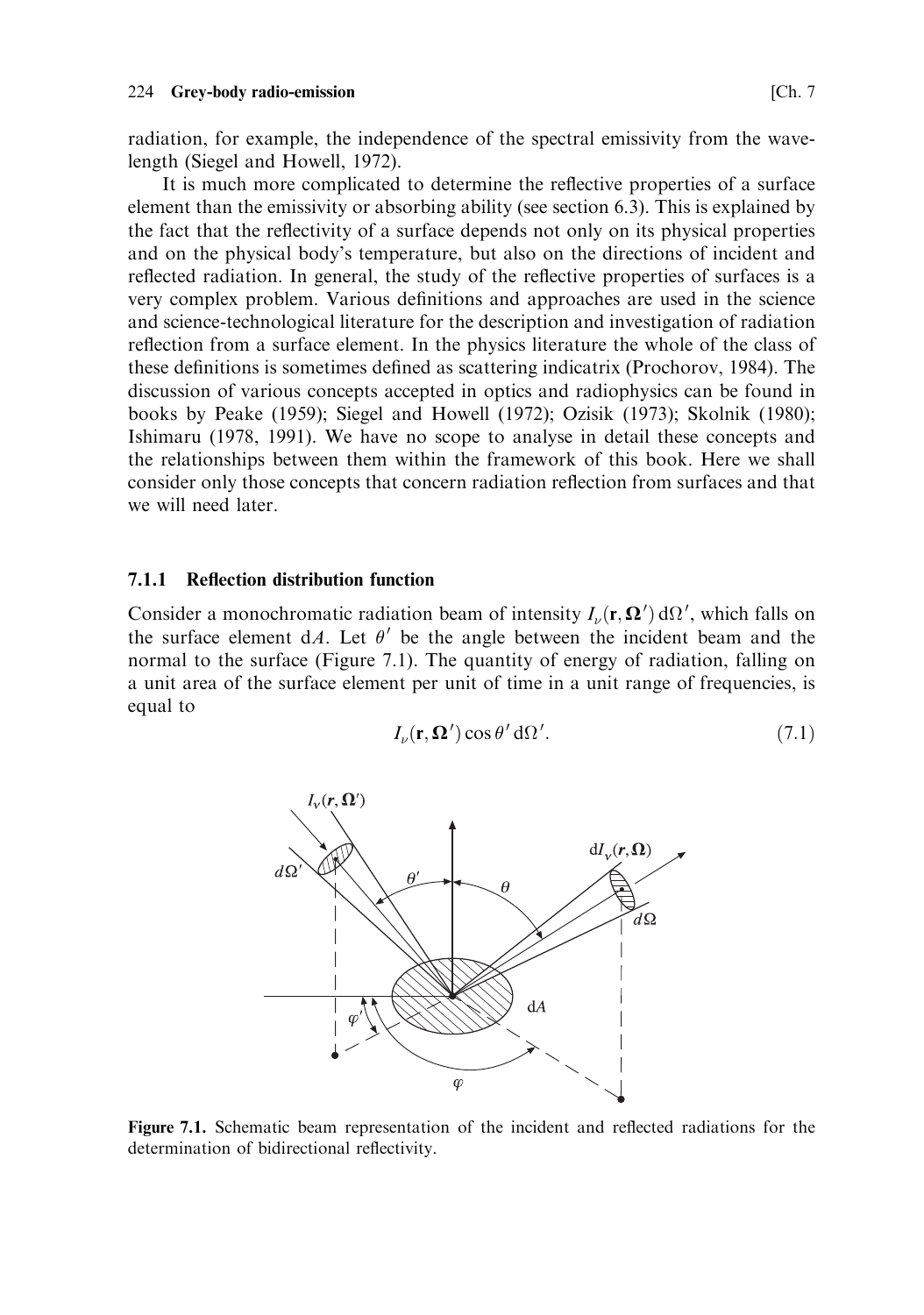Sec. 7.1]

Some part of this radiation will be reflected by the surface in all directions within the limits of a hemispherical solid angle. Let  $dL_{\nu}(\mathbf{r}, \Omega')$  be the intensity of radiation reflected in the direction of observation  $\Omega$ . The reflected radiation intensity is related to the incident radiation energy by the spectral distribution function (or by the bidirectional reflectivity) of the reflected radiation (the reflection indicatrix)  $f_{\nu}(\mathbf{r}, \mathbf{\Omega}', \mathbf{\Omega})$  defined as follows:

$$
f_{\nu}(r,\Omega',\Omega) = \frac{\mathrm{d}I_{\nu}(\mathbf{r},\Omega)}{I_{\nu}(\mathbf{r},\Omega')\cos\theta'\,\mathrm{d}\Omega'}.\tag{7.2}
$$

The quantity so defined can be either greater or less than unity, depending on the surface structure. For example, for mirror-reflecting surfaces the total incident radiation comprised within the limits of solid angle  $d\Omega'$ , is reflected within the limits of solid angle  $d\Omega = d\Omega'$ , whose axis is the direction determined by angles  $\theta = \theta'$  and  $\varphi = \varphi' \pm \pi$ .

Using the generalized reciprocity theorem, which was first formulated by Helmholtz, it can be shown (Siegel and Howell, 1972), that the reflection indicatrix is symmetric with respect to incidence and reflection directions:

$$
f_{\nu}(\mathbf{r}, \mathbf{\Omega}', \mathbf{\Omega}) = f_{\nu}(\mathbf{r}, \mathbf{\Omega}, \mathbf{\Omega}'). \tag{7.3}
$$

The reflective properties of the surface are completely defined, if the reflection indicatrix is known for all directions of a hemispherical space. However, it is extremely difficult to obtain such information experimentally: for this reason the total reflection indicatrix is not used, as a rule, in remote sensing practice. The integral (averaged over angles) reflective characteristics are widely used in IR sensing practice. In its turn, the integrally angular approach is seldom applied in microwave sensing.

## 7.1.2 Directional-hemispherical reflectivity

In the case where the surface is rather rough with respect to the electromagnetic field wavelength, the situation can arise in which the surface is irradiated by the radiation beam from a given direction, and the reflected radiation is scattered within the limits of a hemispherical solid angle (over the surface). A similar scattering regime is characteristic of terrestrial surfaces when they are irradiated by sunlight as well as by IR radiation sources. In this case the spectral directional-hemispherical reflectivity  $\rho_{\nu}(\mathbf{r}, \mathbf{\Omega}' \rightarrow 2\pi)$  is determined as follows:

$$
\rho_{\nu}(\mathbf{r}, \mathbf{\Omega}' \to 2\pi) = \frac{\int_{\Omega = 2\pi} dI_{\nu}(\mathbf{r}, \mathbf{\Omega}) \cos \theta \, d\Omega}{I_{\nu}(\mathbf{r}, \mathbf{\Omega}') \cos \theta \, d\Omega'}.
$$
(7.4)

Using the definition of the reflection indicatrix, we can relate  $\rho_{\nu}(\mathbf{r}, \mathbf{\Omega}' \to 2\pi)$  with  $f_{\nu}(\mathbf{r}, \mathbf{\Omega}', \mathbf{\Omega})$  as follows:

$$
\rho_{\nu}(\mathbf{r}, \mathbf{\Omega}' \to 2\pi) = \int_{\varphi=0}^{2\pi} \int_{\mu=0}^{1} f_{\nu}(r; \mu', \varphi'; \mu, \varphi) \mu \, \mathrm{d}\mu \, \mathrm{d}\varphi. \tag{7.5}
$$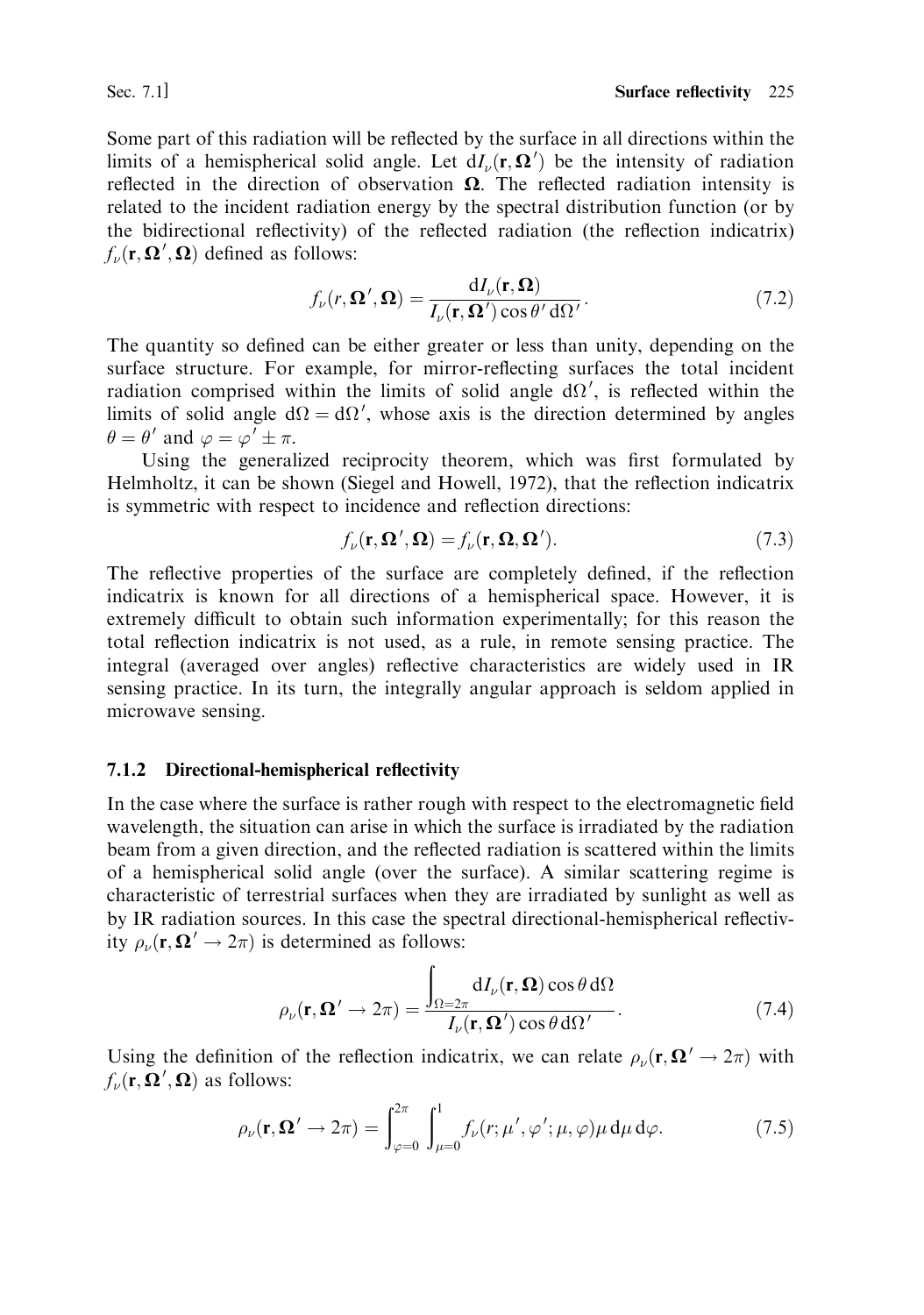### 226 Grey-body radio-emission

The case is often considered, which is opposite to that described above, when the radiation falls on the surface element from all directions within the limits of a hemispherical solid angle (over the surface), and the reflected radiation intensity is measured only in the given direction  $\Omega$ . In such a case the hemispherically directional reflectivity  $\rho_{\nu}(\mathbf{r}, 2\pi \rightarrow \Omega)$  can be presented (provided that the incident radiation does not depend on the direction) in the form:

$$
\rho_{\nu}(r, 2\pi \to \Omega) = \int_{\varphi'=0}^{2\pi} \int_{\mu'=0}^{1} f_{\nu}(\mathbf{r}; \mu', \varphi'; \mu, \varphi)\mu' d\mu' d\varphi'.
$$
 (7.6)

Using the reciprocity theorem, it can easily be seen that in the case where  $\varphi = \varphi'$  and  $\theta = \theta'$ , the following equality is met:

$$
\rho_{\nu}(\mathbf{r}, \mathbf{\Omega}' \to 2\pi) = \rho_{\nu}(\mathbf{r}, 2\pi \to \mathbf{\Omega}). \tag{7.7}
$$

## 7.1.3 Hemispherical reflectivity

Consider the situation where radiation falls on a surface from all directions within the limits of a hemisphere (above the surface) and is reflected in all directions as well. This situation is typical of the case where terrestrial surfaces are irradiated by solar radiation scattered by dense cloudiness (diffuse illumination). With allowance for the definition of a directional-hemispherical reflectivity  $(7.4)$  the spectral hemispherical reflectivity  $\rho_{\nu}(\mathbf{r})$  is determined as follows:

$$
\rho_{\nu}(\mathbf{r}) = \frac{\iint_{\Omega' = 2\pi} \rho_{\nu}(\mathbf{r}, \mathbf{\Omega}' \to 2\pi) I_{\nu}(\mathbf{r}, \mathbf{\Omega}') \cos \theta' d\Omega'}{\iint_{\Omega' = 2\pi} I_{\nu}(\mathbf{r}, \mathbf{\Omega}') \cos \theta' d\Omega'}.
$$
\n(7.8)

If the incident radiation does not depend on the direction, then, with allowance for (7.5), we obtain the relation between the reflection indicatrix and  $\rho_{\nu}(\mathbf{r})$ 

$$
\rho_{\nu}(\mathbf{r}) = \frac{1}{\pi} \int_{\Omega' = 2\pi} \left[ \int_{\Omega = 2\pi} f_{\nu}(\mathbf{r}, \Omega', \Omega) \cos \theta \, d\Omega \right] \cos \theta' d\Omega'. \tag{7.9}
$$

If  $f_{\nu}(\mathbf{r}, \mathbf{\Omega}', \mathbf{\Omega})$  does not depend on directions (or, in other words, has diffuse character of scattering), expression (7.9) is simplified and takes the form:

$$
\rho_{\nu}(\mathbf{r}) = \pi f_{\nu}(\mathbf{r}).\tag{7.10}
$$

### 7.1.4 Diffuse and specular reflection

The surface is called a diffuse reflector if the intensity of reflected radiation is the same over all angles of reflection within the limits of a hemisphere and does not depend on the angle of incidence. The surface is called a specular or mirror reflector if the incident and reflected beams are symmetrical with respect to the normal at the point of incidence, and the reflected beam is concluded inside the solid angle  $d\Omega$  equal to a solid angle containing the incident beam  $d\Omega'$  (i.e.  $d\Omega = d\Omega'$ ). The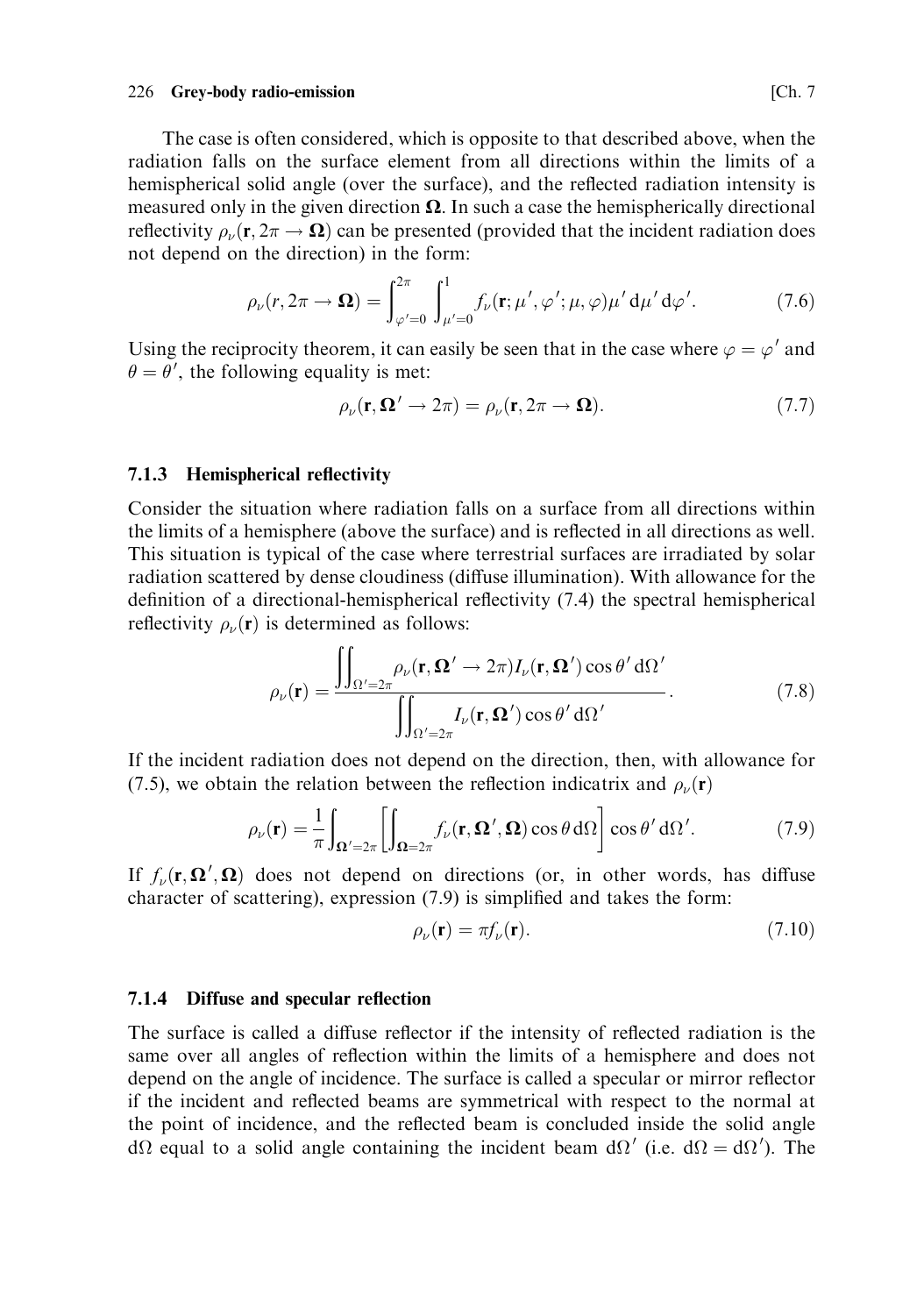assumption on diffuse and specular reflections is often used in the theory and practice of remote sensing, of heat transfer, since it results in considerable simplifications; the real surfaces, however, are neither ideally diffuse, nor ideally specular. We should note here, that, depending on the wavelength used and on the degree of surface roughness, the contributions of specular and diffuse components in the process of full scattering by a studied medium can drastically differ. So, in the optical and IR bands the majority of solid terrestrial media (including vegetation) represent diffuse reflectors. At the same time, the disturbed sea surface represents the most complicated (and dynamical) combination of diffuse and quasi-specular reflectors (the field of patches of sunlight) (Figure 2.1). In the microwave band the specular component plays a noticeable part, both for electromagnetic waves scattering on the sea surface and for scattering on the land surface. In its turn, the vegetation can be presented, depending on the wavelength, either as a highly diffuse (scattering) object, or as an ideal black body (an ideal absorber), or as their complicated scattering–absorbing combination of fractal type (see, for example, Peake, 1959; Fung and Chen, 1981; Franceschetti et al., 1999a,b; Chauhan, 2002; Wu and Liu, 2002; Miesch et al., 2002). Generally speaking, it is the choice of the most adequate scattering model of a studied surface which represents, to a considerable degree, the modern problem of microwave radiation of rough terrestrial covers (such as the disturbed sea surface, vegetation, the processed surface of soils and grounds) (see Chapter 12 for more details).

## 7.2 EFFECTIVE RADIATION OF REFLECTING SURFACE

Let us consider a beam of monochromatic radiation of intensity  $I_{\nu}(\mathbf{r}, \mathbf{\Omega}') d\Omega'$ , which falls on the surface element  $dA$  (Figure 7.1). The quantity of the energy of radiation, falling on the surface area unit per unit time, within a unit frequency band, is equal to  $I_{\nu}(\mathbf{r}, \mathbf{\Omega}') \cos \theta' d\Omega'$ , where  $\theta'$  is the angle between the incident beam direction and the normal to the surface. In accordance with the definition of spectral directional absorbing ability (see equation  $(6.26)$ ), the quantity of radiation energy absorbed by the surface area unit per unit time, within a unit frequency band, can be presented as follows:

$$
dE_{\nu} = \alpha_{\nu}(\mathbf{r}, \nu, T, \mathbf{\Omega}', \ldots) I_{\nu}(\mathbf{r}, \mathbf{\Omega}') \cos \theta' d\Omega'. \tag{7.11}
$$

If the surface is supposed to be opaque, i.e. it absorbs and reflects the radiation, then the energy of absorbed radiation will be equal to the difference between the incident radiation energy and reflected radiation energy

$$
dE_{\nu} = I_{\nu}(\mathbf{r}, \mathbf{\Omega}') \cos \theta' d\Omega' - \rho_{\nu}(\mathbf{r}, \mathbf{\Omega}' \to 2\pi) I_{\nu}(\mathbf{r}, \mathbf{\Omega}') \cos \theta' d\Omega'. \tag{7.12}
$$

Substituting  $(7.11)$  into  $(7.12)$ , we obtain the relation between the directional absorbing ability and the directional-hemispherical reflectivity as:

$$
\alpha_{\nu}(\mathbf{r}, T, \nu, \mathbf{\Omega}') = 1 - \rho_{\nu}(\mathbf{r}, \mathbf{\Omega}' \to 2\pi). \tag{7.13}
$$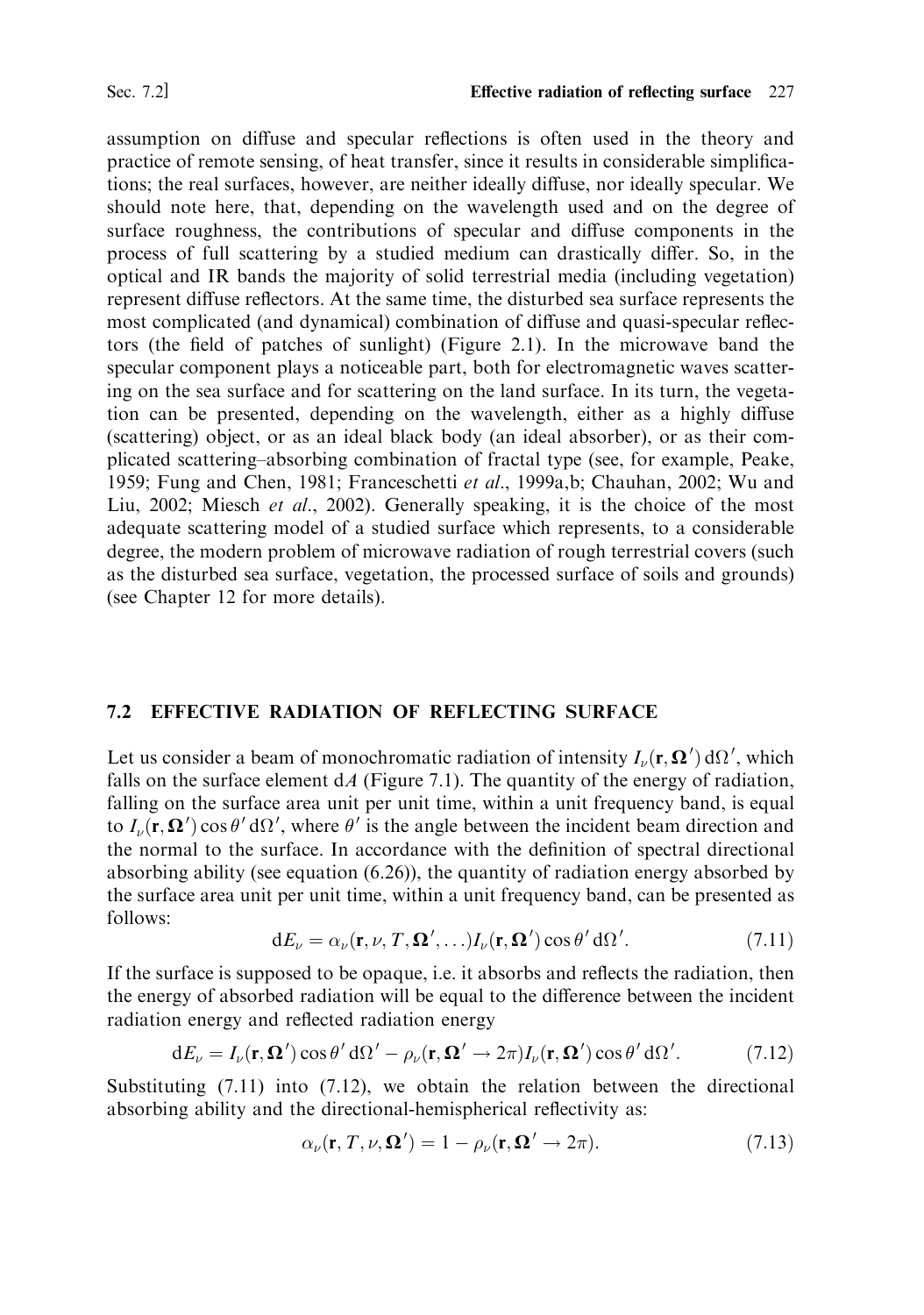

Figure 7.2. Schematic beam representation of the emitted, incident and reflected radiations for the determination of effective emission.

The latter characteristic is related, in its turn, in an integral manner with the reflection indicatrix  $(7.5)$ .

If the investigated medium is at a state of local thermodynamic equilibrium (see section 4.4), and the Kirchhoff law (6.28) is satisfied, then the latter expression can be written in the following form:

$$
\kappa_{\nu}(\mathbf{r}, T, \nu, \Omega) = 1 - \rho(\mathbf{r}, \Omega \to 2\pi). \tag{7.14}
$$

Here it should be emphasized that the directional-hemispherical reflectivity should be considered from that direction where the observation with an instrument is carried out (in accordance with the Kirchhoff law).

The intensity of monochromatic effective radiation  $I_{\nu E}(\mathbf{r}, \Omega)$  of an opaque surface element in the observation direction  $\Omega$  will be equal to the sum of intensities of thermal and reflected radiation (Figure 7.2). This is due to the fact that stochastic processes are independent, and their intensities can be summed. If the surface is at temperature T and has spectral emissivity  $\kappa(\mathbf{r}, \mathbf{\Omega})$ , then the intensity of thermal radiation will be determined by expression (6.30). As to the external radiation, it should be noted generally that the surface element is irradiated from all directions within the limits of a hemisphere, and the intensity of radiation, reflected by this element in the observation direction  $\Omega$ , can be obtained according to relation (7.2). Thus, the total effective radiation from the surface element can be written as follows:

$$
I_{\nu E}(\mathbf{r}, \mathbf{\Omega}) = \kappa_{\nu}(\mathbf{r}, \mathbf{\Omega}) I_{\nu B}(T, \nu) + \int_{\Omega' = 2\pi} f_{\nu}(\mathbf{r}, \mathbf{\Omega}, \mathbf{\Omega}') I_{\nu}(\mathbf{r}, \mathbf{\Omega}') \cos \theta' d\Omega'. \tag{7.15}
$$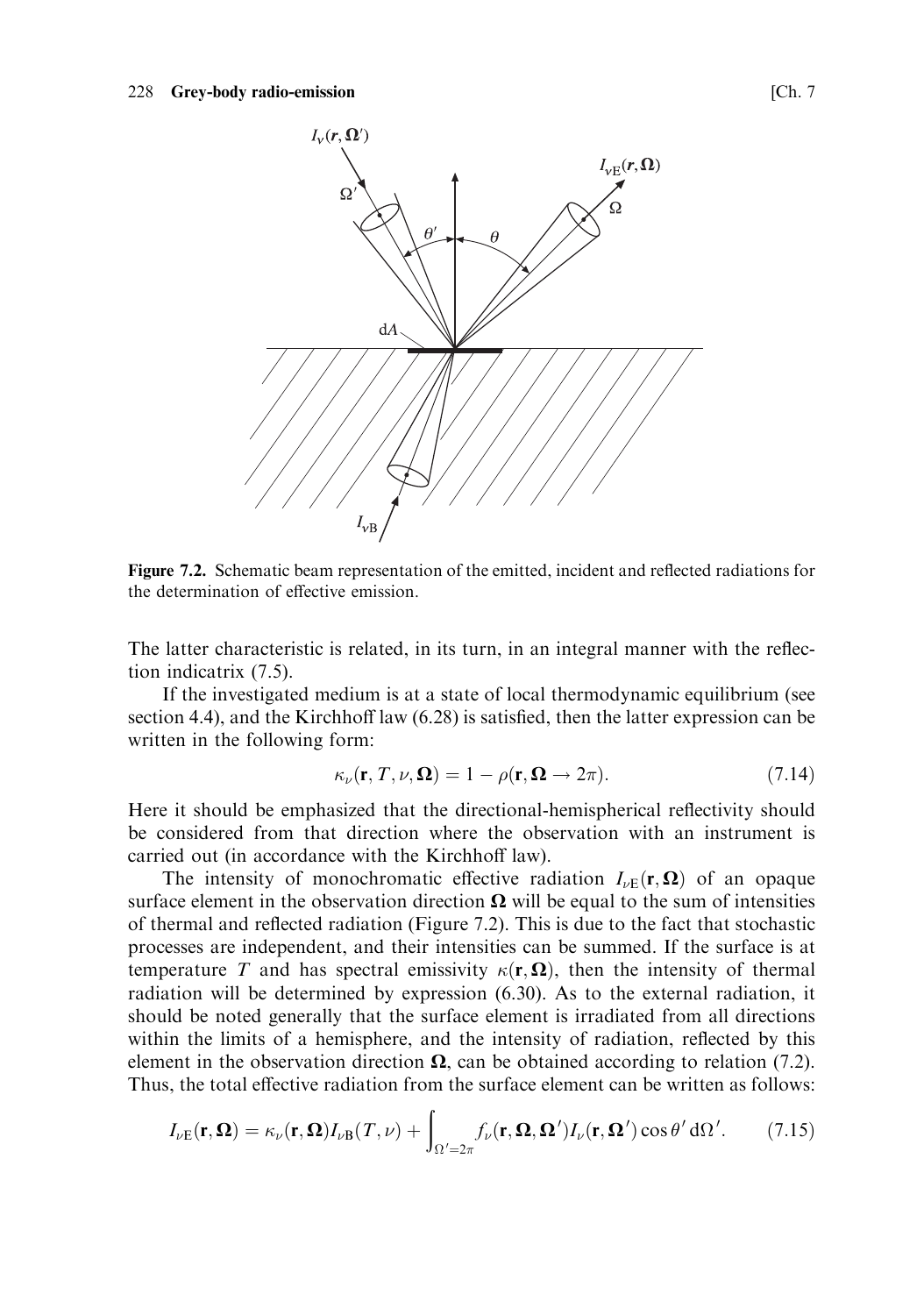Sec. 7.2]

The formula obtained is very widely used in remote microwave sensing practice, in quite different modifications, by the way. Here, as we have already noted, a serious problem is the adequate choice of a surface scattering model, i.e. the choice of function  $f_{\nu}(\mathbf{r}, \mathbf{\Omega}', \mathbf{\Omega})$ .

Now we consider two important cases, which are often used in microwave sensing practice: a surface with specular reflection and a surface with diffuse reflection. For a mirror surface the reflection indicatrix can formally be presented as a product of delta-function  $\delta(\mathbf{\Omega}-\mathbf{\Omega}')$ , that expresses the mirroring property of a surface, and the spectral power reflectivity from the direction  $\Omega' - R_{\nu}(\Omega')$ . The value of this reflectivity can be determined on the basis of the wave electromagnetic theory. Besides, we note, that the mirror surfaces possess the property of isotropy in the azimuthal direction. In this case the effective radiation of a unit surface can be written as a dependence on the polar angle (observation angle)  $\theta$  only:

$$
I_{\nu E}(\mathbf{r}, \theta) = \kappa_{\nu}(\mathbf{r}, \theta) I_{\nu B}(T, \nu) + R_{\nu P}(\theta) I_{\nu}(\theta'). \tag{7.16}
$$

A similar procedure, performed for the relation between the emissivity and reflectivity (7.14), makes it possible to obtain the following important expression:

$$
\kappa_{\nu}(\mathbf{r}, \theta) = 1 - R_{\nu}(\mathbf{r}, \theta). \tag{7.17}
$$

Comparing this expression with the electrodynamic solutions of the fluctuationdissipation theorem (see section 4.3), we can easily see a complete analogy between expression  $(7.17)$ , obtained from the energy conservation law, and the electrodynamic solution (4.20) for radiation of a semi-infinite space with a smooth boundary.

For diffusively emitting and reflecting surfaces quantities  $\kappa_{\nu}$  and  $f_{\nu}$  weakly depend on angles; as a result, the expression for effective radiation can be presented in a slightly different form (provided that the incident radiation does not depend on the direction):

$$
I_{\nu E}(\mathbf{r}, \mathbf{\Omega}) = \kappa_{\nu} I_{\nu B}(T, \nu) + I_{\nu} \rho_{\nu} (2\pi \to \mathbf{\Omega}). \tag{7.18}
$$

Here it is important to note that the external radiation will appear in a resulting radiation in a rather complicated manner. Whereas in the case of mirror surfaces, under conditions of real observations, there exist experimental techniques for separating out the information radiation component, which directly depends on the medium's properties, this procedure is much more difficult to perform for diffuse surfaces.

In the microwave band the relations presented above have usually been used in the terms of spectral brightness temperature of an investigated object  $T_{\nu R}(\mathbf{r}, \Omega)$ , which, with regard to the Kirchhoff law (equation  $(6.30)$ ) and relation  $(5.27)$ , can be presented as

$$
T_{\nu\mathbf{B}}(\mathbf{r}, \mathbf{\Omega}) = \kappa_{\nu}(\mathbf{r}, \mathbf{\Omega}) T_0, \tag{7.19}
$$

where  $T_0$  is the thermodynamic temperature of the investigated medium.

And, considering media with mirror boundaries possessing azimuthal isotropy properties, we can obtain the expression for effective spectral brightness temperature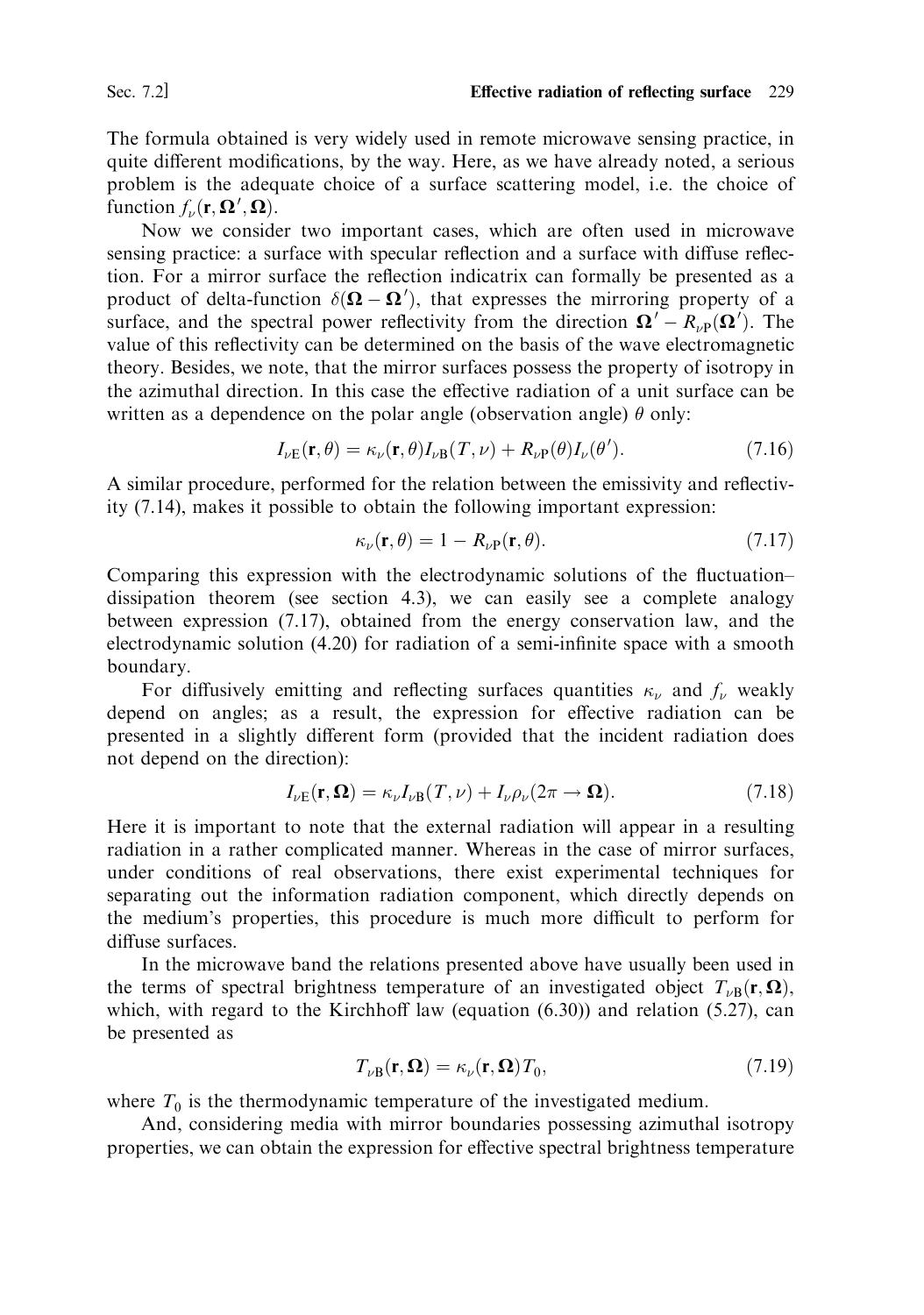

Figure 7.3. Schematic beam presentation of remote sensing measuring procedure. See explanations of notation in the text.

 $T_{\nu \text{RF}}(\theta)$  with regard to the external brightness spectral integral illumination  $T_{\nu l}(\theta)$ (sometimes called the firmament illumination)

$$
T_{\nu BE}(\theta) = \kappa_{\nu}(\theta) T_0 + R_{\nu P}(\theta) T_{\nu T}(\theta). \tag{7.20}
$$

The observational situation is illustrated schematically in Figure 7.3.

It should be noted that, unlike the IR band, in the microwave band the external brightness illumination varies in intensity within very wide limits – from  $20-30$  K up to  $300 K -$  depending on the microwave working subrange and the state of cloudiness, and it also strongly varies depending on the observation angle (see Chapters 9 and 10).

In relation  $(7.20)$  the question is about spectral and differential (in angle) radiation characteristics of a medium. However, the total signal received by a radiometric system will depend both on the relationship between the angular characteristics of a studied object and the antenna system of a receiving device (see equation (5.28)), and on the amplitude-frequency characteristic of a receiving device (see equation (5.29)). We shall still be interested in the properties of physical media particularly; therefore, we shall further use relation (7.20), omitting for simplicity subscript  $\nu$ . However, we shall always remember, that the question is about spectral characteristics.

Some important conclusions follow from relation (7.20). First, the brightness temperature of a physical medium, recorded by a remote instrument, is directly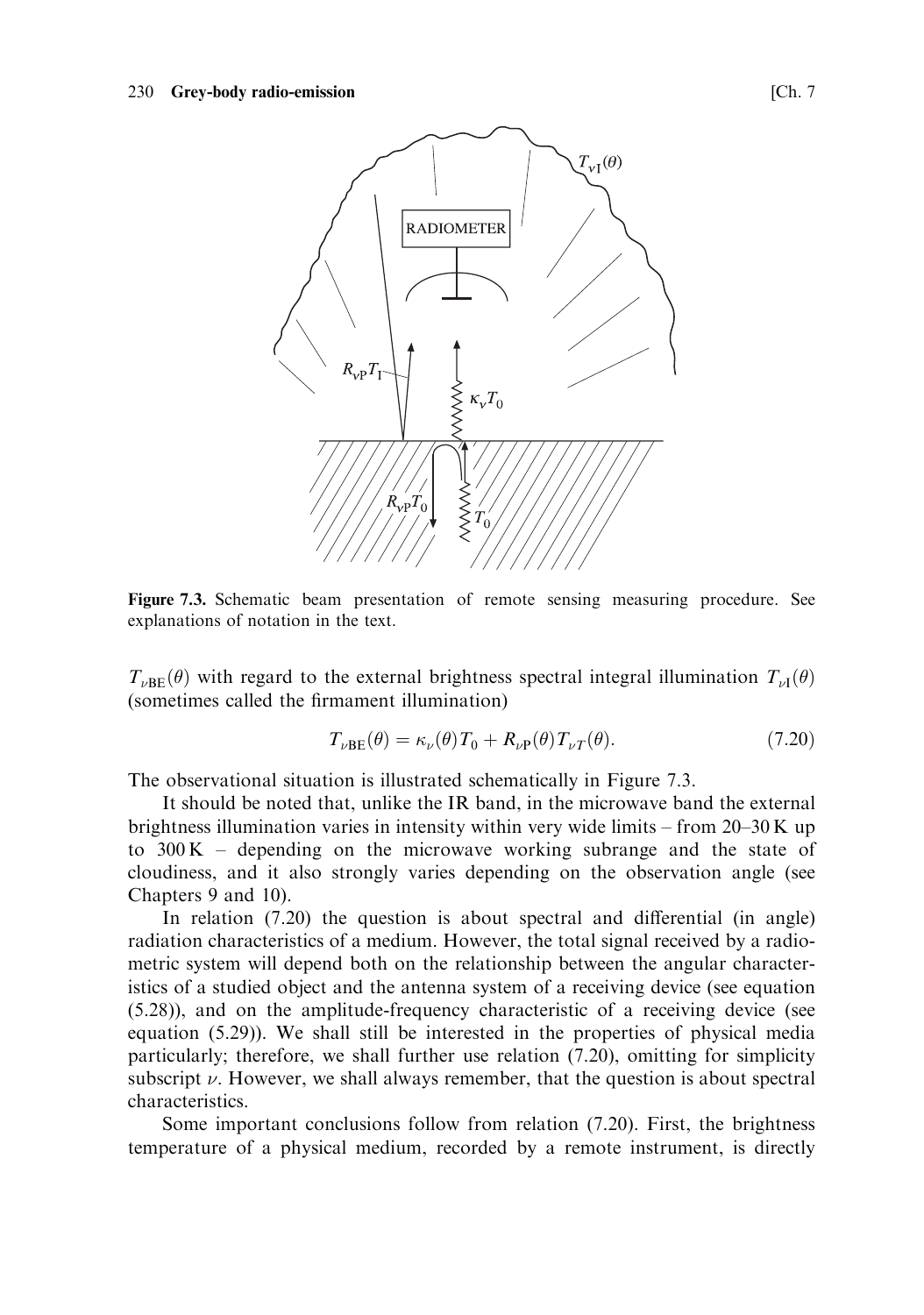related to the physical-chemical properties of a medium (via the emissive ability) and with its thermodynamic temperature. The spectral properties of a medium (for example, the dependence of its dielectric properties and, accordingly, of physicalchemical properties, on the working frequency) will also be displayed directly in spectral properties of the field of brightness temperature. Of importance here are the state and characteristics of the medium's boundary which, in their turn, have intrinsic and rather complicated spectral properties. The separation of volume and surface effects in a compound radiothermal signal is one of complicated problems of remote microwave sensing.

Second, since the emissivity of media, being under the conditions of local thermodynamic equilibrium, is less than unity (as a consequence of Kirchhoff's law), the brightness temperature of such media will always be lower, than the value of thermodynamic temperature of a medium (certainly, disregarding the firmament illumination). To restore the component, caused by physical-chemical properties, from the compound radiothermal signal, IR thermal remote measurements (along with radiothermal ones) of physical objects are usually applied. As a result, the information on a purely temperature field is obtained, and, then, the medium emissivity is restored. If it is indicated in such a manner that the medium emissivity exceeds unity, then, to a high probability, the radiation of a medium can be supposed to have a clearly non-thermal character (see section 4.4).

Third, to demonstrate the important role of brightness illumination, let us imagine mentally the following experiment. The investigated medium with an instrument are placed in a thermostat with emitting blackbody walls. In this case the brightness illumination temperature will not depend on the direction and will be equal to  $T_1(\theta) = T_0$ . Substituting this value into (7.20) and making some transformations, we obtain that the effective brightness temperature will be equal to  $T_0$  and will not depend on the physical properties of the medium. In other words, remote measurements, carried out under thermostatic control conditions, will not bear any information substance.

This can easily be confirmed by some other relationships as well. If we investigate two media with different emissivities (but with equal physical temperatures), then it follows from (7.20), that in observing these two media the radiobrightness contrast  $\Delta T_B$  will be:

$$
\Delta T_{\rm B} = (T_0 - T_{\rm I}) \,\Delta \kappa. \tag{7.21}
$$

It can be seen from this relation that, in spite of distinctions in physical properties of the media, determined as  $\Delta \kappa = \kappa_1 - \kappa_2$ , the measured radiobrightness contrast tends to zero as  $T_1 \rightarrow T_0$ . Under terrestrial atmosphere conditions such a situation takes place, for example, in the wavelength band of about 5 mm. Similar thermostated situations take place also in closed laboratory rooms, which makes it difficult to perform fine radiothermal measurements in such rooms.

Even earlier detailed onboard radiothermal experiments (1975–1979) have shown that the mirror component plays an essential part in forming the microwave effective radiation, even if the surface is optically rough. As an example, Figure 7.4 shows the fragments of radiothermal signal reception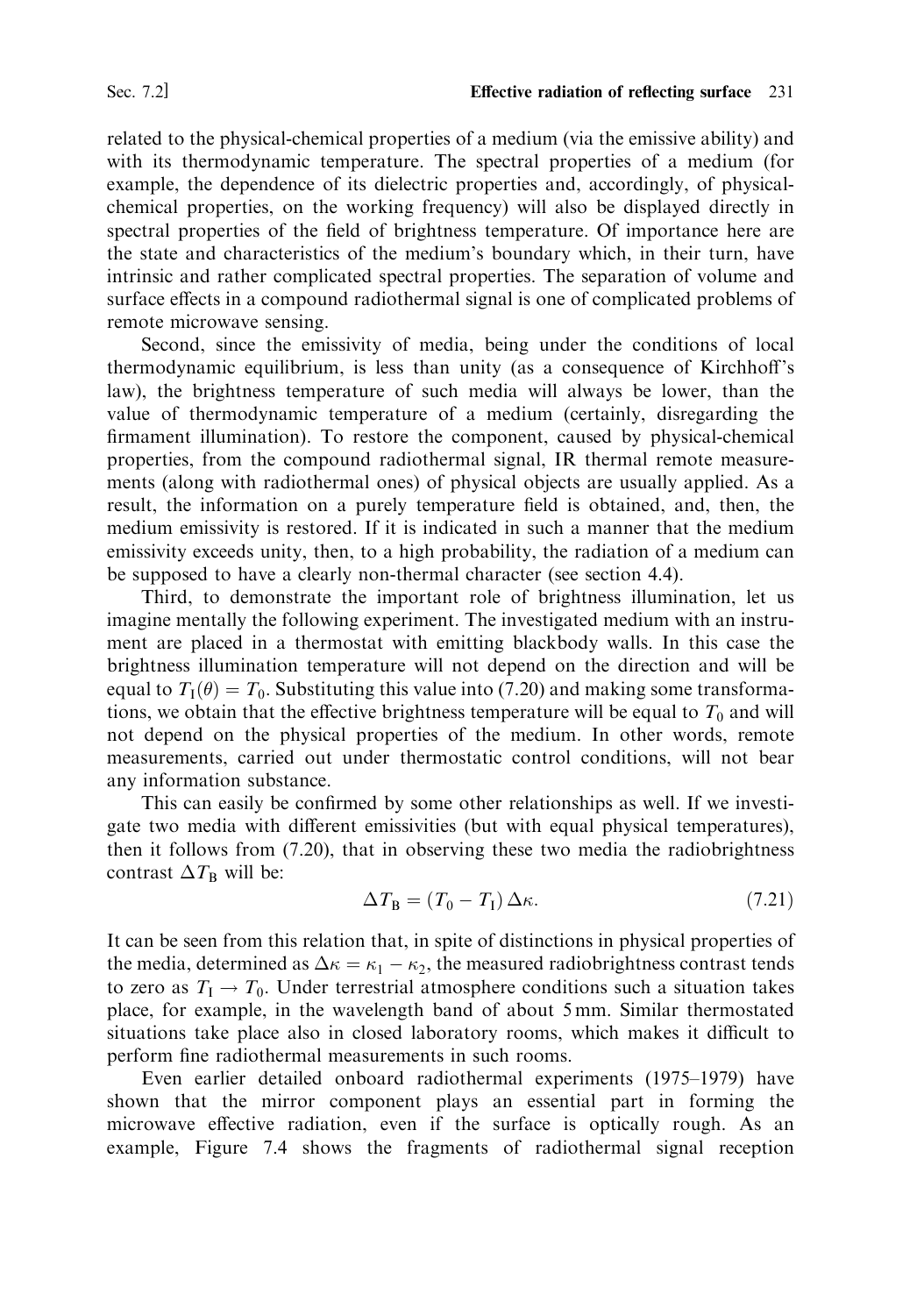

Figure 7.4. Remote microwave results of the specialized nadir-zenithal airborne (Russian IL-14) instruments (radiometer RNZ 0.8). The working area is the north part of the Caspian Sea on 22 April 1979. (a) Schematic presentation of measuring procedure. ZCh and NCh are the zenithal and nadir channels respectively. (b) and (c) are fragments of the radiometer output signal for zenithal channel  $T_{AZ}$  and nadir channel  $T_{AN}$ . Moscow time, spatial scale and indoor temperature calibration are shown on abscissa and on ordinate.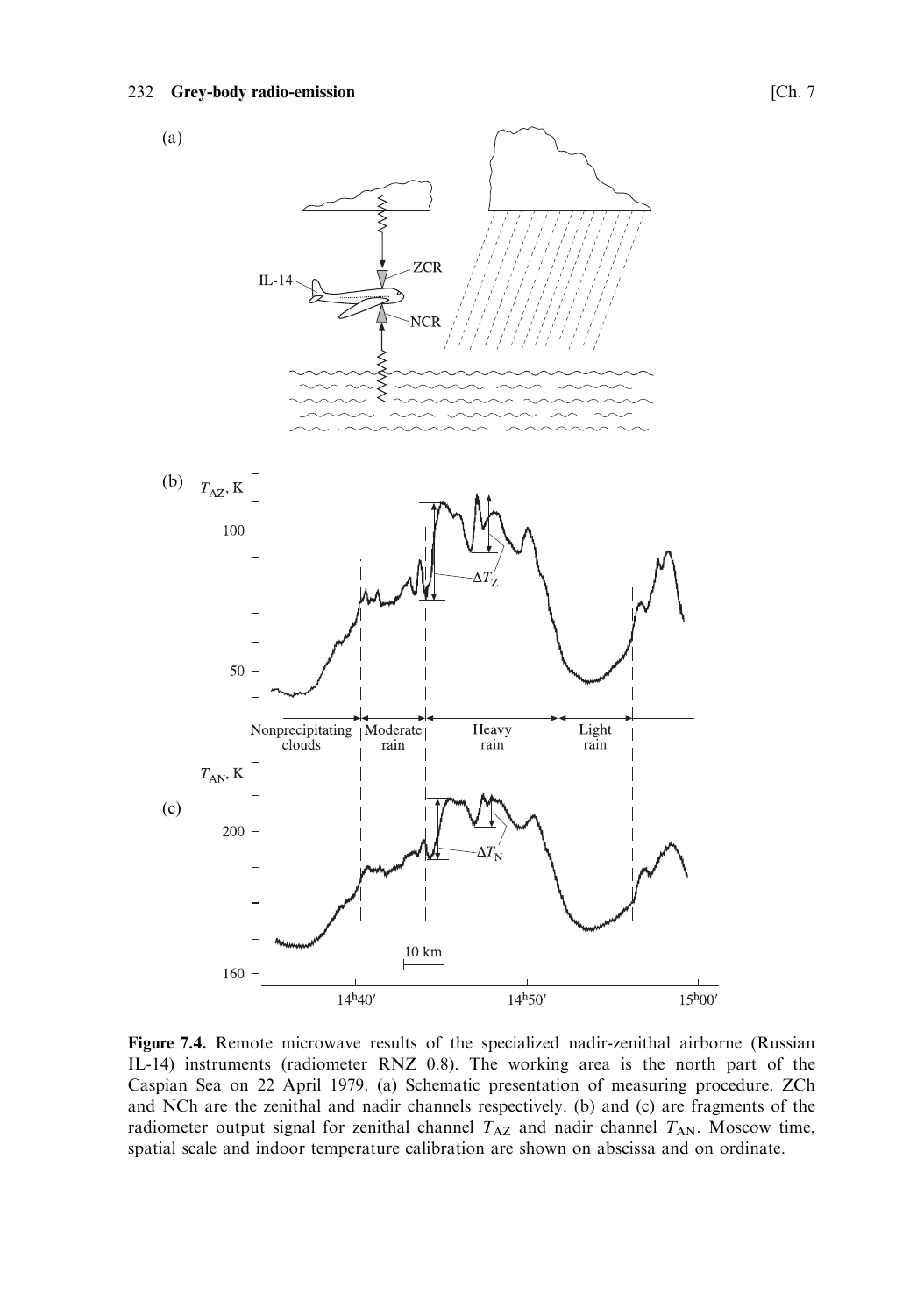registrograms, obtained by means of a specialized onboard radiothermal device, which receives radiations simultaneously in the nadir mode (with respect to a flight vehicle) and in the zenith mode by two identical radiometers  $-$  zenithal instruments and nadir instruments. Specialized nadir-zenithal instruments of 8-mm band were manufactured and installed on the Russian IL-14 aircraft-laboratory by coworkers of the Space Research Institute of the Russian Academy of Sciences. The onboard experiments were carried out in the Caspian Sea area of water under complicated meteorological conditions, at strong sea surface disturbance and at low altitude of flight  $(200-400 \text{ m})$  (Figure 7.4(a)). The analysis of registrograms of nadir and zenithal channels (Figure 7.4(b), (c)) showed their virtually full identity from the viewpoint of variations of radiothermal peculiarities. Depending on precipitation intensity, the external illumination varies within very wide limits  $-$  from 40–50 K for a cloudy atmosphere up to  $70-80 K$  – for precipitation of average intensity, and up to 100–110 K for hail showers. Accordingly, in the nadir channel the signal intensity varies from  $170 K$  to  $200-210 K$ . It should be noted, that it is virtually impossible to obtain such a detailed spatial structure of precipitation of various intensity by other techniques.

Proceeding from relation (7.20) and using the data of nadir  $T_N$  and zenithal  $T_Z$ channels, the first (and rather rough) estimation of sea surface emissivity can be given as:

$$
\kappa \cong \frac{T_{\rm N} - T_{\rm Z}}{T_0 - T_{\rm Z}}.\tag{7.22}
$$

Substituting the values for various illumination intensities, we obtain the emissivity value for the disturbed sea surface as 0.51–0.53. This can also be done in another way, by considering the contrasts in the nadir  $(\Delta T_N)$  and zenithal  $(\Delta T_Z)$  channels' intensity from the same spatial peculiarity. In this case we have:

$$
1 - \kappa = \frac{\Delta T_N}{\Delta T_Z}.\tag{7.23}
$$

Substituting corresponding values of contrasts from the two channels (they are marked in Figure 7.4(b), (c)) for the same radiothermal peculiarity, we obtain the emissivity value as  $0.51-0.52$ . It can be seen from this result that the estimates obtained by two methods - from the 'absolute' values and from contrasts – are very close. Thus, we can conclude that the use of a mirror model in interpreting radiothermal observations is quite justified, in the first approximation at least.

## 7.3 REFLECTION AND TRANSMISSION OF PLANE WAVES AT THE PLANE INTERFACE BOUNDARY

In the overwhelming majority of cases remote sensing practice deals with inhomogeneous media having rough boundaries. The full solution of the problem of radiation of such media is rather complicated. We shall consider some of the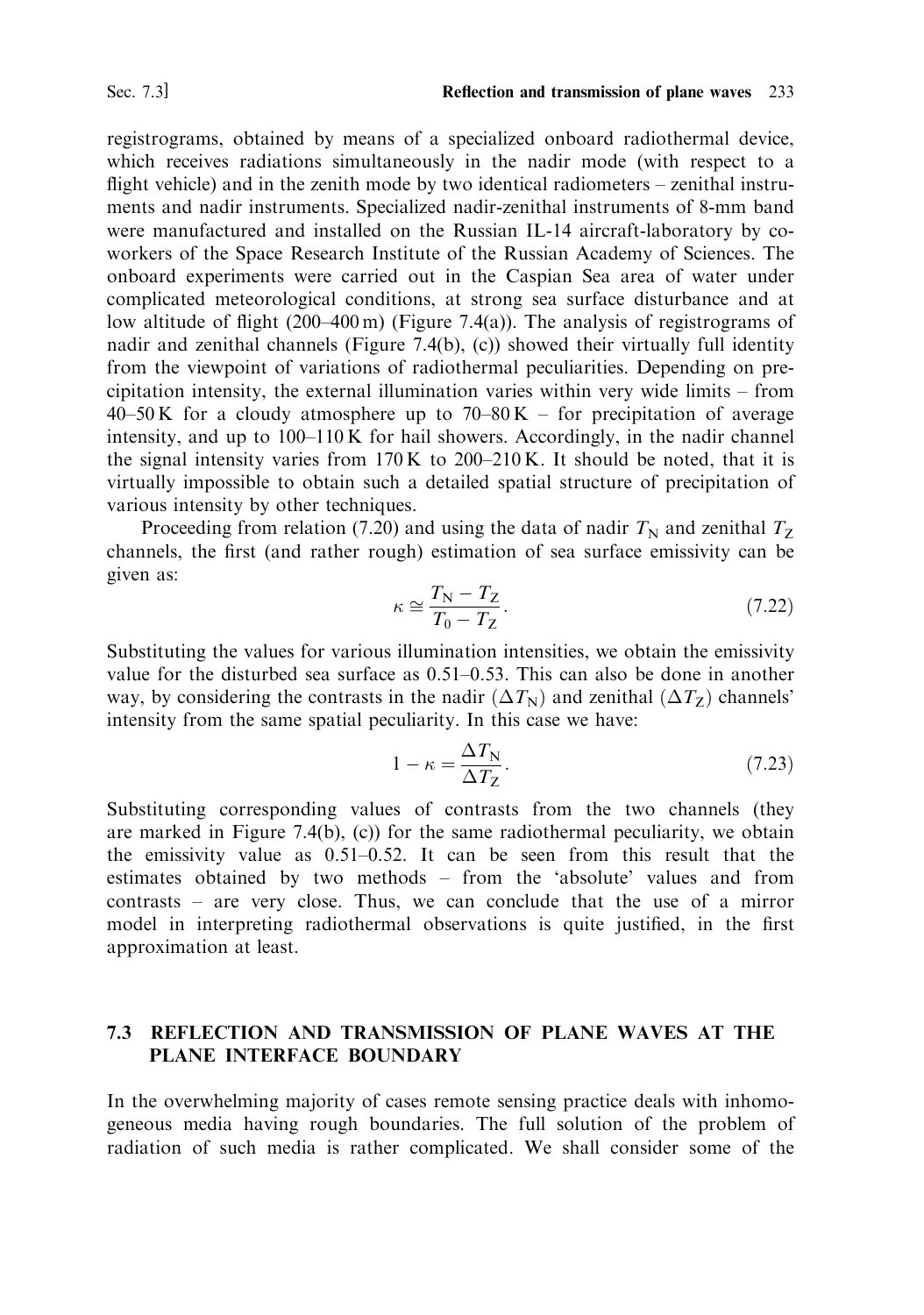problems in this book. For constructing complex models it is very useful to know the solutions of some simple problems, which, nevertheless, play a fundamental part. The simplest problem on wave propagation in the inhomogeneous medium is the problem of a plane monochromatic wave falling on a plane interface boundary of two media with different dielectric properties (the specular model of reflection). As is known, refracted (transmitted) and reflected waves arise in this case. Of importance here are the boundary conditions of the Maxwellian equations, which are presented not in the form of relation between the amplitudes of fields at the boundary (see equation  $(1.6)$ ), but in the form of complex field reflectivities and transmissivities and (real) power reflectivities and transmissivities (Brekhovskikh, 1957; Veremey et al., 1978; Finkelstein and Mendelson, 1980; Wilheit, 1978).

Let the interface boundary between two semi-infinite homogeneous media coincide with the plane  $z = 0$  of the Cartesian coordinate system. The media disposed above  $(z > 0)$  and below  $(z < 0)$  the boundary are characterized by parameters  $\dot{\varepsilon}_1$  and  $\dot{\varepsilon}_2$ , respectively ( $\mu_1 = \mu_2 = 1$ ) (see section 1.6). To this boundary from the first medium falls a plane wave at angle  $\theta_0$  to axis z with circular frequency  $\omega = 2\pi\nu$  and wave vector  $\mathbf{k}_0 = k_1 \mathbf{m}_0 (k_1 = (\omega/c) \sqrt{\varepsilon_1}$ , where  $\mathbf{m}_0$  is the unit vector of the normal to the incident wave front) (see section 1.6). Then we make the plane of incidence that contains vector  $k_0$  and axis z, coincident with the plane xz. We denote the wave vector of the reflected wave by  $\mathbf{k}_1 = k_1 \mathbf{m}_1$  and the wave vector of the transmitted wave by  $\mathbf{k}_2 = k_2 \mathbf{m}_2$ ;  $\mathbf{n}_0$  is the unit vector of the normal to the interface boundary, directed from medium 2 to medium 1. According to  $(1.29)$  and  $(1.11)$ , the electric and magnetic fields can be written as follows. For the incident wave:

$$
\mathbf{E}_{I} = \mathbf{E}_{0} \exp\left[jk_{1}(\mathbf{m}_{0}\mathbf{r}) - j\omega t\right]
$$
  
\n
$$
\mathbf{H}_{I} = \frac{[\mathbf{m}_{0}\mathbf{E}_{0}]}{Z_{1}} \exp\left[jk_{1}(\mathbf{m}_{0}\mathbf{r}) - j\omega t\right]
$$
 (7.24)

for the reflected wave:

$$
\mathbf{E}_{\mathbf{R}} = \mathbf{E}_{1} \exp[jk_{1}(\mathbf{m}_{1}\mathbf{r}) - j\omega t]
$$
  
\n
$$
\mathbf{H}_{\mathbf{R}} = \frac{[\mathbf{m}_{1}\mathbf{E}_{1}]}{Z_{1}} \exp[jk_{1}(\mathbf{m}_{1}\mathbf{r}) - j\omega t]
$$
\n(7.25)

and for the transmitted wave:

$$
\mathbf{E}_{\mathrm{T}} = \mathbf{E}_{2} \exp\left[jk_{2}(\mathbf{m}_{2}\mathbf{r}) - j\omega t\right]
$$
  

$$
\mathbf{H}_{\mathrm{T}} = \frac{[\mathbf{m}_{2}\mathbf{E}_{2}]}{Z_{2}} \exp\left[jk_{2}(\mathbf{m}_{2}\mathbf{r}) - j\omega t\right].
$$
 (7.26)

Here  $\dot{Z}_1$  and  $\dot{Z}_2$  are the complex impedances of the first and second media (see equation  $(1.30)$ ). To simplify the recording, we shall assume in this paragraph  $\varepsilon_0 = \mu_0 = 1$ . This condition will in no way influence the final result. At  $z = 0$  the boundary conditions should be satisfied, which are reduced to the requirement of continuity of tangential components of vectors E and H of the total wave field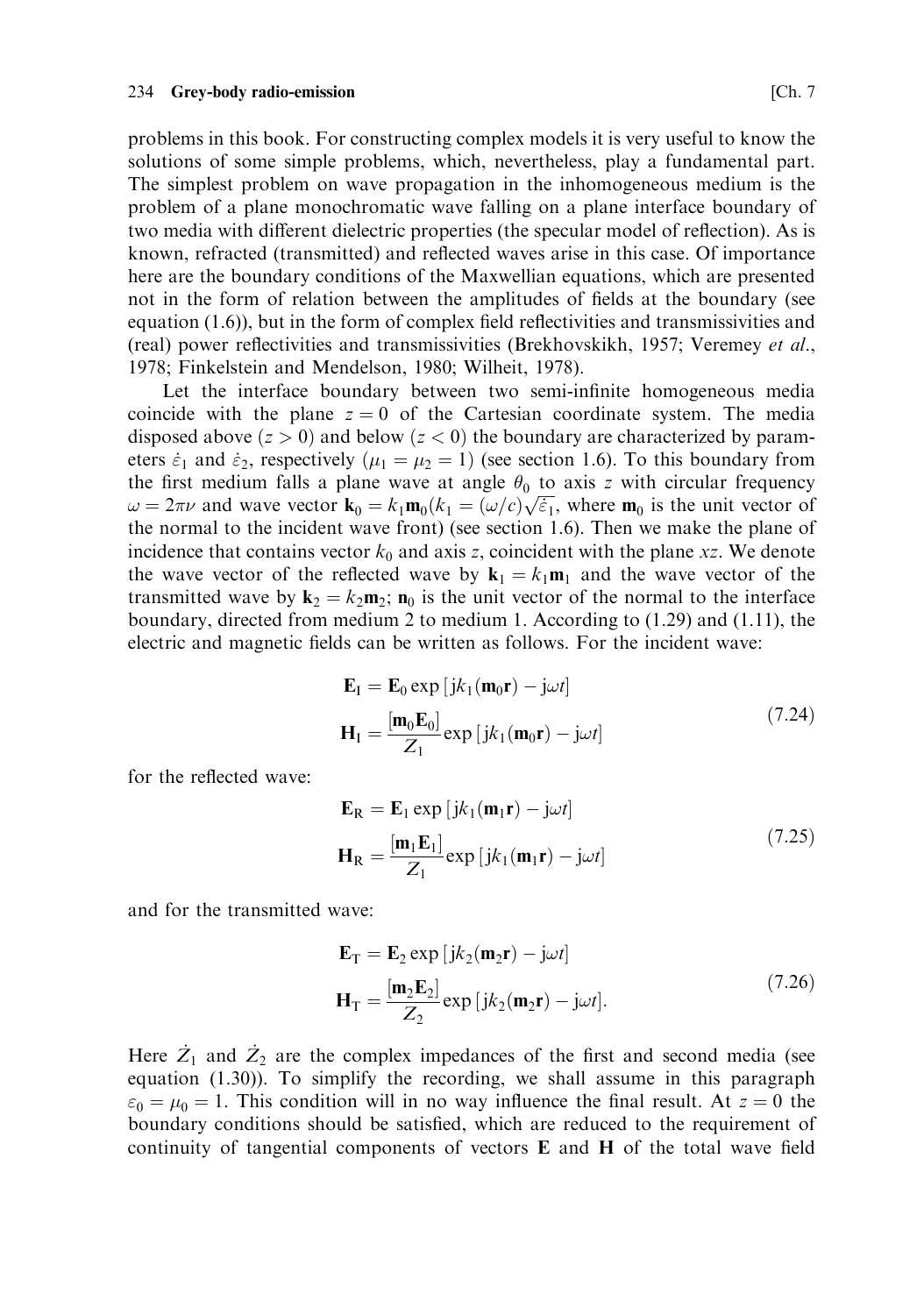Reflection and transmission of plane waves 235

(see equation (1.6)). Hence, at  $z = 0$  the fields should satisfy the equations

$$
\begin{aligned} \left[\mathbf{n}_0 \mathbf{E}_0\right] \exp\left[j(\mathbf{k}_0 \mathbf{r})\right] + \left[\mathbf{n}_0 \mathbf{E}_1\right] \exp\left[j(\mathbf{k}_1 \mathbf{r})\right] &= \left[\mathbf{n}_0 \mathbf{E}_2\right] \exp\left[j(\mathbf{k}_2 \mathbf{r})\right],\\ \left[\mathbf{n}_0 \left[\mathbf{m}_0 \mathbf{E}_0\right]\right] \exp\left[j(\mathbf{k}_0 \mathbf{r})\right] + \left[\mathbf{n}_0 \left[\mathbf{m}_1 \mathbf{E}_1\right]\right] \exp\left[j(\mathbf{k}_1 \mathbf{r})\right] &= \frac{Z_1}{Z_2} \left[\mathbf{n}_0 \left[\mathbf{m}_2 \mathbf{E}_2\right]\right] \exp\left[j(\mathbf{k}_2 \mathbf{r})\right].\end{aligned} \tag{7.27}
$$

Since relations (7.27) should be satisfied at all points of the plane  $z = 0$  (the condition of homogeneity of the plane boundary), this gives rise to the requirement of identical dependence of the fields of all three waves on coordinates  $x$  and  $y$  at  $z = 0$ . Therefore, the phase multipliers in the exponents should be identical and, hence.

$$
k_1 \sin \theta_0 = k_1 \sin \theta_1 = k_2 \sin \theta_2. \tag{7.28}
$$

This results in the well-known law of reflection for specular boundaries:

$$
\theta_0 = \theta_1,\tag{7.29}
$$

and in Snell's law for angles of incidence and transmission:

$$
k_1 \sin \theta_0 = k_2 \sin \theta_2. \tag{7.30}
$$

Note that here the question is about the complex values of both angles and amplitudes of wave vectors.

To determine the amplitudes of reflected and transmitted waves and, accordingly, the complex reflectivities and transmissivities, we turn to the system of equations (7.27). In this case we shall consider the waves of two different linear polarizations: the horizontally polarized wave with vector E perpendicular to the plane of incidence  $(E_x = E_z = 0, E_y \neq 0)$ , and the vertically polarized wave with vector **E** lying in the plane of incidence  $(E_y = 0, E_x \neq 0, E_z \neq 0)$ . A wave with arbitrary elliptical polarization can be obtained as a linear combination of these two solutions. In the first case, for the wave with horizontal polarization, we obtain from (7.27) the equations for unknown amplitudes  $E_1$  and  $E_2$ 

$$
E_0 + E_1 = E_2,
$$
  
\n
$$
\frac{1}{Z_1} (E_0 \cos \theta_0 - E_1 \cos \theta_0) = \frac{1}{Z_2} \cos \theta_2.
$$
\n(7.31)

Solving (7.31), we find the complex Fresnel coefficients, which relate the amplitudes of reflected and transmitted waves to the amplitude of an incident wave, i.e. the reflectivity and transmissivity:

$$
\dot{R}_{\text{H12}} = \frac{E_1}{E_0} = \frac{Z_2 \cos \theta_0 - Z_1 \cos \theta_2}{Z_2 \cos \theta_0 + Z_1 \cos \theta_2} = |\dot{R}_{\text{H12}}| \exp \left( j \varphi_{\text{RH}} \right),\tag{7.32}
$$

$$
\dot{t}_{\text{H12}} = \frac{E_2}{E_0} = \frac{2Z_2 \cos \theta_0}{Z_2 \cos \theta_0 + Z_1 \cos \theta_2} = |\dot{t}_{\text{H12}}| \exp(\text{j}\varphi_{\text{rH}}). \tag{7.33}
$$

For the vertically polarized wave the calculation is more convenient to perform for vector H, which is perpendicular to the plane of incidence in the given case. The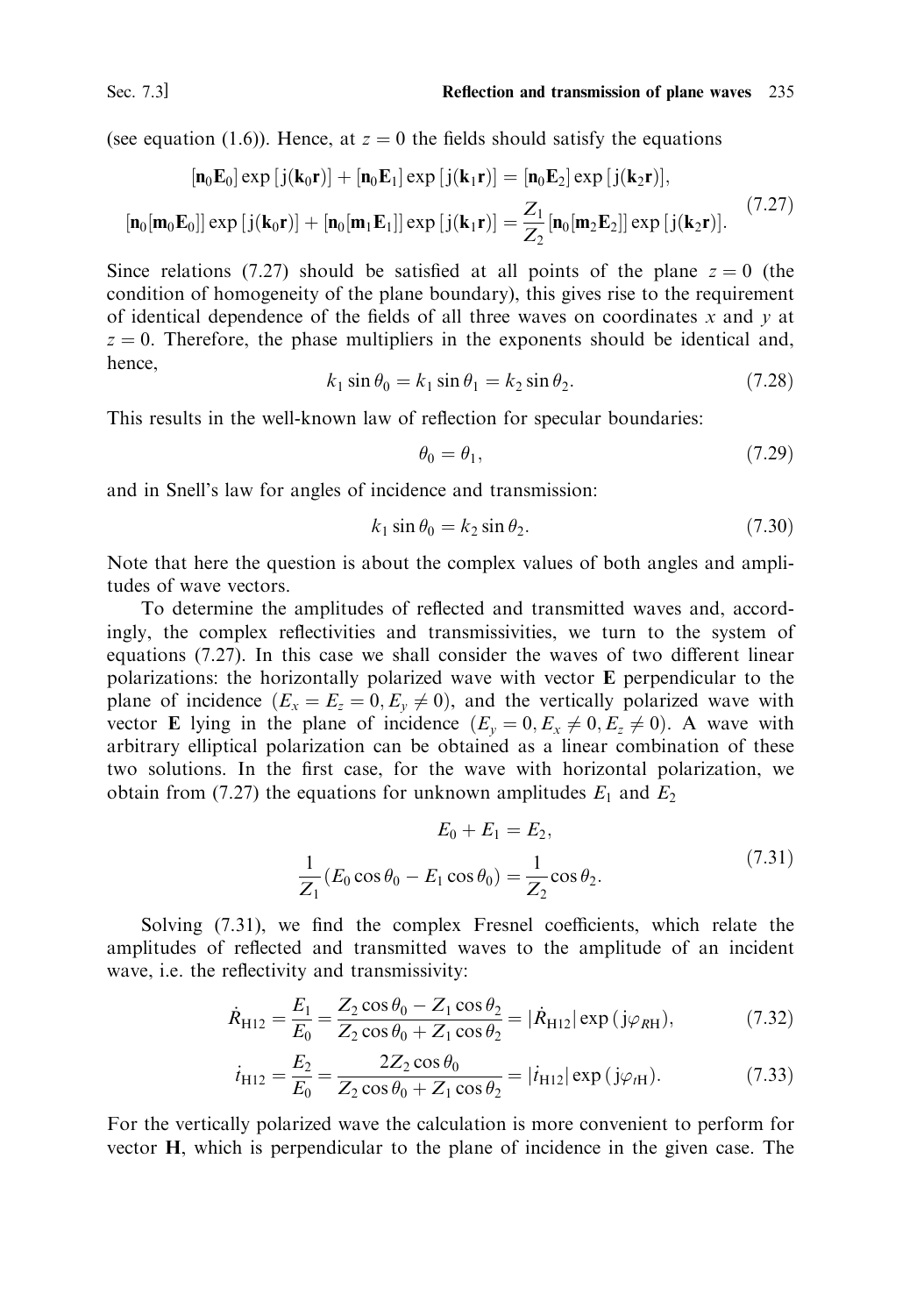calculations, completely similar to those made above, lead to the expressions:

$$
\dot{R}_{V12} = \frac{H_1}{H_0} = \frac{Z_1 \cos \theta_0 - Z_2 \cos \theta_2}{Z_1 \cos \theta_0 + Z_2 \cos \theta_2} = |\dot{R}_{V12}| \exp (j\varphi_{RV}),\tag{7.34}
$$

$$
\dot{t}_{\text{V12}} = \frac{H_2}{H_0} = \frac{2Z_2 \cos \theta_2}{Z_1 \cos \theta_1 + Z_2 \cos \theta_2} = |\dot{t}_{\text{V12}}| \exp (\text{j}\varphi_{\text{IV}}). \tag{7.35}
$$

Some more important conclusions follow from relations  $(7.32)$ – $(7.33)$  and  $(7.34)$ – (7.35), namely: by using the method of permutation of indices and summation, we obtain the relations between the reflectivities above  $R_{12}$  and below  $R_{21}$  the boundary and the reflectivities and transmissivities (for any polarization):

$$
\dot{R}_{12} = -\dot{R}_{21},\tag{7.36}
$$

$$
1 + R_{12} = i_{12}, \t\t(7.37)
$$

$$
1 - \dot{R}_{21} = \dot{t}_{21}.
$$
 (7.38)

These relations are sometimes called the impedance form of boundary conditions.

In microwave sensing theory and practice the power reflectivities and transmissivities (or the coefficients in power) are often used. Their physical meaning is related to the active energy transfer by the electromagnetic field in media and between the media (through the boundary). The power reflectivities and transmissivities of the boundary of two media are defined as corresponding ratios of averaged values of the Poynting vector (see equation  $(1.20)$ ):

$$
R_{\rm P12} = \frac{\bar{S}_1}{\bar{S}_0} = |\dot{R}_{12}|^2; t_{\rm P12} = \frac{\bar{S}_2}{\bar{S}_0} = \frac{\text{Re}\,\sqrt{\varepsilon_2}}{\text{Re}\,\sqrt{\varepsilon_1}} |i_{12}|^2. \tag{7.39}
$$

The formulas are presented here for the condition of normal incidence of a plane wave on the interface boundary. The energy conservation law for the boundary of transparent (loss-free) media is usually formulated (Stratton, 1941) as a continuity of normal components of the total energy flux above the boundary and below the boundary:

$$
\mathbf{n}_0(\bar{\mathbf{S}}_0 + \bar{\mathbf{S}}_1) = \mathbf{n}_0 \bar{\mathbf{S}}_2 \tag{7.40}
$$

and this directly results in the relation we have repeatedly used before, namely,

$$
R_{P12} + t_{P12} = 1. \t\t(7.41)
$$

However, more detailed investigations, carried out more recently (Veremey et al., 1978; Finkelstein and Mendelson, 1980), have shown that for absorbing media the total energy flux is not generally equal to the sum of energy fluxes of partial waves. So, in determination of the energy conservation law we should use the energy flux of the total field (above the boundary), rather than the sum of components of energy fluxes. In such a statement (for the horizontal polarization) the energy conservation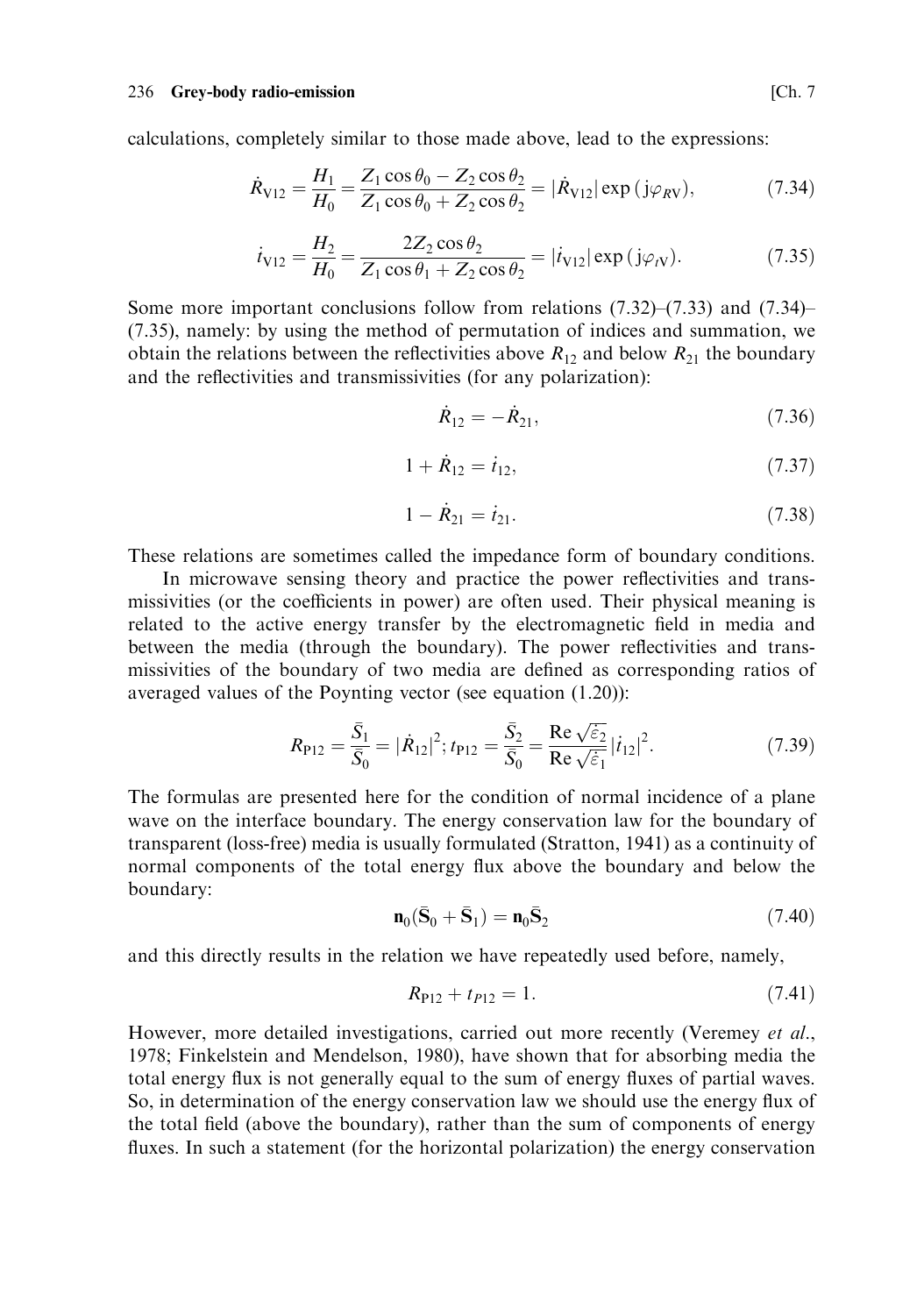law (the continuity of normal components of the flux of energy of the total field) can be written as follows:

$$
\operatorname{Re}\left[\left(\mathbf{E}_0+\mathbf{E}_1\right)\left\{\left(\mathbf{H}_0\cos\theta_0\right)^*+\left(\mathbf{H}_1\cos\theta_1\right)^*\right\}\right]=\operatorname{Re}\left[\mathbf{E}_2(\mathbf{H}_2\cos\theta_2)^*\right].\tag{7.42}
$$

Here the power transmissivity at oblique incidence is equal to

$$
t_{\text{P12}} = \frac{(\mathbf{n}_0 \bar{\mathbf{S}}_2)}{(\mathbf{n}_0 \bar{\mathbf{S}}_0)} = \frac{\text{Re}[\mathbf{E}_2 (\mathbf{H}_2 \cos \theta_2)^*]}{\text{Re}[\mathbf{E}_0 (\mathbf{H}_0 \cos \theta_0)^*]} = \frac{\text{Re}(\sqrt{\varepsilon_2} \cos \theta_2)^*}{\text{Re}(\sqrt{\varepsilon_1} \cos \theta_0)^*} |\dot{t}_{12}|^2. \tag{7.43}
$$

After some transformations we obtain from (7.39) the relations between power coefficients in the following form:

$$
R_{\rm P12} + t_{\rm P12} = 1 + 2|\dot{R}_{12}| \frac{\text{Im}\sqrt{\varepsilon_1}}{\text{Re}\sqrt{\varepsilon_1}} \sin \varphi_{12}, \tag{7.44}
$$

where  $R_{12} = |R_{12}| \exp(-j\varphi_{12})$ . Such a relation takes place for the vertical polarization as well.

The above relation does not contradict the energy conservation law, since the additional term in the right-hand side is the result of superposition of incident and reflected fluxes and arising from the directional interference flux (the normal incidence) in the absorbing medium (Veremey et al., 1978). If the medium from which the observation is performed is transparent (i.e. Im  $\sqrt{\xi_1} = 0$ ), then we arrive at the former treatment of the energy conservation law  $(7.41)$ , which shall be used hereafter.

## **7.4 POLARIZATION FEATURES OF RADIATION OF A GREY** HALF-SPACE WITH A SMOOTH BOUNDARY

We shall use the results obtained above for considering the important problem of the radiation characteristics of a grey half-space with a smooth boundary. The simplified geometry of the problem is presented in Figure 7.5(a). The flight vehicle is in the medium 1 and observes the smooth surface at the polar angle of incidence  $\theta$ . This angle is sometimes called a zenithal angle. In virtue of the properties of azimuthal isotropy of emission of smooth surfaces, all radiation characteristics do not depend on the observation azimuth. Since we consider an extended source (i.e. the solid angle of the antenna directivity pattern of an instrument is less than the solid angle of a radiation object), the value of a signal does not depend on the distance to an object (see equation (5.31), and, accordingly, the flight vehicle altitude over the studied surface has no significance.

Of principal importance here are the polarization characteristics of the emitting surface. The type of polarization of the received radiation will be determined by the polarization properties of the receiving instrument's antenna system. At present, there exists a great diversity of technological implementations of polarization measurements – from the reception of a purely linear polarization up to reception of polarizations rotating clockwise and counterclockwise. The appearance of complex types of polarizations is associated with the electromagnetic field interaction with

Sec.  $74$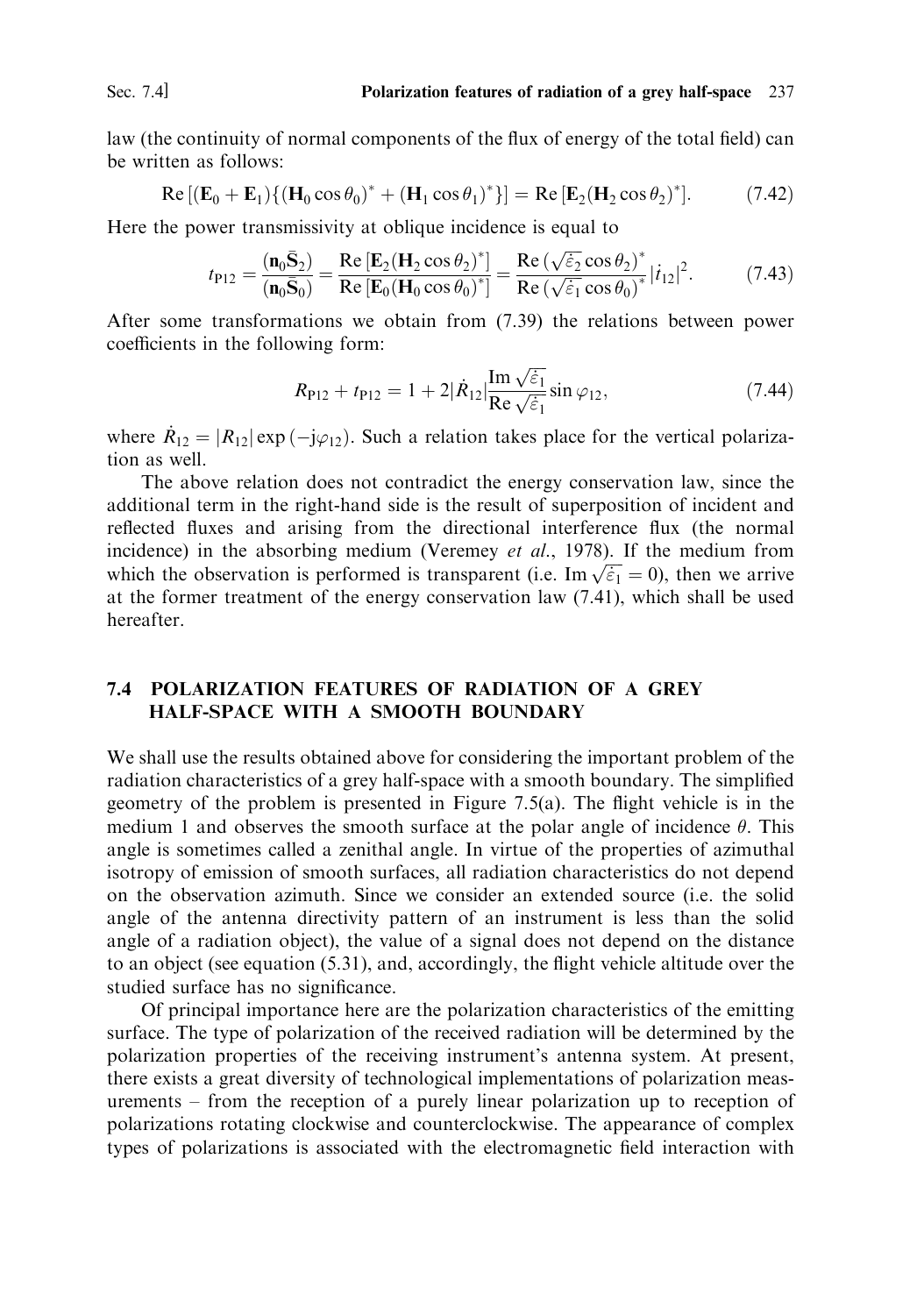

Figure 7.5. Schematic presentation of the remote sensing polarization procedure. (a) Crosssection in the plane of incident. (b) The reception of signal with vertical polarization by a waveguide horn-type antenna. (c) The reception of signal with horizontal polarization.

charged particles (the magnetosphere, the ionosphere). In our fairly simple case, of great significance is also the linear polarization of radiation, geometrically bound to the plane of interface. In this case the electromagnetic waves of two orthogonal polarizations can be distinguished: the horizontally polarized wave with vector E perpendicular to the plane of incidence and the vertically polarized wave with vector E lying in the plane of incidence.

With respect to the instruments this can be done rather simply  $-$  it is known that in the limited waveguides of transmission lines an infinite number of modes of oscillation can propagate, except the TEM mode which propagates in free space (see section 1.6). If, however, the relations between the values of geometric width (a) and height (b) of a waveguide (Figure 7.5(b), (c)) and the working wavelength are strictly fixed, the situation can be achieved where only one mode of oscillations propagates in the waveguide, this mode having the strictly defined direction of vector E, perpendicular to the wide wall of a waveguide. In this case the waveguide device plays the part of some kind of polarization filter, thus ensuring the reception of an electromagnetic wave of only one polarization. It can easily be seen that, when the long wall of a waveguide is parallel to the studied surface (Figure 7.5(b)), the reception of a vertically polarized electromagnetic wave will be accomplished. If the waveguide is turned through 90 degrees, when its narrow wall will be parallel to the studied surface, the mode of reception of a horizontally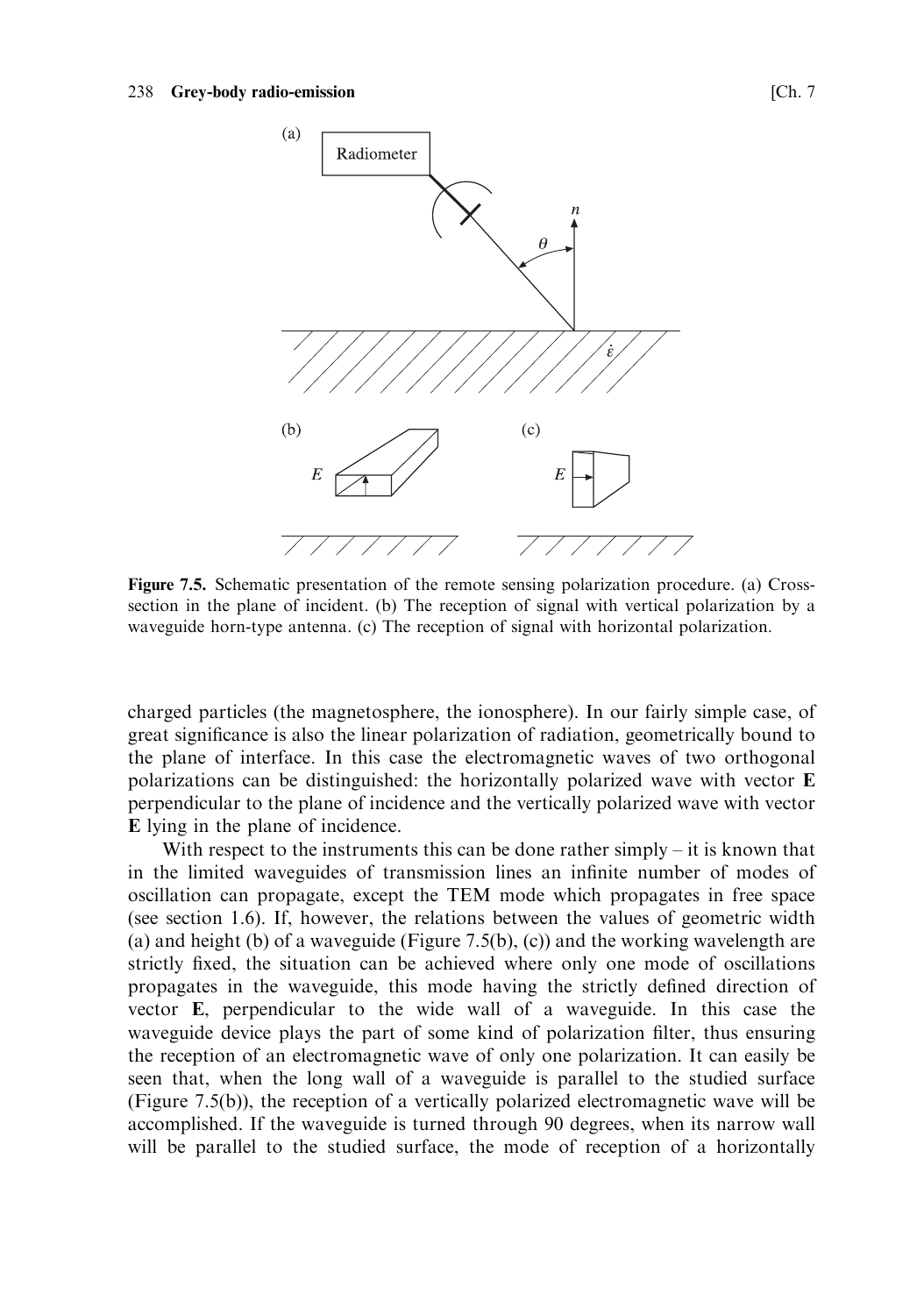polarized wave will be accomplished (Figure 7.5(c)). Certainly, it is important to take into account all these features when an antenna system is being installed on a flight vehicle. It is also important to take this into account when interpreting the observational data in the case of flight vehicle manoeuvring; for example, airplane pitch and roll manoeuvres can lead to significantly different results.

If we hypothetically imagine that a vehicle with an instrument is inside a semiinfinite isothermal medium, then in this case the instrument can be considered to be under conditions of thermostatic equilibrium. Thus, its readings will correspond to the value of thermodynamic temperature of the medium regardless of the direction of observation and of the polarization type.

Let us return to the values of Fresnel's coefficients (in the field) for two polarizations (equations  $(7.32)$ – $(7.34)$ ) and write them down in a simpler and more accessible form, which is often used in microwave sensing practice:

for horizontal polarization

$$
\dot{R}_{\rm H} = \frac{\cos \theta - \sqrt{\dot{\varepsilon} - \sin^2 \theta}}{\cos \theta + \sqrt{\dot{\varepsilon} - \sin^2 \theta}}
$$
(7.45)

and for vertical polarization

$$
\dot{R}_{\rm V} = \frac{\dot{\varepsilon}\cos\theta - \sqrt{\dot{\varepsilon} - \sin^2\theta}}{\dot{\varepsilon}\cos\theta + \sqrt{\dot{\varepsilon} - \sin^2\theta}}.
$$
\n(7.46)

In these expressions  $\theta$  is the angle of observation in the external medium, and  $\dot{\varepsilon} = \varepsilon_1 + j\varepsilon_2 = \varepsilon_1(1 + \text{tg}\delta)$  is the complex dielectric permeability of the medium studied and  $\delta$  is the dielectric loss angle.

Since the boundary between media is smooth, then, using the model of specular boundary (see equation  $(7.17)$ ), we can obtain the values of the medium's emissivity for two polarizations:

$$
\kappa_i(\mathbf{r}, \theta, \dot{\varepsilon}) = 1 - |R_i(\mathbf{r}, \theta, \dot{\varepsilon})|^2, \tag{7.47}
$$

where  $i = h, \nu$ .

Expressions (7.47) are very widely used in microwave sensing theory and practice, since they determine the fundamental basis in calculations and interpretation of more complicated models.

The full expressions for horizontal and vertical components of emissivity for a medium with arbitrary losses can be written as:

$$
\kappa_{\rm H}(\theta) = \frac{4\sqrt{\varepsilon_1}\cos\theta \,A\cos\left(\psi/2\right)}{\cos^2\theta + \varepsilon_1 A^2 + 2\sqrt{\varepsilon_1}\cos\theta \,A\cos\left(\psi/2\right)},\tag{7.48}
$$

$$
\kappa_{\rm V}(\theta) = \frac{4\sqrt{\varepsilon_1}\cos\theta\sqrt{1+\mathfrak{t}g^2\delta}A\cos\left(\delta-\psi/2\right)}{\varepsilon_1^2\cos^2\theta(1+\mathfrak{t}g^2\delta)+A^2+2\sqrt{\varepsilon_1}\cos\theta\sqrt{1+\mathfrak{t}g^2\delta}A\cos\left(\delta-\psi/2\right)},\tag{7.49}
$$

where 
$$
A = \sqrt{\left(1 - \frac{\sin^2 \theta}{\varepsilon_1}\right)^2 + t g^2 \delta}
$$
 and  $\psi = \arctg \left[1 - \frac{\sin^2 \theta}{\varepsilon_1}\right]^{-1} t g \delta$ .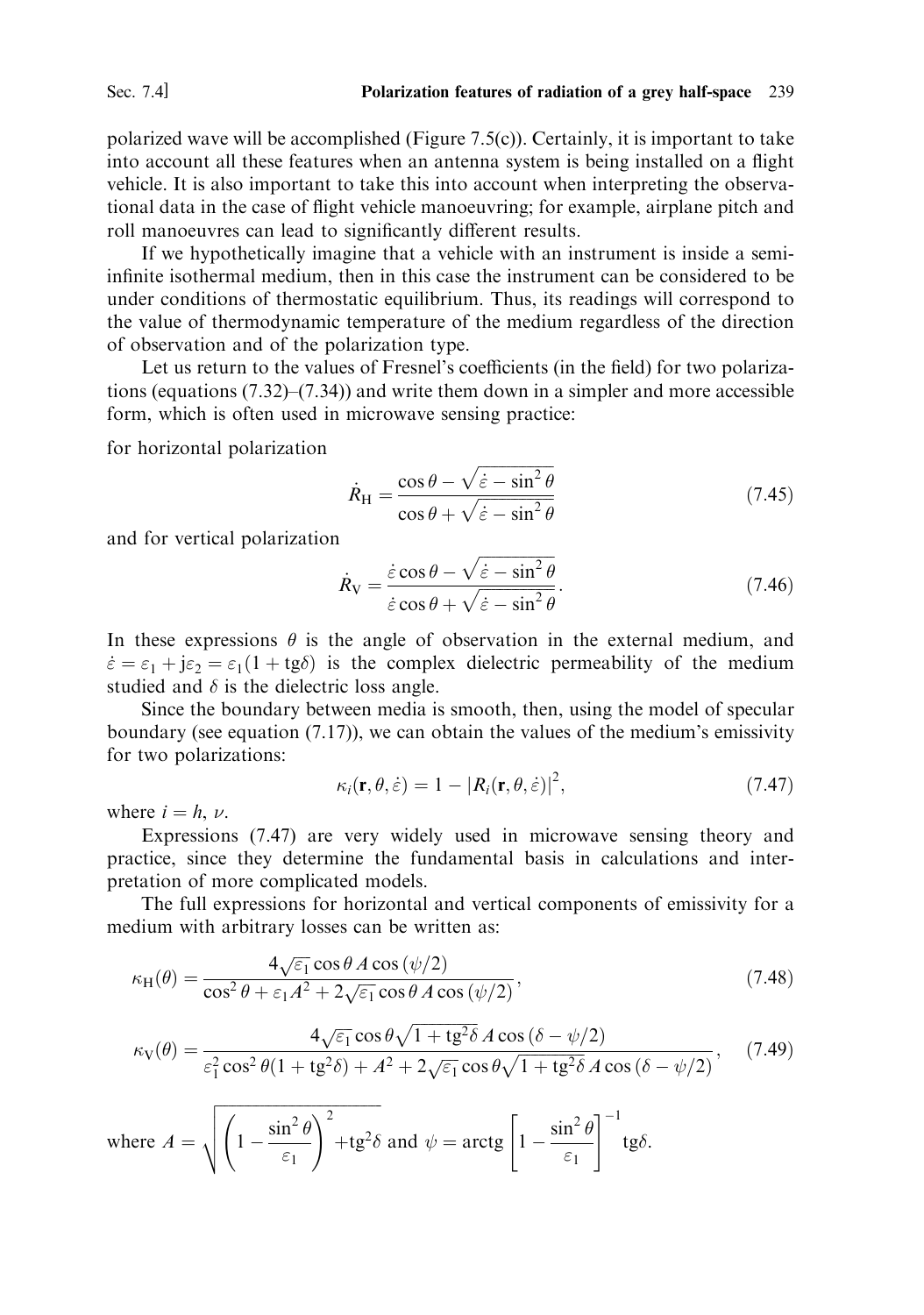## 7.4.1 Nadir measurements

In measurements at observation angles equal to zero (nadir measurements) the distinction between the vertical and horizontal polarizations disappears. The medium emissivity (with arbitrary losses) can be rewritten in a more compact form:

$$
\kappa(0) = \frac{4\sqrt{\varepsilon_1 \cos \delta} \cos (\delta/2)}{\varepsilon_1 + 2\sqrt{\varepsilon_1 \cos \delta} \cos (\delta/2) + \cos \delta}.
$$
\n(7.50)

For media with small losses (transparent media), i.e. for which  $tg\delta \rightarrow 0$ , expression  $(7.50)$  can be even more simplified:

$$
\kappa(0) = \frac{4\sqrt{\varepsilon_1}}{\left(\sqrt{\varepsilon_1} + 1\right)^2}.\tag{7.51}
$$

From this simple expression, nevertheless, follows a rather important conclusion: virtually all natural substances on the Earth possess emissivities whose values lie within some restricted region. So, it follows from consideration of Figure 7.6, which shows the dependences of emissivity on dielectric properties, that for transparent media the emissivity is limited to values ranging from 1, for media with  $\varepsilon_1 \rightarrow 1$ , to the value of 0.36, for media of fresh water type (for decimetre and metre wavelength bands; see Chapter 8). For transparent media with nonzero values of tg $\delta$  expression



Figure 7.6. Emissivity of dielectric medium with smooth surface at nadir observation as a function of real relative dielectric constant  $(\varepsilon_1)$  at four values of loss angle tangent.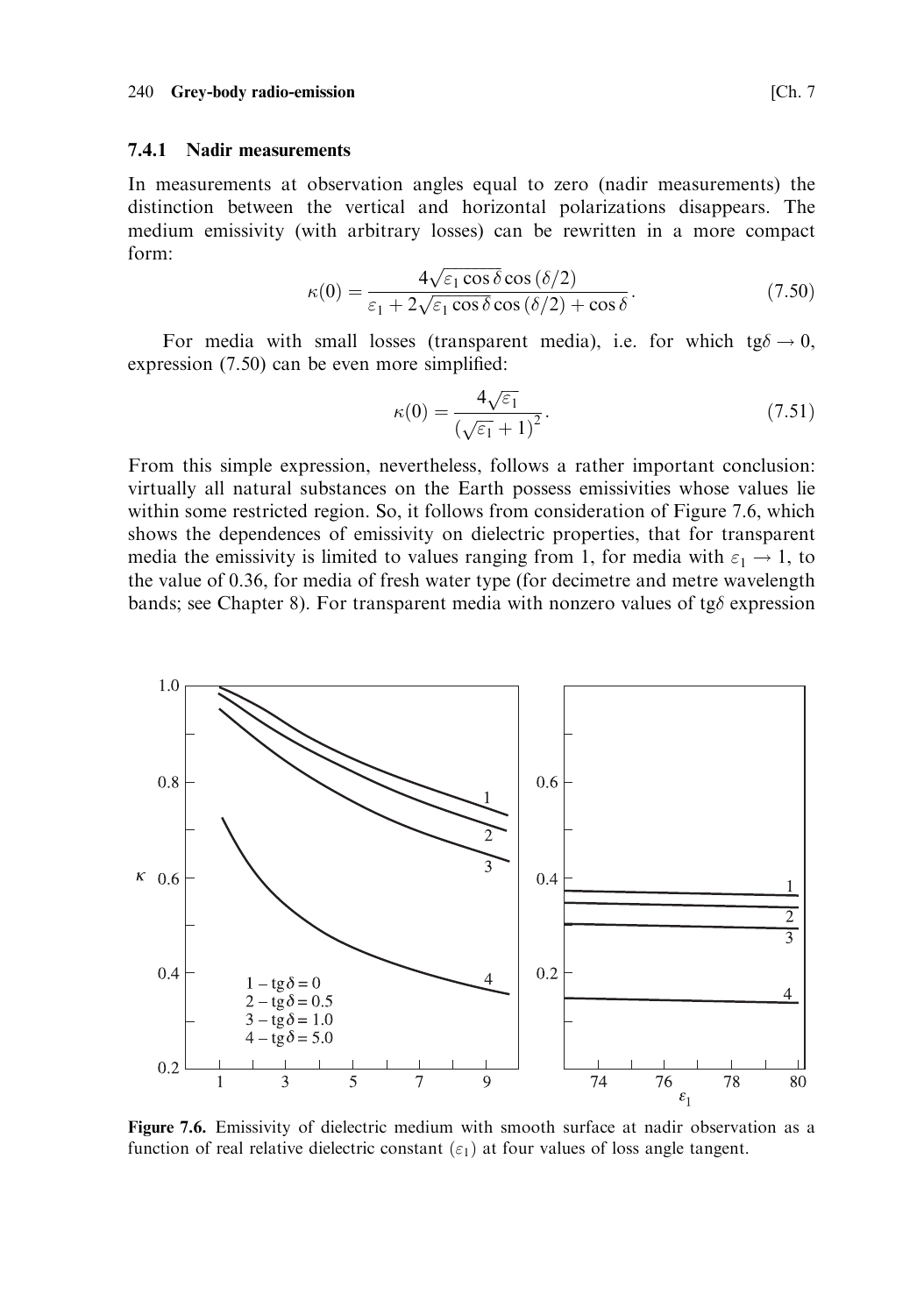(7.50) can be expanded in a power series of  $\delta$ , and we obtain the analytical form of dependence of emissivity on parameter  $\delta$ :

$$
\kappa = \kappa_0 \left[ 1 - \frac{3}{8} \delta^2 \right]. \tag{7.52}
$$

It is interesting to note here, that the increase of losses in a medium (the increase of parameter  $\delta$ ) results in decreasing the value of the medium's emissivity. This dependence is not so strong, generally speaking. So, it can be seen from relation (7.52) that, for the emissivity to change (decrease) by  $5\%$ , the angle of losses should increase considerably  $-$  from nearly zero up to values of 0.13–0.15. This implies that the change of losses in a medium influences the value of emissive properties much less than the variations of the real value of dielectric constant. Note that the above conclusions concern the physical models of solid and liquid media exclusively. For gases the situation is radically different (see Chapter 11).

The set of dielectric characteristics illustrated in Figure 7.6 is, of course, for demonstration only, since the real and imaginary parts of dielectric permeability of real substances are rigidly interrelated by fundamental Kronig-Kramers relations, and they should not be selected completely arbitrarily, of course.

The revealed decrease in the value of emissivity of a semi-infinite medium with increasing losses seems, at first sight, a paradoxical violation of Kirchhoff's law. This is not the case, however. As we have seen in section 4.3, the radiation emitted from the medium is caused by that part of the equilibrium thermal energy of a semiinfinite space which did not undergo reflection (see equation (4.20)). Its intensity is associated with the reflective properties of the medium, which increase (though insignificantly) with increasing losses in the medium and, thereby, lower the value of emissivity.

## 7.4.2 Angular measurements

Historically, the first microwave instruments were of purely nadir type (Basharinov et al., 1969, 1974; Bespalova et al., 1976a; Amirkhanyn et al., 1975). However, it became clear fairly quickly, that the polarization properties (i.e. the properties which are revealed in observation at angles which differ from the nadir) of composite surfaces play an important part (see, for instance, Ulaby et al., 1981, 1982, 1986; Fung and Chen, 1981; Paloscia and Pampaloni, 1988). They make it possible to determine the type of a surface and its state, to distinguish the signals from the surface and from vegetation, and to determine the properties of dynamic surfaces (such as the disturbed sea surface, for example). Virtually all modern radiothermal (both aircraft- and space-based) instruments operate under conditions which make it possible to record the radiation of a studied surface at fixed angles and at two polarizations (or at their combination) simultaneously (see Chapter 14).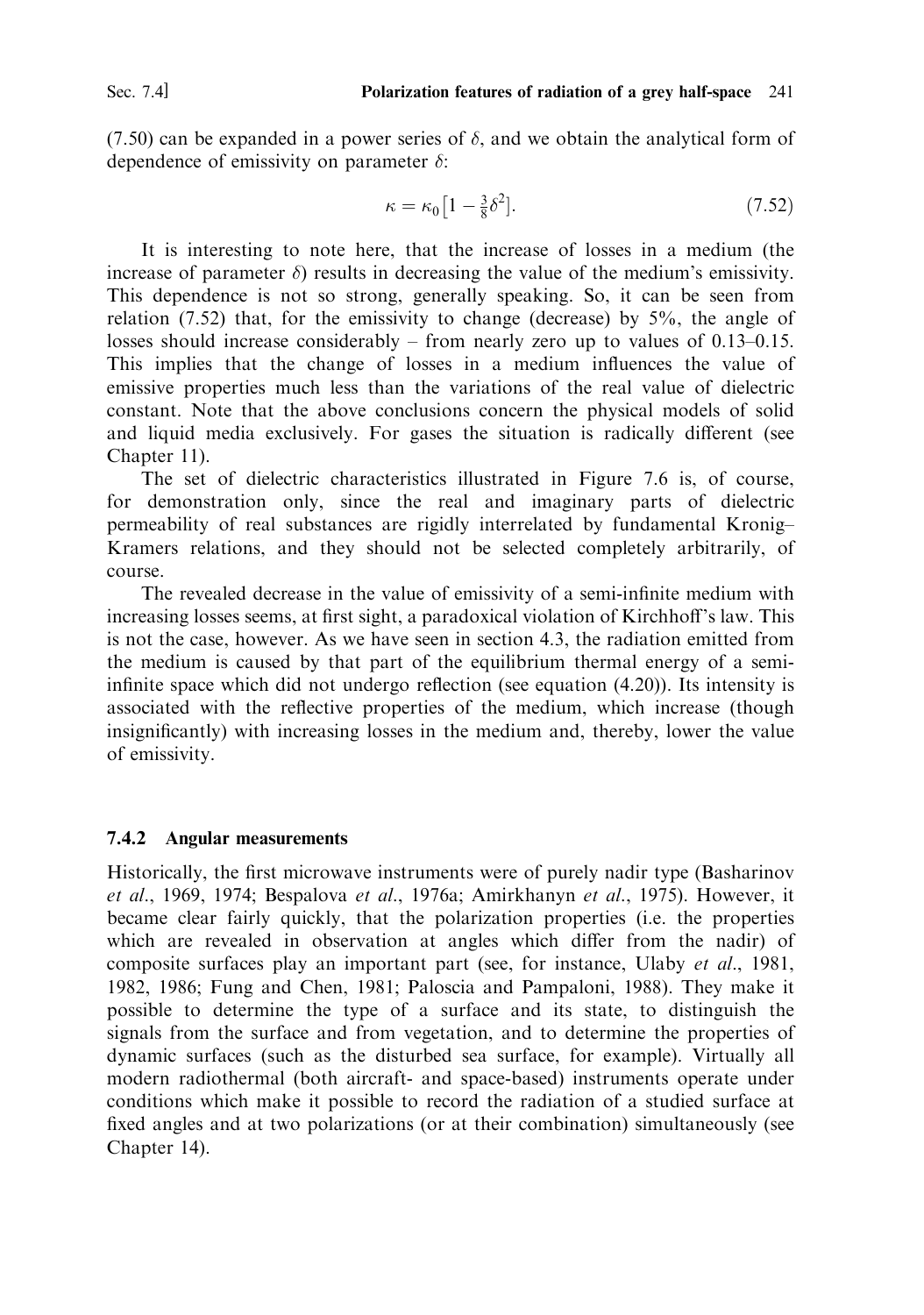### 242 Grey-body radio-emission

For transparent media (at tg $\delta \ll 1$ ) the emissivities for the modes of horizontal and vertical polarizations can be written in a fairly symmetrical form:

$$
\kappa_{\rm H}(\theta) = \frac{4\sqrt{\varepsilon_1}\cos\theta\sqrt{1 - \frac{\sin^2\theta}{\varepsilon_1}}}{\cos^2\theta + \varepsilon_1\left(1 - \frac{\sin^2\theta}{\varepsilon_1}\right) + 2\sqrt{\varepsilon_1}\cos\theta\sqrt{1 - \frac{\sin^2\theta}{\varepsilon_1}}},\qquad(7.53)
$$

$$
\kappa_{\rm V}(\theta) = \frac{4\sqrt{\varepsilon_1}\cos\theta\sqrt{1 - \frac{\sin^2\theta}{\varepsilon_1}}}{\varepsilon_1\cos^2\theta + \left(1 - \frac{\sin^2\theta}{\varepsilon_1}\right) + 2\sqrt{\varepsilon_1}\cos\theta\sqrt{1 - \frac{\sin^2\theta}{\varepsilon_1}}}.
$$
(7.54)

Figure 7.7 presents the calculated values of emissivities for water surface and dielectric media, which are used for modelling fertile soils with different moisture content.

Since our original model of a specular surface was based on the solutions of Maxwellian equations in the plane waves mode, all polarization features, known from Maxwellian theory, will be equally reflected in the solutions obtained for the emissive characteristics of media with smooth boundaries (Stratton, 1941; Alpert et al., 1953). Here we note, first of all, the principal difference in the behaviour of an angular dependence for horizontal and vertical polarization. Whereas the behaviour of the horizontally polarized emissivity does not have any features, emission with vertical polarization has a prominent maximum. From the Maxwell electrodynamics viewpoint, its origin can be explained simply enough: this is a zero



Figure 7.7. Polarization properties of emissivities of water surface and dielectric media. (a) Emissivity of water surface at  $19^{\circ}$ C as a function of the incident angle (zenith angle) for horizontal (H) and vertical (V) polarization at 10.5 GHz. (b) Emissivity of two dielectric media calculated with  $\varepsilon = 3.5 + j0.1$  (upper curve) and  $\varepsilon = 20 + j10$  (lower curve).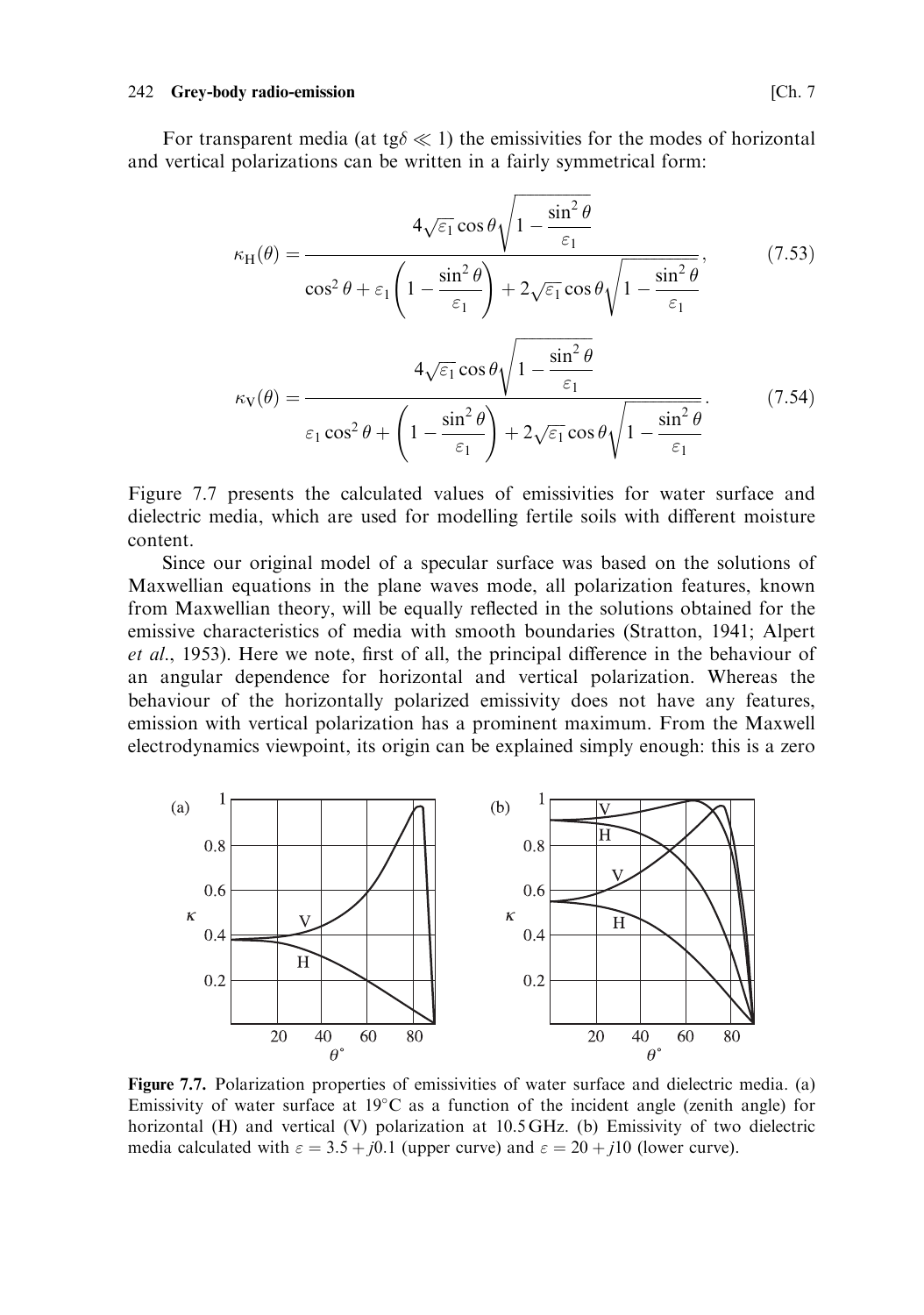Sec.  $74$ 

value of the Fresnel coefficient for vertical polarization at the Brewster angle  $(\theta_{RR})$ . Equating the Fresnel coefficient value to zero  $(7.34)$ , we obtain:

$$
Z_1 \cos \theta_{\text{BR}} = Z_2 \cos \theta_2. \tag{7.55}
$$

Taking the square of both parts of the equality and taking into account Snell's law for transparent media (tg $\delta = 0$ ), we shall have, after some transformations:

$$
tg\theta_{BR} = \sqrt{\varepsilon_1}.\tag{7.56}
$$

It is seen from this relation, that for pure dielectrics there exists the angle of incidence, called the Brewster angle, at which the incident wave passes to the second medium entirely (without reflections). From the thermal radiation viewpoint, the appearance of the Brewster angle can be interpreted as follows. When the Brewster angle appears, the wave resistance of an emitting medium becomes equal to the wave resistance of a vacuum, and the wave energy entirely escapes the medium where it was formed. In other words, at these angles and at vertical polarization the medium behaves as an ideal black body. It follows from (7.56) that for media with high values of dielectric properties ('cold' media in the radiothermal sense) the Brewster angle tends to  $90^{\circ}$  (for water, to 87–88°), whereas for media with a small dielectric constant value ('warm' media) the Brewster angle tends to  $45^{\circ}$  (Figure 7.7(b)).

Now we shall consider the variations of emissivity which can be related to a small deviation of angles at nadir investigations. These variations of angles are usually determined by features of a flight vehicle's manoeuvres. Expanding relations (7.53)–(7.54) into the Taylor series at  $\theta = 0$  for small values of observation angles, we obtain:

$$
\kappa_{\text{VH}}(\theta) = \kappa_0 \left[ 1 \pm \frac{\sqrt{\varepsilon_1} - 1}{\sqrt{\varepsilon_1} + 2} \frac{\theta^2}{2} \right],\tag{7.57}
$$

where the plus sign relates to vertical polarization, and the minus sign to horizontal polarization. This fact suggests that the sensitive radiometric complex can behave as a device designed for detecting quite small inclines on a smooth surface. So, a surface incline of only  $2^{\circ}$  will result in quite a noticeable change of a radiothermal signal – by  $2.5-3 K$ . The sign of the signal changing will be determined by the relation between the polarization plane of the instrument and the vector normal to the surface.

Now we shall consider the opposite situation: when the observation angle tends to 90°. For this purpose we introduce the complementary angle  $\theta = 90^\circ - \alpha$ . This angle is sometimes called the grazing angle. Expanding relations  $(7.53)$ – $(7.54)$  into the Taylor series of  $\alpha$ , we obtain

$$
\kappa_V(\alpha) \cong 4\sqrt{\varepsilon_1} \alpha; \kappa_H(\alpha) \cong \frac{4}{\sqrt{\varepsilon_1}} \alpha. \tag{7.58}
$$

It can be seen from this relation that for natural media the vertical polarization value will always exceed the horizontal polarization values.

To understand the situation more clearly, we shall consider the following qualitative example (Figure 7.8). A flight vehicle with a radiometric receiver that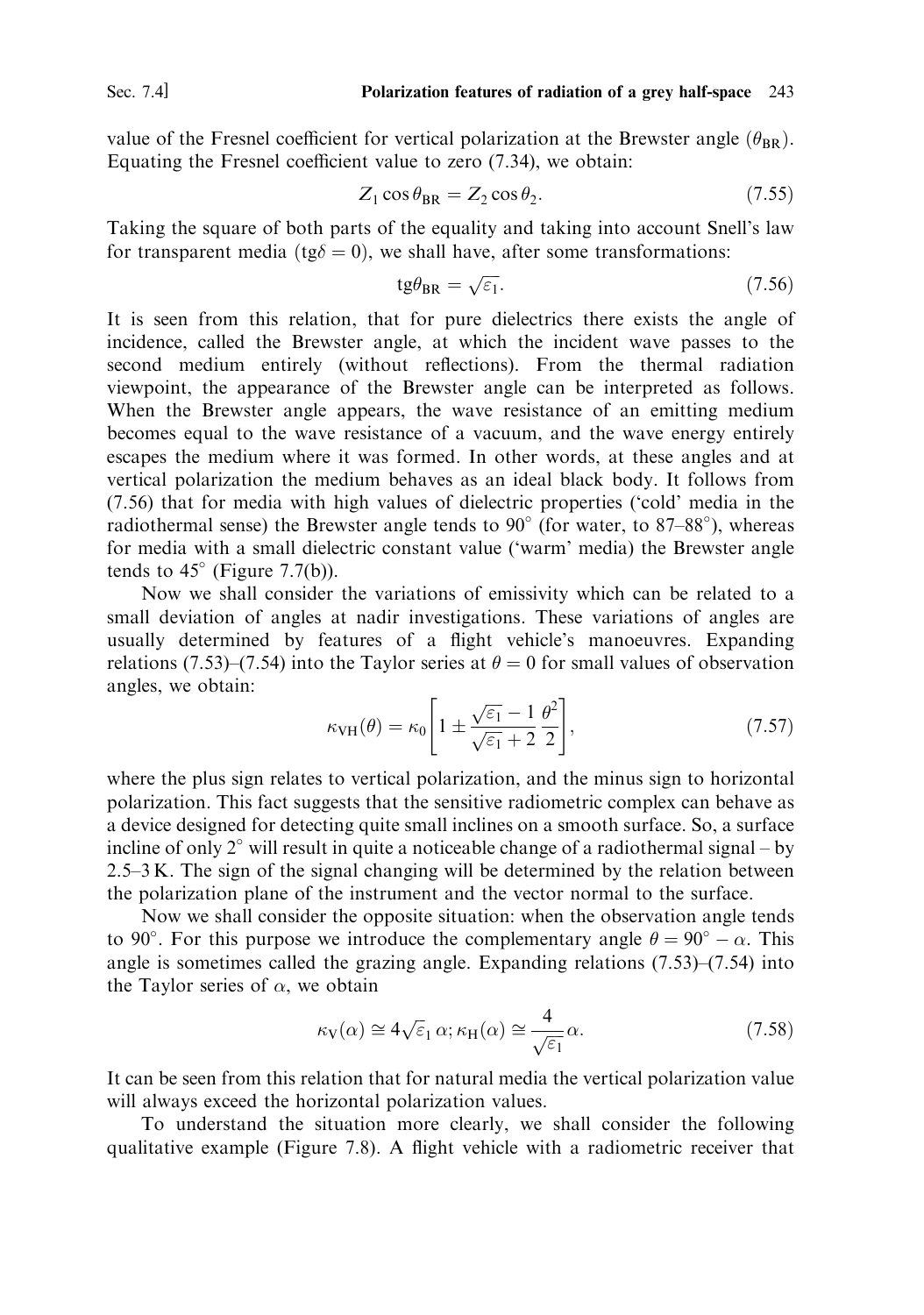

Figure 7.8. Schematic presentation of airborne remote sensing measuring procedure for the incline of a smooth surface with  $\theta$  angle slope. 1, the reception of horizontal polarization; 2, vertical polarization. (a) Cross-section in the plane of incident. (b) Radiothermal signal registrations for horizontal (1) and vertical (2) polarizations.

measures two orthogonal polarizations approaches the incline of a smooth surface with slope  $\theta$  (the cross-section is presented in Figure 7.8). When the vehicle is above the main surface, the observation is carried out in the nadir mode, and there is no distinction between two signals. When the vehicle reaches point  $x_1$ , the polarization geometry of observation sharply changes, because there arises the finite observation angle between the normal to the surface incline and the line-of-sight of the instrument's antenna, and, therefore, the difference in the signals of the polarization channels appears. Channel 1 will receive the horizontal polarization of radiation of the surface incline, and channel 2 the vertical one. Since the surface incline's slope is small, the variations of signals will be equal in magnitude and will differ in sign (equation (7.57)). As the vehicle turns through 90 $^{\circ}$  around its axis, it is as if the channels change their places: channel 1 will receive the vertical polarization and channel 2 the horizontal one. When the vehicle escapes the incline observation zone at point  $x<sub>2</sub>$ , the signals of the channels become equal again.

It can also easily be understood from the given geometry that in the case of flight vehicle manoeuvring (for example, when the aircraft engages in roll manoeuvres over a plane surface) the channels will give different results, *i.e.* channel 1 will receive the vertical polarization and channel 2 the horizontal one. When the aircraft performs pitching manoeuvres the channels will exchange places in their attribution to polarization measurements. Since the polarization sensitivity of a plane surface's emission to terrain the incline of which is quite high, this circumstance must be taken into account when interpreting observational data from flight vehicles performing various manoeuvres. So, a similar situation arises when observing the large-scale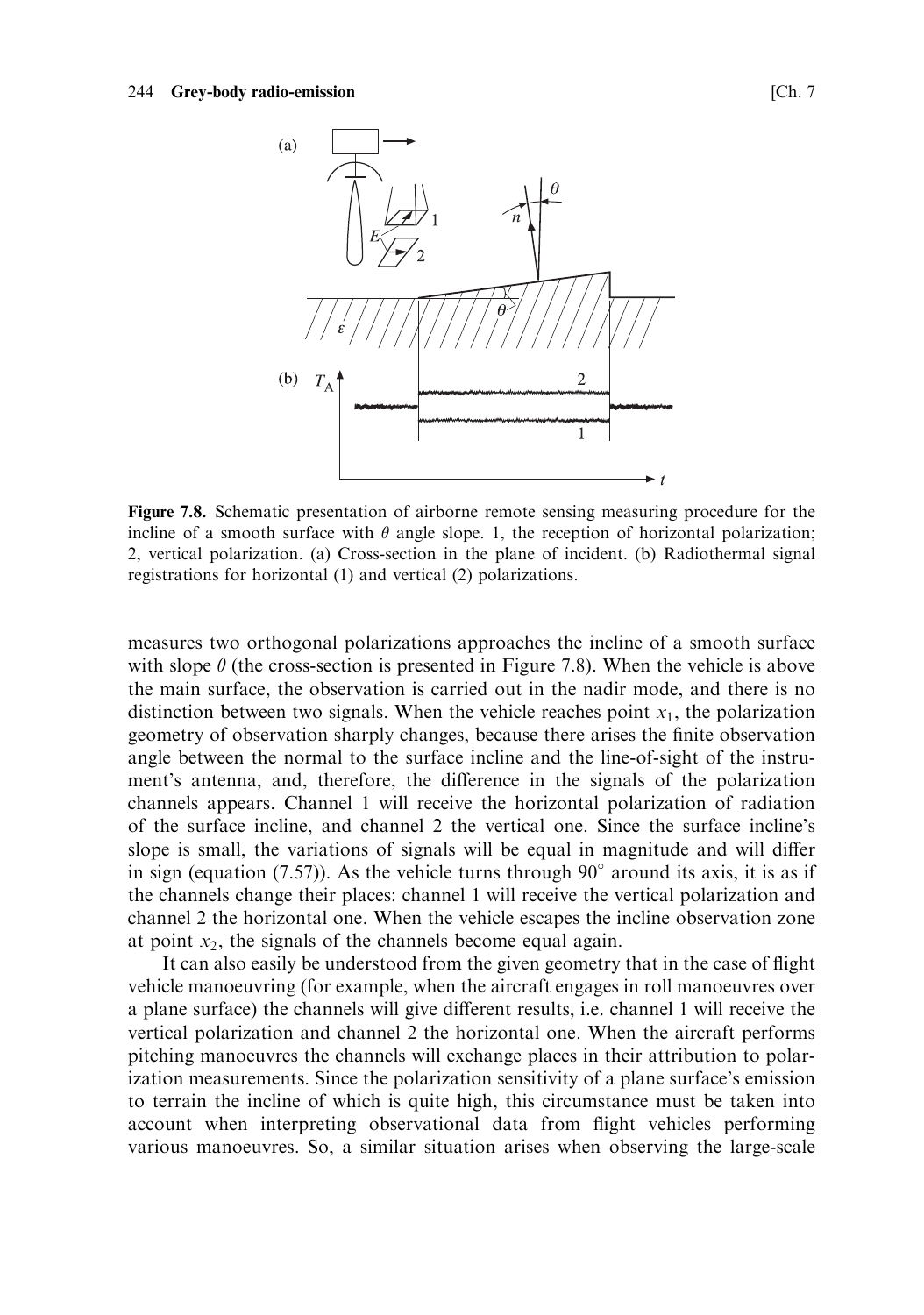surfaces of planets from spacecraft, which are in the permanent solar-stellar orientation mode (as, for example, the Russian automatic interplanetary station 'Mars-3' studying the large-scale surfaces of Mars). In such a case, during the orbital motion of the satellite the surface observation angle varies from  $90^{\circ}$  down to  $10-15^{\circ}$ . And, moreover, the roll angle  $\gamma$  between the plane of observation and the plane of vertical antenna polarization varies within the limit of 180°. It is clear that such mixed polarization regimes seriously hamper the interpretation of measurement results (Shapirovskaya, 1973).

Of interest is the fact that the first scanning radiothermal space instruments (for example, the ESMR instrument onboard 'Nimbus-5' (Allison et al., 1974)) were designed in such a manner that the scanning mode be performed across the vehicle's route. As a result, each pixel (IFOV) in the scanning line was at its own observation angle, and, moreover, the spatial resolution varied 3–5 times. Under such conditions various zones of obtained radiothermal image have appeared in different polarization situations, which seriously hampered the interpretation of observations. This fact was quite quickly understood, and it was found inexpedient to use such a (transversal) scanning mode. Virtually all modern onboard radiothermal instruments apply a conical scanning mode, where each IFOV of the image is considered at a constant (and fixed) observation angle and in the fixed polarization mode (Chapter 14).

## 7.5 FEATURES OF EMISSION OF A TWO-LAYER STRUCTURE IN THE MONOCHROMATIC APPROXIMATION

Important special cases of layered media in the 'ocean-atmosphere' system are inhomogeneous structures of the 'film-water' type. They include such inhomogeneities on the ocean surface as disperse foam structures, layers of oil products on the sea surface, water-ice complexes (ice-water and water-ice), etc.

Let us consider in more detail the features of emission of such a structure, which consists of the plane-layered medium 2 on the backing produced from the semiinfinite medium 3. The observation is carried out from a vacuum  $-$  medium 1 with dielectric permeability  $\varepsilon_1 = 1$ . The expression for the monochromatic (i.e. considered under the assumption of an infinitely narrow passband of the receiving device) emissivity of a two-layered structure  $\kappa_{123}$  can be presented, using Kirchhoff's law, as follows:

$$
\kappa_{123} = 1 - |\dot{R}_{123}|^2, \tag{7.59}
$$

where  $\dot{R}_{123}$  is the complex Fresnel coefficient a the two-layered medium when observing it from medium 1.

The calculation of this monochromatic Fresnel coefficient for a two-layered medium will be carried out using the method of summation of coherent partial beams, in just the same manner as is done in optics (Born and Wolf, 1999). Certainly, the use of such a monochromatic approach to thermal radiation problems (or, in other words, to noise radiation) requires theoretical and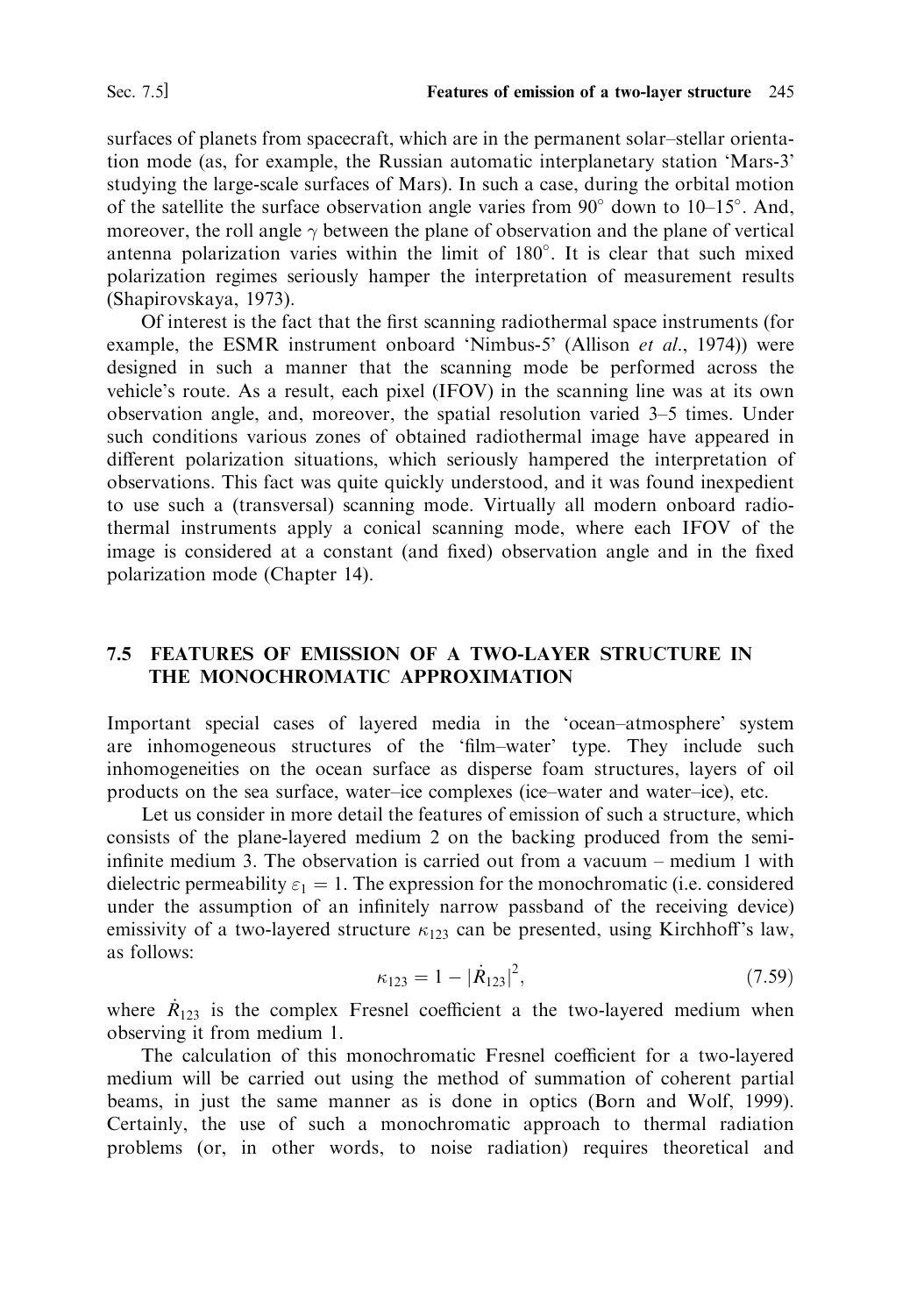experimental confirmation, which will be given in section 7.6. It is interesting to mention that, when earlier (at the beginning of the 1960s) experimenters made use of such an approach for interpreting the results of radiothermal measurements of the ice-water system (Tuchkov, 1968), this brought a sharply negative response from theorists. Nevertheless, the interference patterns in the thermal emitted radiation are a well-substantiated experimental fact now and have been actively used for solving a series of practical problems (Blinn et al. 1972; Glotov et al., 1975; Bespalova et al., 1978, 1983).

The geometry of the method of summation of partial beams is as follows (Figure 7.9): the plane wave falls on a two-layer structure with smooth boundaries at angle  $\theta_1$ , is refracted in medium 2, passes through it and is reflected from the boundary with medium 3. Then this wave passes again through medium 2 and, being refracted at the upper boundary, escapes medium 2 at the same angle  $\theta_1$ . By virtue of coherence with the basic primary wave, the escaping wave does have an impact. Since a part of energy will reflect from the upper boundary downwards to the boundary with medium 3, the whole cycle will be repeated again. The total retarding phase  $\psi$  in a medium with complex refraction index  $\dot{n}$  is equal (see section  $1.6$  to:

$$
\dot{\psi} = \dot{n}z/c_0 = \frac{2\pi}{\lambda_0}\dot{n}z.
$$
\n(7.60)

Thus, the total retarding phase between the reflected primary beam and the beam that escaped medium 2, will be:

$$
(AB + BC)\dot{n}_2 \frac{2\pi}{\lambda_0} - AD \frac{2\pi}{\lambda_0}.\tag{7.61}
$$

The following relations can easily be obtained from trigonometric considerations:

$$
(AB + BC) = \frac{2h}{\cos \theta_2}; AD = 2h \operatorname{tg} \theta_2 \sin \theta_1.
$$
 (7.62)

Taking account of Snell's law in the form of  $n_2 \sin \theta_2 = \sin \theta_1$  and after some transformations the total retarding complex phase  $\dot{\psi}$  can be presented as

$$
\dot{\psi} = \frac{4\pi h}{\lambda_0} \dot{n}_2 \cos \theta_2 = \frac{4\pi}{\lambda_0} \sqrt{\dot{\varepsilon}_2 - \sin^2 \theta_1} = \alpha - \mathbf{j}\beta. \tag{7.63}
$$

The total signal, obtained as a sum of interfered beams (this procedure is conventionally shown in Figure 7.9 as a collecting optical lens effect), represents an infinite series of relative complex amplitudes of partial beams:

$$
\dot{R}_{123} = \dot{R}_{12} + i_{12}\dot{R}_{23} \exp(\mathbf{j}\dot{\psi}) + i_{12}i_{21}\dot{R}_{23}\dot{R}_{21}\dot{R}_{23} \exp(\mathbf{j}2\dot{\psi}) + \cdots =
$$
\n
$$
= \dot{R}_{12} + i_{12}i_{21}\dot{R}_{23} \exp(\mathbf{j}\dot{\psi})[1 + \dot{R}_{23}\dot{R}_{21} \exp(\mathbf{j}\dot{\psi}) + \cdots]. \tag{7.64}
$$

Since the magnitude of product  $|\dot{R}_{23} \dot{R}_{21}|$  is less than unity, the expression in square brackets is none other than the geometrical progression. Using the well-known expression for the sum of geometrical progression, as well as the impedance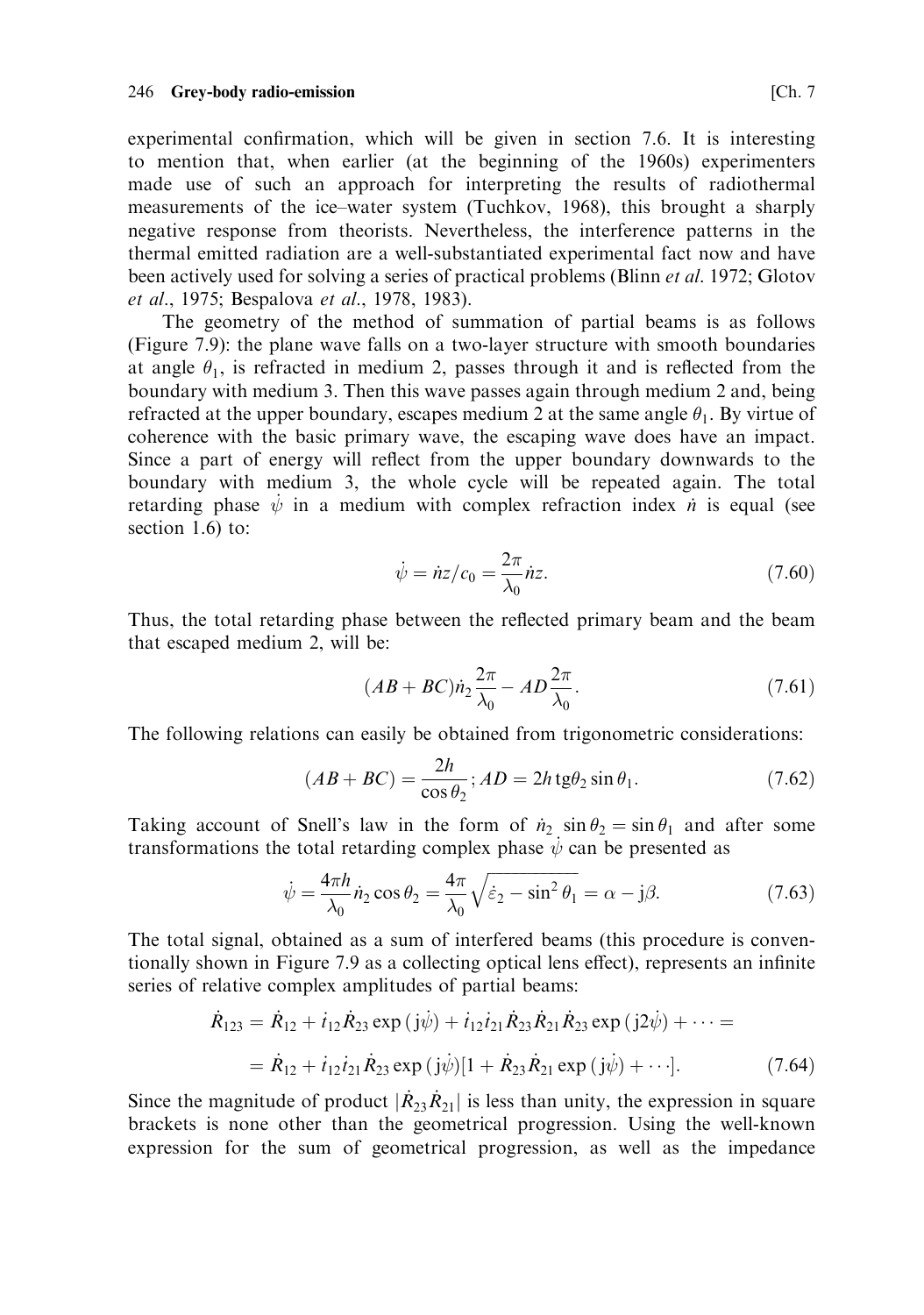

Figure 7.9. Reflections and transmissions of plane waves at the smooth boundaries of a twolayered structure. See the explanations of notation in text.

boundary conditions, we obtain the expression for the total coefficient of reflection from the two-layered medium:

$$
\dot{R}_{23} = \frac{R_{12} + R_{23} \exp(j\psi)}{1 + \dot{R}_{23} \dot{R}_{12} \exp(j\psi)}.
$$
\n(7.65)

Note that relation (7.65) can easily be generalized to the case of an isothermal multilayer structure, either by means of the impedance method (see section 7.7), or by means of the method of oriented graphs (Raev et al., 1975). The study of prominently non-isothermal structures (i.e. structures with distinct gradients in the temperature field) was essentially more complicated for natural reasons (Klepikov and Sharkov, 1983, 1993; and see section 7.7).

Now we shall remain with the isothermal case and consider the situation where the film medium possesses small losses (the transparent medium with tg $\delta \rightarrow 0$ ). This situation is fairly frequently encountered in sensing practice. In this case the emissivity of a two-layered medium can be written as:

$$
\kappa = \frac{(1 - R_{12}^2)(1 - R_{23}^2)}{1 + R_{12}^2 R_{23}^2 + 2R_{12}R_{23}\cos(\psi + \varphi_{23})},\tag{7.66}
$$

where  $\dot{R}_{23} = R_{23} \exp{(j\varphi_{23})}$ .

A new feature in emission of two-layered media consists in the presence of interference effects, which are related to the multiple reflection of plane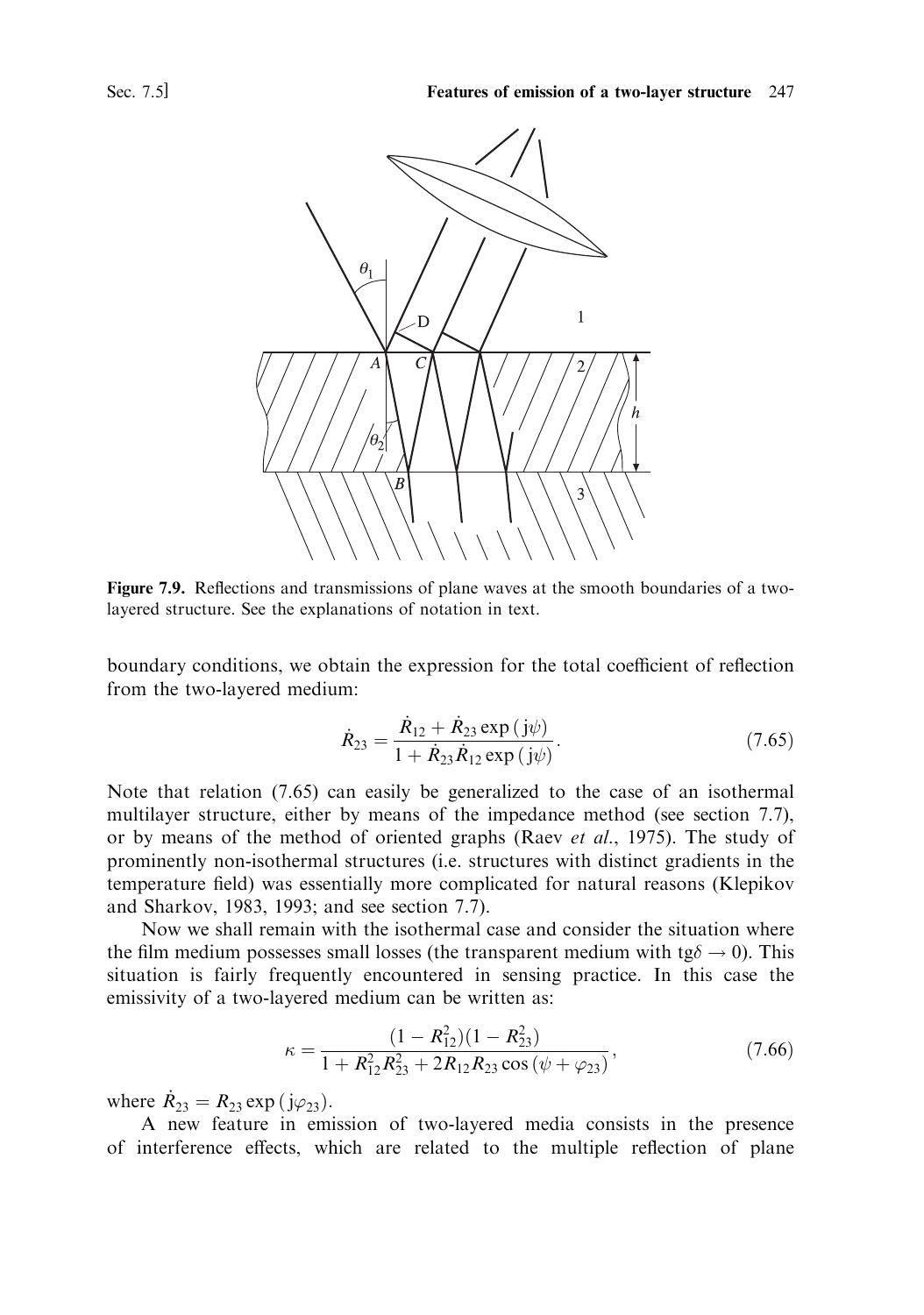electromagnetic waves from the boundaries of media. The monochromatic emissivity of the total structure oscillates depending on the film depth, the period of oscillations,  $H$ , in the case of transparent (lossless) dielectric film being determined from  $(7.66)$  at  $\delta_2 = 0$ :

$$
H = \frac{\lambda}{2\sqrt{\varepsilon_2 - \sin^2\theta}}.\tag{7.67}
$$

The values of thicknesses for which the emission is maximum or minimum, are equal to:

$$
h_{\text{max,min}} = \frac{\pi m - \varphi_{23}}{4\pi\sqrt{\varepsilon_2 - \sin^2\theta}}.\tag{7.68}
$$

Here  $m = 1, 2, 3, \dots$  are integers, the emissivity maximum corresponding to odd m values and the emissivity minimum to even ones. It follows from (7.68) that for finite film thicknesses  $h > 0$  the first extreme value of emissivity is a maximum  $m = 1$ , because, as can be shown for the oil-water system, the inequality  $\pi > \varphi_{23}$  $(\varphi_{23} < 1)$  takes place. In the case of other combinations of dielectric parameters (for example, the ice-ground structure) the first extremum of the  $\kappa(h)$  dependence can be a minimum. This result is quantitatively confirmed by the  $\kappa(h)$  dependences for ice-water and ice-ground structures (Figure 7.10). The electrophysical parameters of the media are indicated in Figure 7.10. Note that a thin film layer, some millimetres (3–5 mm) thick, can drastically change the emissive characteristics of a medium; so, the contrast of temperatures for water can exceed 100 K, and for ground 30 K. Note that the brightness temperatures of a structure are higher than the brightness temperature of a water surface (the structure is 'warmer' than the



Figure 7.10. Relationships of emissivity of two-layered structures as a function of the ice depth. (a) Air-ice-soil structure; for ice  $\varepsilon_1 = 3.2$ ; for soil  $\varepsilon_1 = 12.5$  and tg $\delta = 0.3$  (at 3 cm) and  $\varepsilon_1 = 15$  and tg $\delta = 0.07$  (at 18 cm). (b) Air-ice-water structure; see explanation of water data in Chapter 8.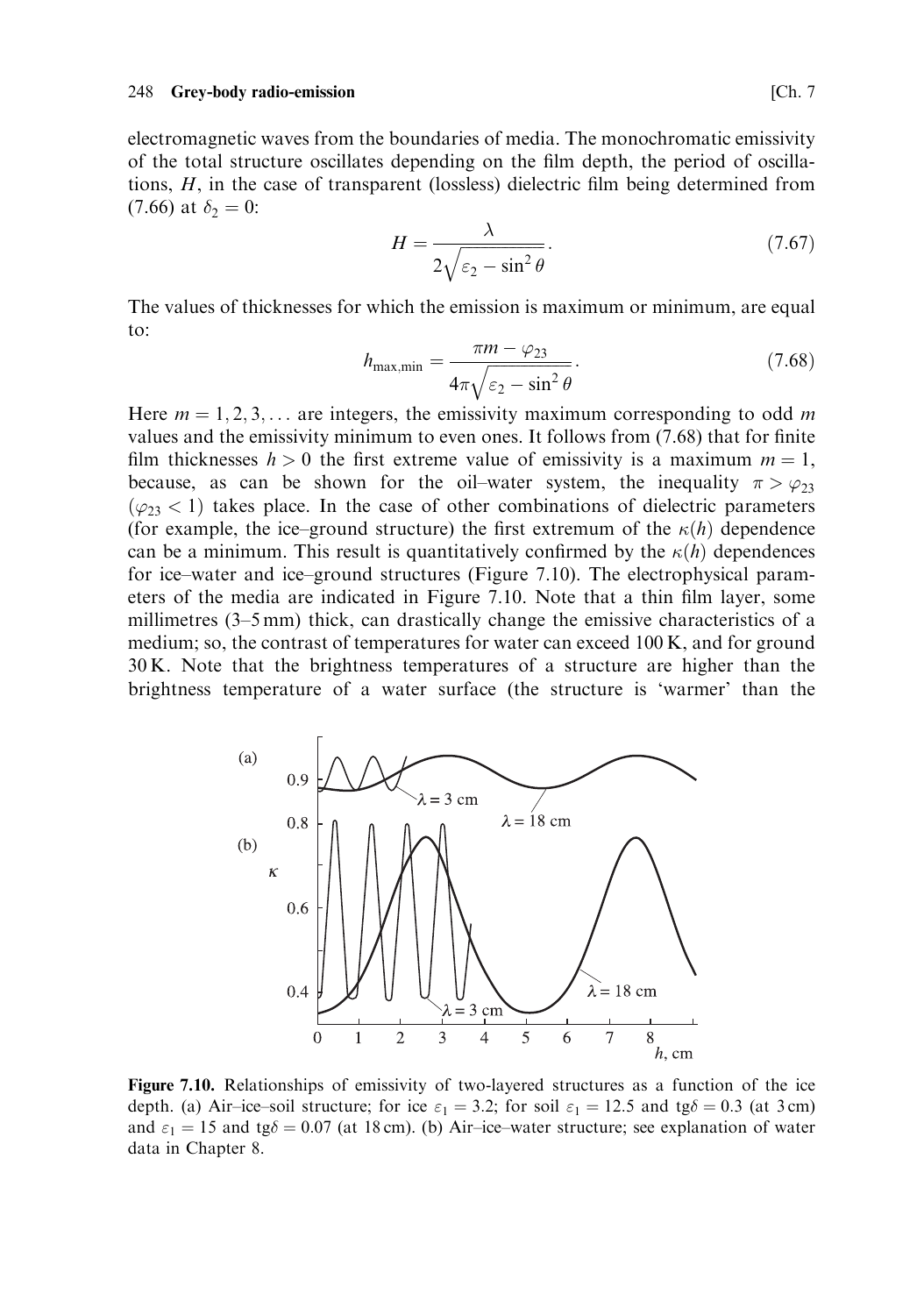backing). At the same time, for the ice-ground (or water-ice) structure the minimum temperature can be lower than the temperature of the ground (the structure is 'colder' than the backing).

The aforementioned effect with matching or mismatch influence of a film interlayer on the emission of a backing is similar, physically, to the antireflection effect or darkening effect in optics (Born and Wolf, 1999).

For small film thicknesses the contrast  $\Delta T_B(h)$  can be approximated by the quadratic dependence on h:

$$
\Delta T_{\mathbf{B}}(h) = F(\lambda, \varepsilon_2)h^2,\tag{7.69}
$$

where  $F(\lambda, \varepsilon_2)$  essentially depend both on the wavelength, and on the dielectric properties of a film. The detailed calculations are presented in paper by Raizer et al. (1975b). The indicated dependence was experimentally confirmed in multifrequency remote studies of fields of thermal radiation of catastrophic oil spills in the Caspian Sea (Bespalova et al., 1978).

It follows from the analysis of Figure 7.10 that the dielectric properties of a backing have no effect, virtually, on the period of oscillations  $\kappa(h)$  (except a small 'phase' shift), which is determined by electrical properties of the film layer and radiation wavelength (7.67).

As the film thickness increases with finite losses, the interference effects weaken, and the contribution of natural thermal radiation of a layer is added. As a result, the  $\kappa(h)$  quantity asymptotically escapes the radiation level, which is determined by the film's dielectric properties only. For a crude oil film with dielectric parameters  $\varepsilon = 2.2 - 0.008$ , quantity  $\Delta T_B(h)$  will be constant only for  $h > 1.4 \times 10^2 \lambda$ . This results, for example, at the wavelength  $\lambda = 0.8$  cm, in the layer thickness of about one metre. For more considerable losses in the film material, of the order of tg $\delta \approx 0.1$ –0.2, the interference pattern 'disappears' just at  $(h/\lambda) \approx 1$ –1.5. At the same time, for natural media with the tangent of the dielectric loss angle  $\tau$  the influence of losses in a medium for the first 4–5 oscillations at  $(h/\lambda) \approx 1.5$  is virtually imperceptible.

Let us estimate the thickness of a film, for which it is possible to neglect the influence of small losses of oil,  $tg\delta \ll 1$ , in determination of the radiobrightness temperature of an emitting surface. Taking into consideration that for  $tg\delta < 1$  and emission into the nadir  $\beta \approx (2\pi h/\lambda)\sqrt{\epsilon_2}$  tg $\delta$ , we obtain addition to unity in the expansion  $\exp(\pm \beta) \approx 1 \pm \beta$ , which equals the value less than 0.01 and does not cause more than a 1% change in the emissivity value  $\kappa(h)$ . It follows from this result that for crude oils with characteristic dielectric parameters  $\varepsilon_2 = 2.2$  and  $\text{tg}\delta = 3.6 \times 10^{-3}$  the influence of such losses on the considered radio-emission can be neglected (to an accuracy of 1%), provided that  $h/\lambda < 0.3$ .

The analysis of Figures 7.11 and 7.12, where the polarization dependences of the film–water structure are presented, indicates that the presence of a film of substance with other electrical parameters on the emitting surface drastically changes the polarization properties of the system as a whole. First, we note that for  $h/\lambda > 1$ both at the vertical and (which is interesting to note) at the horizontal polarization 'pseudobrewster' angles appear, whose values, as well as the emissivity value, are

Sec. 7.5]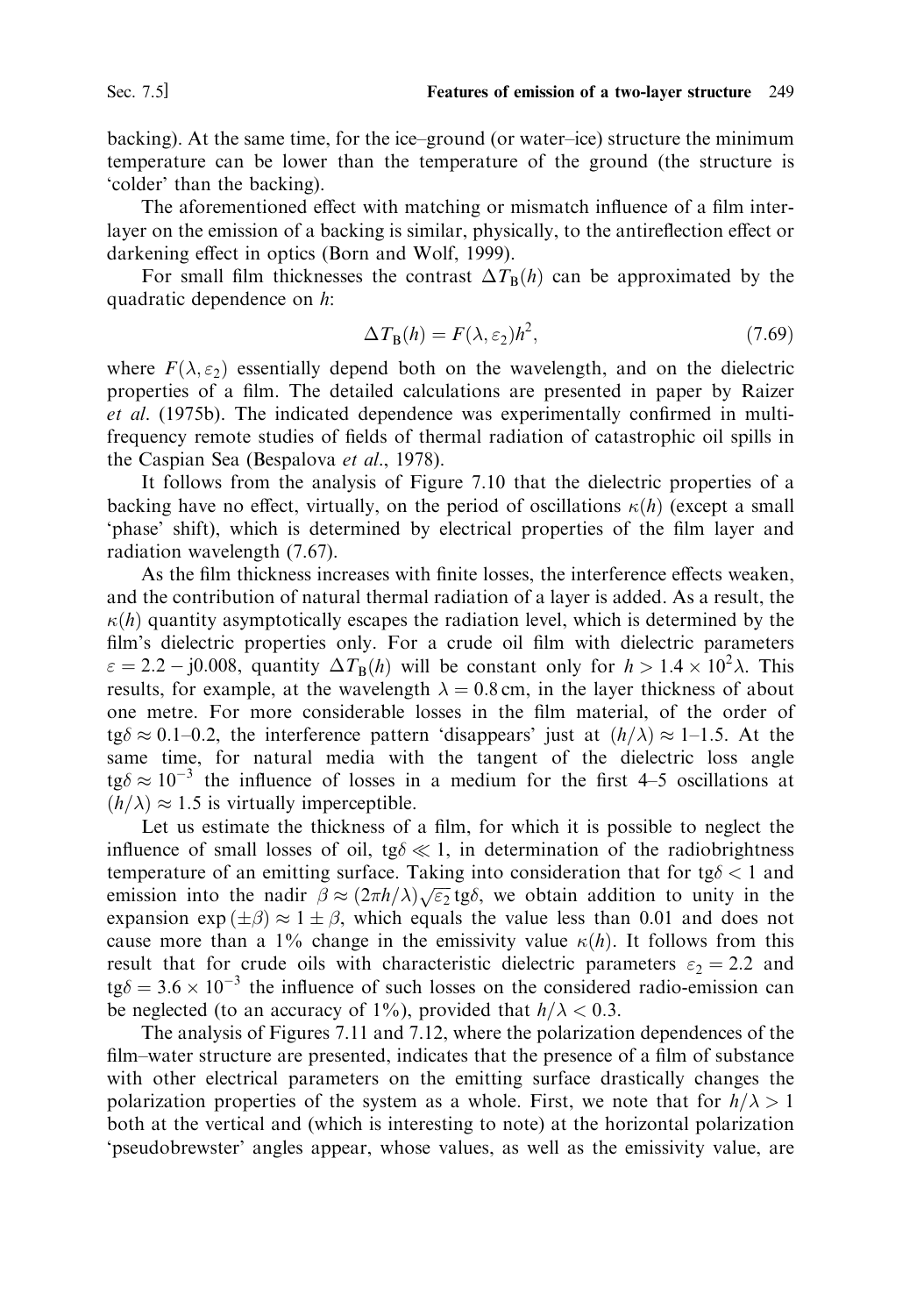

Figure 7.11. Polarization properties at 0.8 cm of oil sheet-water structure. For oil  $\varepsilon_1 = 2.2$ ;  $\text{tg}\delta = 0$ . For curves 1–4 oil sheet thickness is 0, 0.04, 0.08, 0.12 cm respectively.



**Figure 7.12.** Polarization properties of air-ice-water structure. For ice  $\varepsilon_1 = 3.2$ , tg $\delta = 0$ ; for fresh water  $\varepsilon_1 = 44.78$ , tg $\delta = 0.95$ . Ice sheet depths are shown by figures next to the curves.

rather sensitive to changes of the film thickness. So, when parameter  $h/\lambda$  changes by 20–30%, a qualitative rearrangement of the type of polarization characteristics can occur (Figure 7.12). The measurements of a horizontally polarized radio-emission component possess greatest sensitivity to film thicknesses up to 1 mm at observation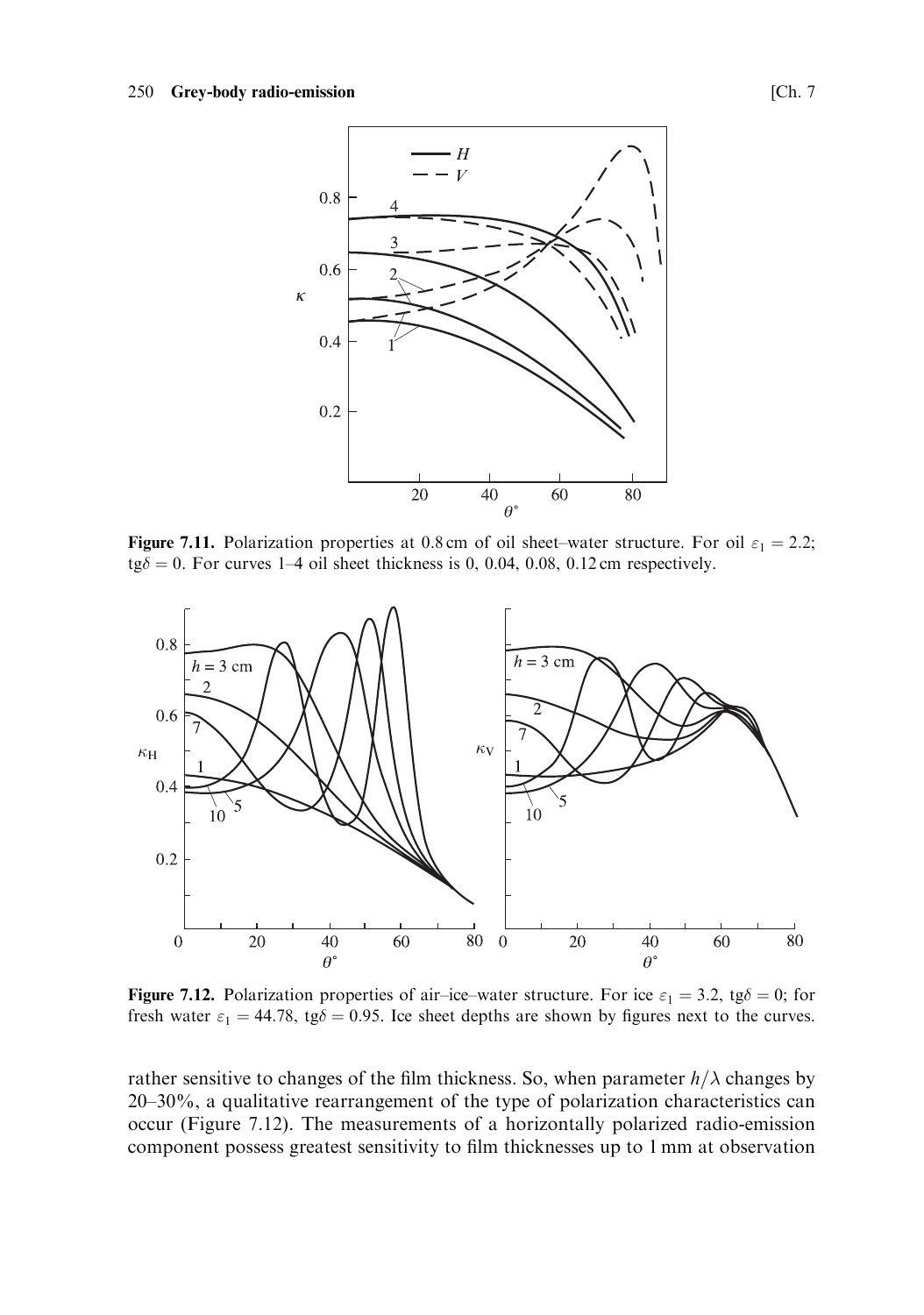angles up to 40–50°. Second, in measurements of a vertically polarized radioemission component at the Brewster angle for a film medium (under assumption of small losses, tg $\delta \ll 1$ ) the emissivity does not depend on the film thickness and is determined by the emissivity of a clean surface of water.

Physically, this is related to a zero coefficient of reflection from the boundary of media 1-2 for a vertically polarized component of radiation at the Brewster angle  $R_{\text{V12}}(\theta_{\text{BR}}) = 0$ . Indeed, from (7.65) at tg $\delta \ll 1$  and  $\theta = \theta_{\text{BR}}$  we have (superscript 'V' is omitted hereafter):

$$
\kappa_{123}(\theta = \theta_{BR}) = 1 - R_{23}^2(\theta_{BR}).\tag{7.70}
$$

And, on the other hand, we can obtain the following relation between reflectivities for any components of polarization of a two-layered medium

$$
\dot{R}_{23} = \frac{\dot{R}_{22} - \dot{R}_{13}}{\dot{R}_{12} \dot{R}_{13} - 1}.
$$
\n(7.71)

From (7.71) for  $R_{12}(\theta_{BR})=0$  we have  $R_{23}(\theta_{BR})=-R_{13}(\theta_{BR})$  and, further, with regard to  $(7.70)$ , we have:

$$
\kappa_{123}(\theta_{\rm BR}) = \kappa_{13}(\theta_{\rm BR}).\tag{7.72}
$$

Thus, the vertically polarized radiation of the surface with a film is equal to the radiation of a clean surface at an angle which corresponds to the equality  $R_{12}(\theta_{BR}) = 0$ . This results in a curious experimental technique of determining the dielectric properties of a film coating. So, measuring the angular dependence of the brightness contrast between the clean surface and that covered with a film,  $\Delta T_{\rm B}(\theta)$ , for a vertically polarized component of radio-emission, and determining angle  $\theta_0$ , for which  $\Delta T_{\rm R}(\theta) = 0$ , we can estimate the dielectric permeability of contamination as  $\text{tg}^2\theta_0 = \varepsilon_2$  (the well-known Brewster relationship). It follows from this relationship that in the region of  $\varepsilon_2 = 1.78 - 2.55$  (which corresponds to basic types of widely used liquid oil products) the corresponding angle will be  $\theta_0 = 54{\text -}58^{\circ}$ . It is obvious that the accuracy of determination of  $\varepsilon_2$  by the proposed technique will be  $\pm 0.15$  units at an accuracy of the measured angle value of  $\pm 1^{\circ}$ .

The characteristic form of spectral dependences for the 'matching' (or the 'antireflecting' optics version) case (i.e. when  $\varepsilon_2 < \varepsilon_3$ ) is presented in Figure 7.13, and that for the 'mismatch' case  $(\epsilon_2 < \epsilon_3)$  in Figure 7.14. The latter version is interesting physically owing to the fact that the water film possesses wave resistance, which 'mismatches' the system, and the part of thermal radiation energy of the backing (the ice in the given case) is reflected 'backwards', which just explains the abnormally low brightness temperature of the system as a whole (Figure 7.14). As it would be expected, the dielectric properties of water play a decisive part in the given case and change both the values of emissivities and the form of frequency dependences; this influence becoming stronger with increasing wavelength (Figure 7.14).

Let us consider briefly the question of the solution of a reverse problem: the determination of electrical parameters and thickness from the data of radio measurements of thermal radiation of the film-backing system. Owing to the periodicity in  $\kappa(h)$  dependence it is impossible, strictly speaking, to measure the film thickness with a one-frequency instrument. However, the use of  $n$  radio-frequency channels and the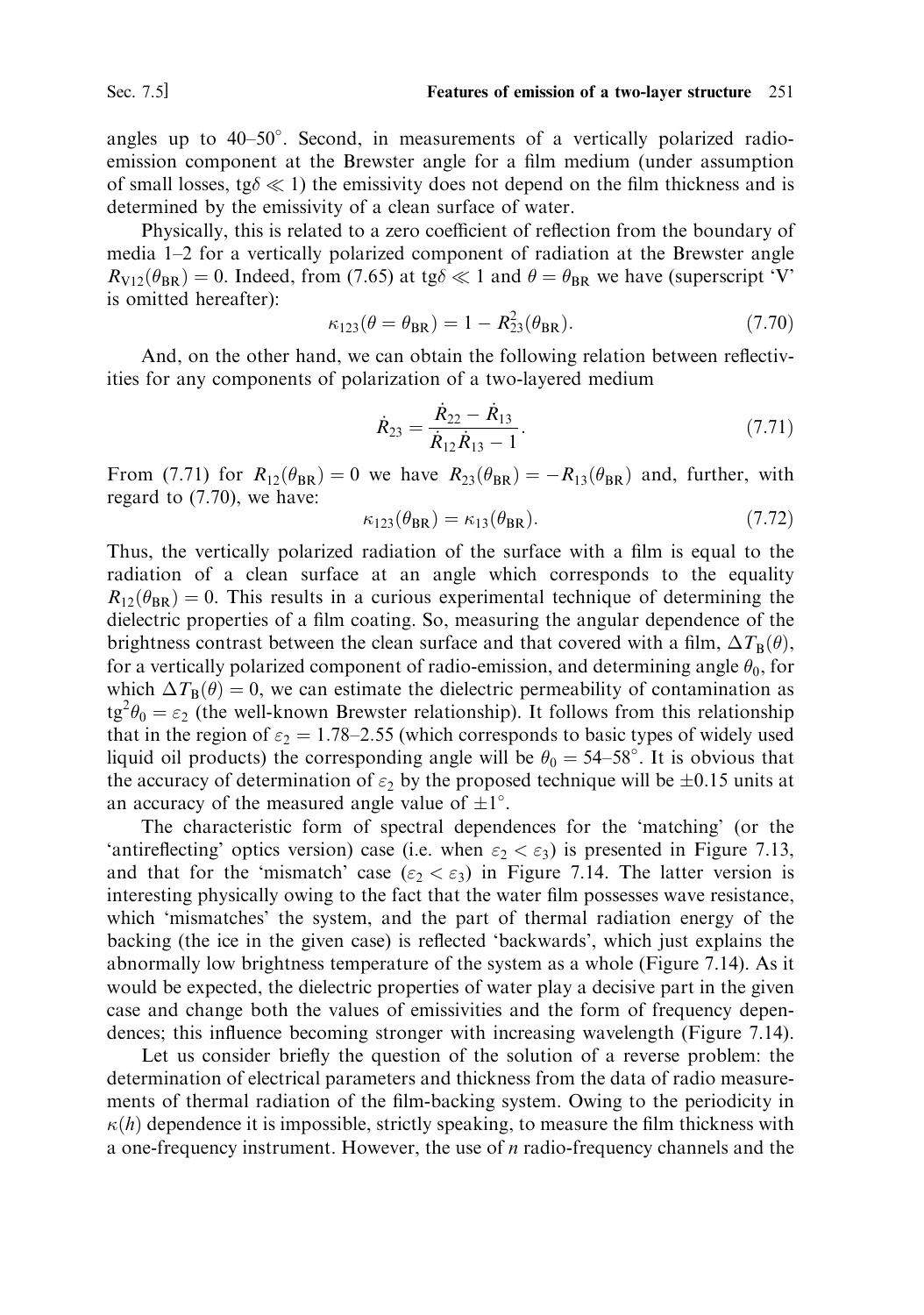

Figure 7.13. Spectral characteristics of the emission of an isothermal three-layered structure with nadir observation. For the second layer  $\varepsilon_1 = 10$  and tg $\delta = 0.04$ ; its depth is 10 cm. For the third layer  $\varepsilon_1 = 100$  and tg $\delta = 0.1$ .

presentation of emissivity in the  $n$  dimensional space (at various wavelengths) makes it possible almost completely to avoid the uncertainty. Popov et al. (1976) have shown theoretically that the use of a three-dimensional image of emissivity for these purposes results, virtually, in a complete elimination of ambiguity. This has been experimentally confirmed for the first time in multifrequency remote studying of thermal emission fields of oil spreads in the Caspian Sea in 1976–1977 (Bespalova et al., 1978). Detailed investigations (Raizer et al., 1975b; Glotov et al., 1975) of radiobrightness temperature gradients  $\Delta T_{\rm B}$  from parameters  $\varepsilon_2$  and in the region of small thicknesses  $h$  have shown that in radiometric measurements of film thicknesses there exists an ambiguity of the order of 40–50%, caused by the absence of information on the true value of dielectric properties of a film. To estimate the latter value, polarization measurements (near the Brewster angle in a film) can be used.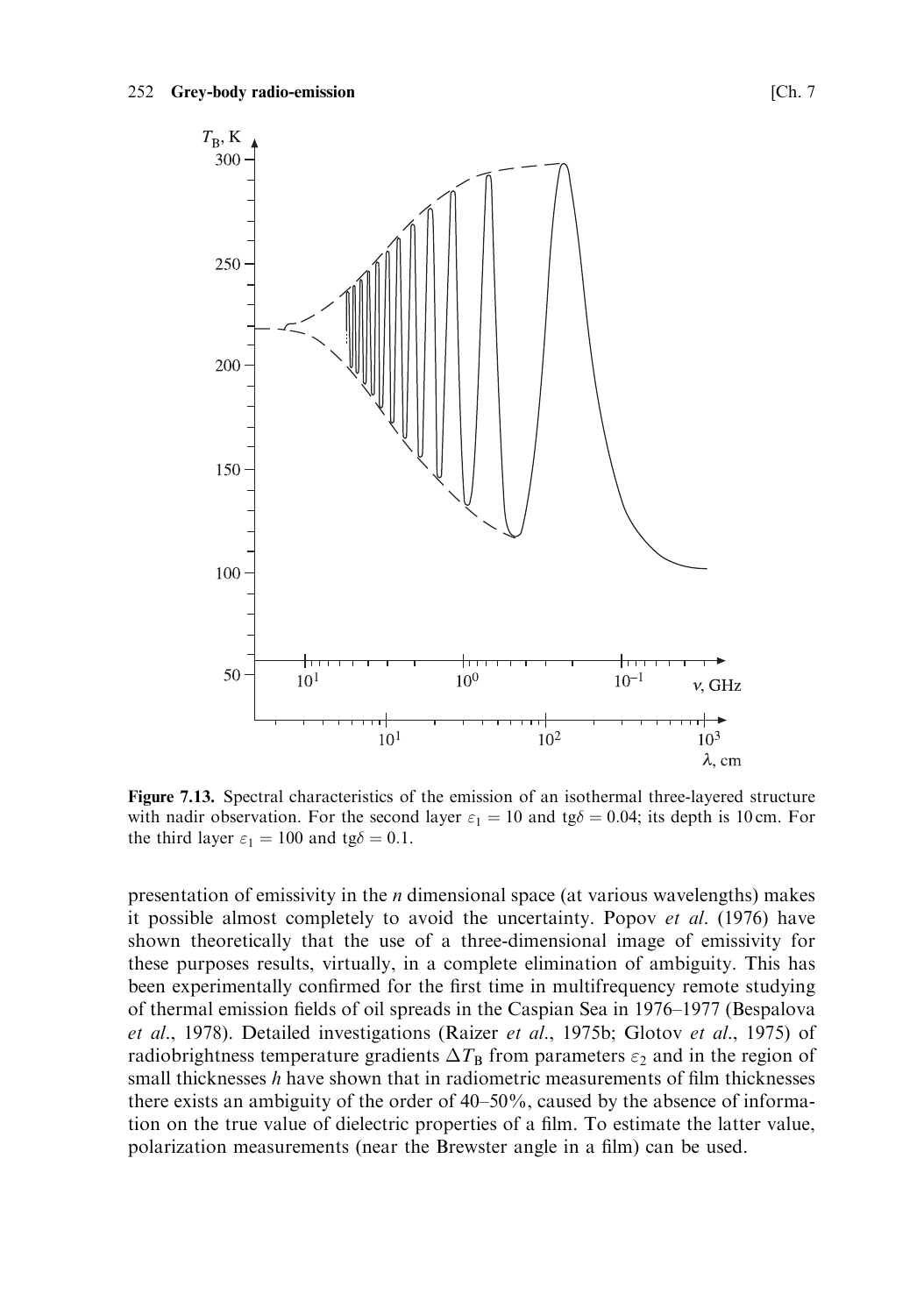

Figure 7.14. Spectral characteristics of the emission of air-water-ice structure with nadir observation. For ice  $\varepsilon_1 = 3.2$ ; tg $\delta = 0$ . Spectral properties of water dielectric constants are specified by the Debye relaxation model (Chapter 8). Water sheet depths (cm) are shown by figures next to the curves.

### 7.6 PROPERTIES OF QUASI-COHERENCE IN THERMAL EMISSION AND THE LIMITS OF ITS APPLICABILITY

The interference patterns in thermal emission, revealed in previous sections, follow from the monochromatic approximation, i.e. they are obtained under assumption of an infinitely narrow passband of the receiving device. This feature of radiation represents, in essence, only an instrumental effect, since the interference as such arises 'inside' the receiving device because of the limited-infrequency amplitude-frequency characteristic (AFC). This feature is not inherent in natural radiation as such. In addition, we note that the interference effects are most clearly revealed in the presence of pronounced dielectric boundaries in the natural structure (for example, a film of oil on the water surface). In the presence of smooth transition dielectric layers these effects are largely suppressed, however (section  $7.7$ ).

This effect – interference patterns in thermal emission – is considered in the present section, following Popov and Sharkov (1976), generally, for AFC of arbitrary form, and in more detail for the three most widespread special cases.

For greater physical clarity we shall consider the radio-emission of a very simple layered structure: the plane-parallel homogeneous layer 2, which covers a semiinfinite homogeneous medium 3. For simplifying derivations we shall assume the losses in media to be absent, that is, the dielectric permeabilities of considered media to be real. With allowance for these assumptions, the monochromatic (i.e. considered in the infinitely narrow frequency band) emissivity of a structure will take the form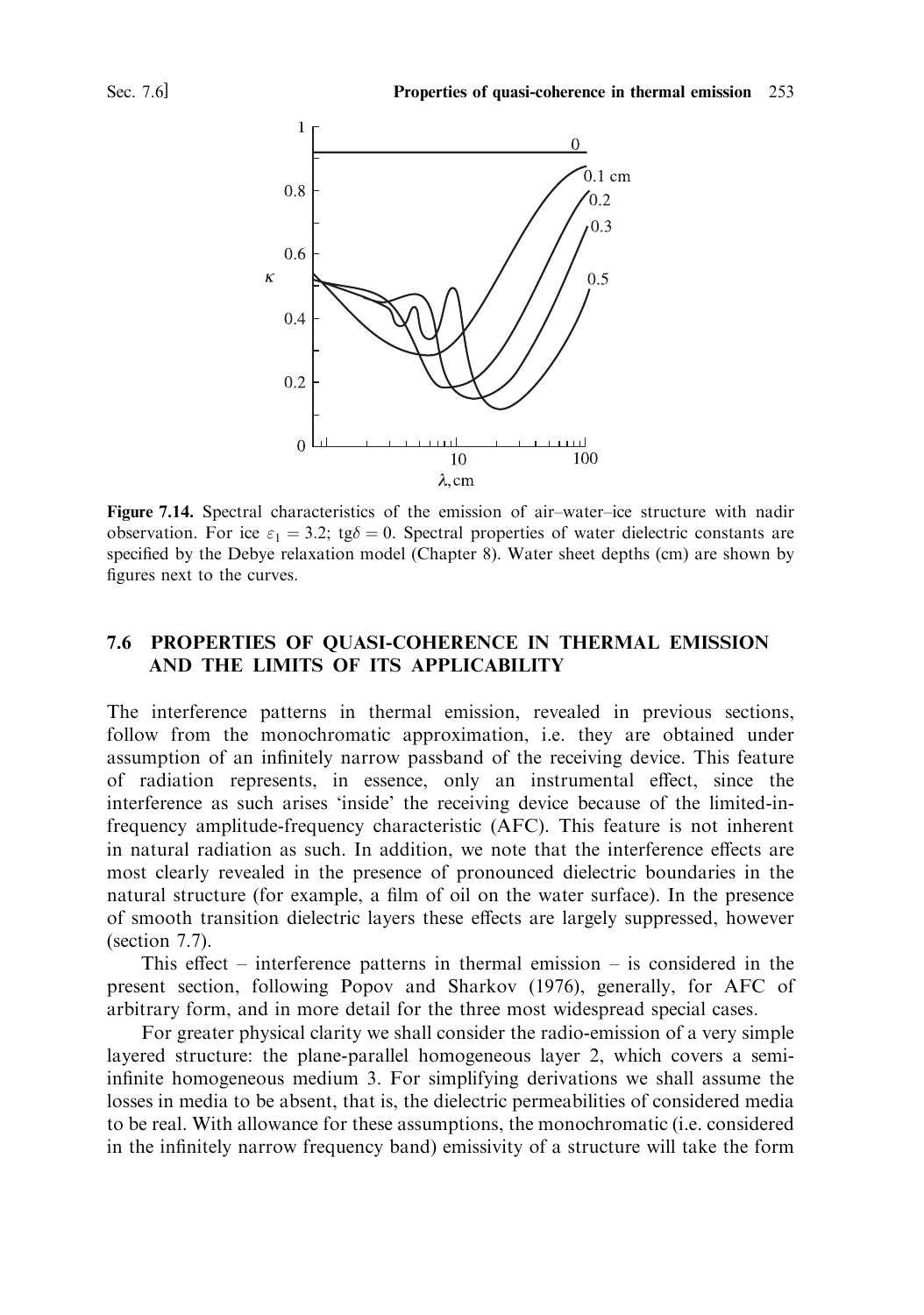### 254 Grey-body radio-emission

(section  $7.5$ ):

$$
\kappa(f) = \frac{(1 - R_{12}^2)(1 - R_{23}^2)}{1 + R_{12}^2 R_{23}^2 + 2R_{12}R_{23}\cos\left(2\pi f\tau\right)},\tag{7.73}
$$

where  $\tau = (2h\sqrt{\epsilon_2})/c$  is the delay time of a wave, reflected from the upper and lower boundary of a layer, with respect to the wave passed into a layer;  $R_{21}$  and  $R_{32}$  are the Fresnel coefficients for corresponding interface surfaces of media;  $h$  is the thickness of layer 2; c is the speed of light in vacuum; and  $f = \nu$  is the frequency. It follows from (7.73) that the dependence of  $\kappa$  on the frequency and on the layer thickness has an oscillating character. It is important to note that the amplitude of oscillations is constant in the absence of losses in a layer.

The thermal emission of heated bodies of arbitrary geometrical shape is a random process with a virtually uniform 'white' spectrum of brightness temperature in the radio-frequency band and delta-correlated values of intensity of electrical and magnetic fields (Chapter 6).

The high-frequency channel (ahead of a square-law detector) of a receiving radiometric system restricts the spectrum as a result of received noise radiation of an intrinsic (power) AFC  $G(f)$ , thus establishing correlation link between instantaneous values of a noise output signal with nonzero correlation time  $\tau_0 = 1/\Delta f$ , where

$$
\Delta f = \frac{1}{G_{\text{max}}} \int_{\Delta f} G(f) \, df
$$

is the effective passband width of the microwave channel of the radiometer (Chapter 3).

The radiobrightness temperature of an isothermal two-layered structure, measured by a radiometer that is medium 1 (in the absence of external illumination of the atmosphere and firmament), is equal to

$$
T_{\rm B} = \kappa_{\Sigma} T_0,\tag{7.74}
$$

where  $T_0$  is the thermodynamic temperature of the total structure and  $\kappa_{\Sigma}$  is the emissivity averaged over the effective band of transmitted frequencies of a radiometer:

$$
\kappa_{\Sigma}(\tau) = \frac{1}{G_{\text{max}} \,\Delta f} \int_{\Delta f} \kappa(f) G(f) \,\mathrm{d} f. \tag{7.75}
$$

It can be seen from this relation that the monochromatic approximation  $(7.73)$  quite well describes the measured emissivity of a layered structure only in the presence of a narrowband radiometric device. It is clear that the narrowband condition has the form of  $\Delta f \ll 1/\tau$ , where  $\tau$  is the delay time between plane waves in a two-layered system (see section 7.5). Or, in other words, the delay time between plane waves is much less than the correlation time of a receiving system  $\tau \ll \tau_0$ . One of the methods for increasing the sensitivity of radiometric systems consists in extending the band of transmitted frequencies (Chapter 3). But, in this case, the greater the  $\Delta f$  the smaller the layer thicknesses for which the monochromatic approximation is valid. The violation of the band-narrowness condition results in decreasing the amplitude of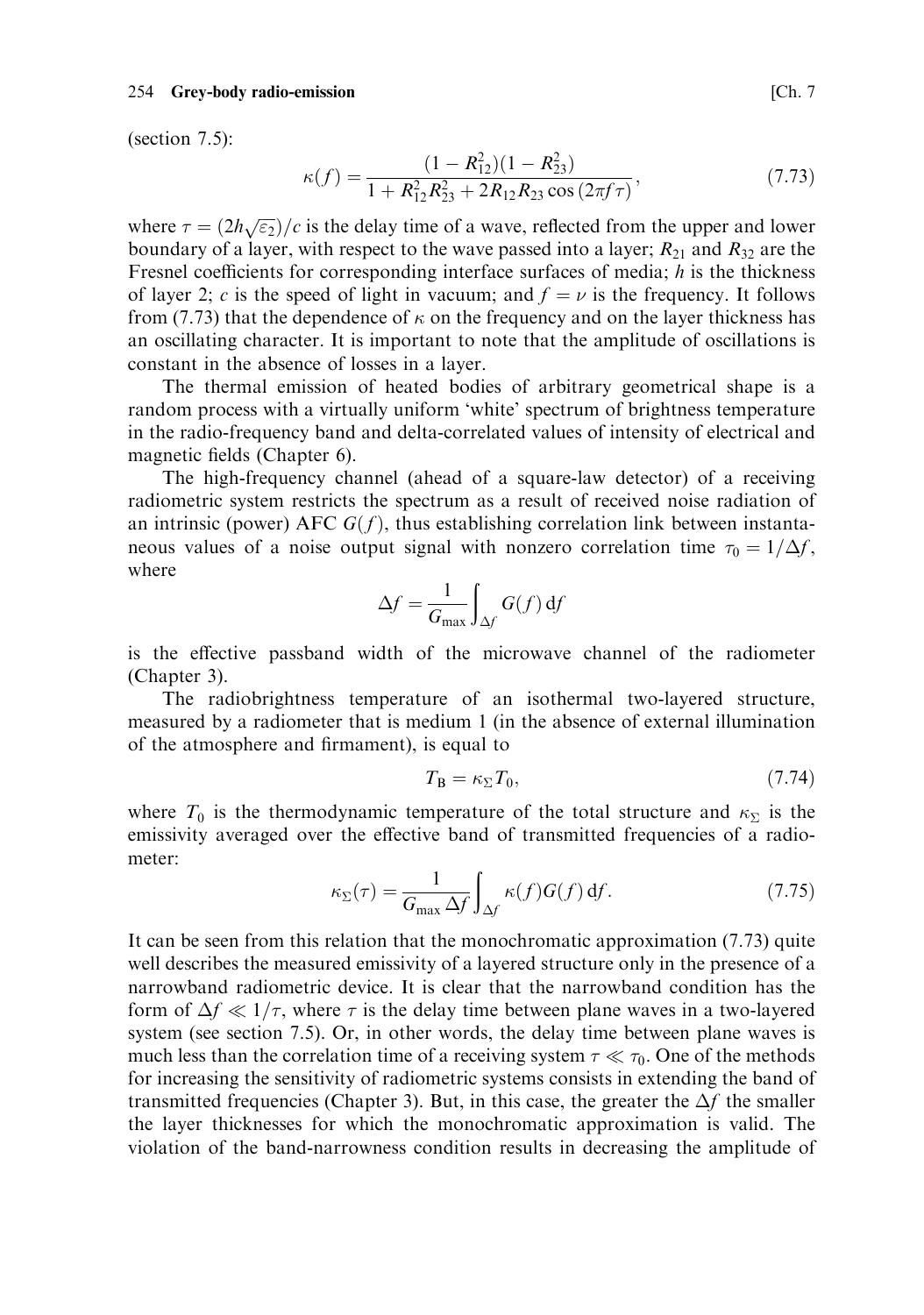interference oscillations (which bear the useful information) down to their complete vanishing at  $\tau \gg \tau_0$ . Therefore, for high values of  $\Delta f$  and  $\tau$  the calculation of the emissivity of a layered structure should be carried out by formula (7.75). However, the direct integration of (7.75) results in quite cumbersome expressions, even in the case of the simplest form of AFC functions. And for complicated AFC forms it even becomes impossible to derive accurate analytical expressions for emissivity  $\kappa_{\Sigma}$ . In this connection, it is of interest to derive simple approximate formulas for performing analytical consideration.

The mathematical approach described below, which was offered by Popov and Sharkov (1976), can be useful not just in considering thermal radio-emission of layered structures. This is because physically similar effects of interference of noise signals with a limited spectrum take place in optical systems and in transmission lines as well (Born and Wolf, 1999; Bulatov et al., 1980).

The function of frequency  $\kappa_{\Sigma}(f, t)$ , appearing in expression (7.75), is an even, periodic and differentiable function of delay time  $\tau$  and can be expanded in the Fourier series in cosines:

$$
\kappa(f,\tau) = \frac{a_0}{2} + \sum_{n=1}^{\infty} a_n \cos(2\pi f n \tau). \tag{7.76}
$$

Substituting expansion  $(7.76)$  into formula  $(7.75)$  and interchanging summation and integration, we obtain:

$$
\kappa_{\Sigma}(\tau) = \frac{a_0}{2} + \frac{1}{\Delta f} \sum_{n=1}^{\infty} a_n \int_0^{\infty} G_0(f) \cos\left(2\pi f n \tau\right) \mathrm{d}f. \tag{7.77}
$$

The integrals in the right-hand side of  $(7.77)$  present the Fourier transforms for AFC of a radiometer's  $G_0(f)$ ;  $G_0(f) = G(f)/G_{\text{max}}$ . Since the spectrum of received radiation is supposed to be 'white', function  $G_0(f)$  is the spectrum of power of an output (after the high-frequency part of a radiometer) signal, and its Fourier transform, according to the Wiener–Khinchin theorem, is equal to the autocorrelation function of an output signal. That is, (7.77) can be written as:

$$
\kappa_{\Sigma}(\tau) = \frac{a_0}{2} + \frac{1}{\Delta f} \sum_{n=1}^{\infty} a_n Q(n\tau), \qquad (7.78)
$$

where  $O(n\tau)$  are the values of the autocorrelation function of a noise output signal of a radiometer, corresponding to the shift in time by  $n\tau$ . Accordingly, the *n*th term of series  $(7.78)$ , as well as of series  $(7.76)$ , relates to the *n*th beam, which issues from the structure after  $n$  reflections from the lower boundary of layer 2. Therefore, the argument of the autocorrelation function in the *n*th term of series (7.78) is equal to  $n\tau$ , the delay time of the *n*th beam. As *n* grows, the Fourier coefficients  $a_n$  and the values of the autocorrelation function  $Q(n\tau)$  tend to zero, owing to which series (7.78) rapidly converges for not too small  $\tau$  values.

Let us estimate the behaviour of  $\kappa_{\Sigma}(\tau)$  dependences for three AFCs of various form, which are most widespread in the practice of radiometric receiving systems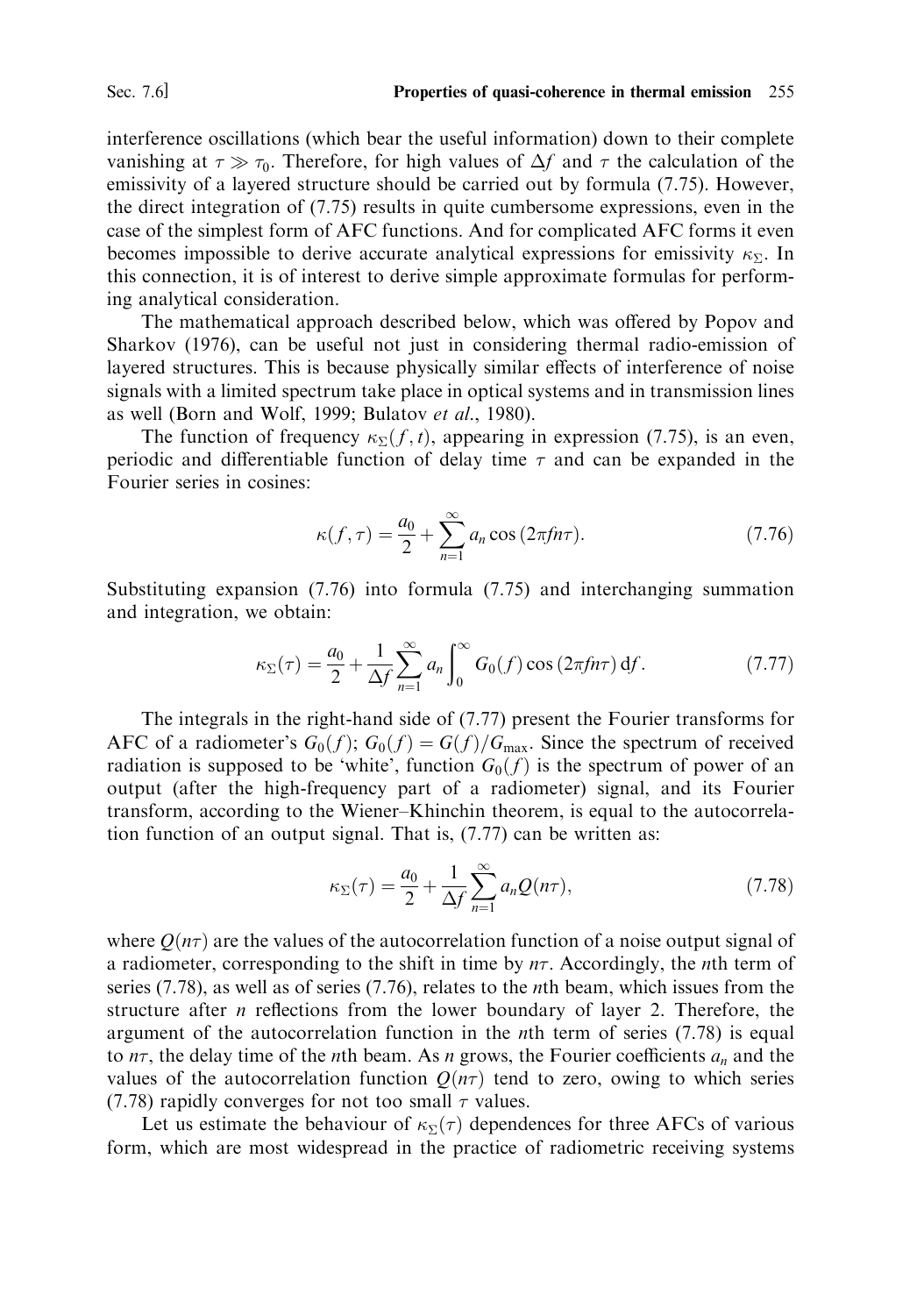## 256 Grey-body radio-emission

(see Chapter 3):

(a) rectangular type

$$
G_0^{\mathsf{R}}(f) = \begin{cases} 1 & f_1 < f < f_2 \\ 0 & f < f_1; f < f_2, \end{cases}
$$
(7.79)

(b) of resonance circuit type (sometimes called Lorentz's; see Chapter 2)

$$
G_0^{\mathcal{L}}(f) = \frac{1}{1 + 4\left(\frac{f - f_0}{\Delta f}\right)^2},\tag{7.80}
$$

(c) Gaussian

$$
G_0^{\text{G}}(f) = \exp\left\{-2.773\left(\frac{f - f_0}{\Delta f}\right)^2\right\},\tag{7.81}
$$

where  $\Delta f$  is the bandwidth at the level of 3 dB and  $f_0$  is the central frequency of the system's passband.

For the rectangular AFC, expression (7.78) is transformed to the form

$$
\kappa_{\Sigma}^{\mathcal{R}}(\tau) = \frac{a_0}{2} + \frac{1}{\pi \Delta f \tau} \sum_{n=1}^{\infty} \frac{a_n}{2} \cos\left(2\pi f_0 n \tau\right); \sin\left(\pi \Delta f n \tau\right),\tag{7.82}
$$

for Lorentz's AFC, to the form

$$
\kappa_{\Sigma}^{\mathcal{L}}(\tau) = \frac{a_0}{2} + \sum_{n=1}^{\infty} a_n \exp\left(-\pi \Delta f n \tau\right) \cos\left(2\pi f_0 n \tau\right),\tag{7.83}
$$

and for the Gaussian AFC, to the form

$$
\kappa_{\Sigma}^{\text{G}}(\tau) = \frac{a_0}{2} + \sum_{n=1}^{\infty} a_n \exp\left\{-\frac{\pi \Delta f^2}{2.773} n^2 \tau^2\right\} \cos\left(2\pi f_0 n \tau\right). \tag{7.84}
$$

And also, in all formulas:

$$
\frac{a_0}{2} = \frac{(1 - R_{12}^2)(1 - R_{23}^2)}{1 - R_{12}^2 R_{23}^2}.
$$
\n(7.85)

Owing to rapid convergence of the series (7.75) for not too small  $\tau$  values in formulas  $(7.79)$ – $(7.81)$ , only the first two terms can be retained in a series. Then we obtain (after calculating coefficient  $a_1$ ):

$$
\kappa_{\Sigma}^{\text{R}} = \frac{a_0}{2} \left[ 1 - 2R_{12}R_{23} \frac{\sin(\pi \Delta f \tau)}{\pi \Delta f \tau} \cos(2\pi f_0 \tau) \right],
$$
  
\n
$$
\kappa_{\Sigma}^{\text{L}} = \frac{a_0}{2} \left[ 1 - 2R_{12}R_{23} \exp(-\pi \Delta f \tau) \cos(2\pi f_0 \tau) \right],
$$
  
\n
$$
\kappa_{\Sigma}^{\text{G}} = \frac{a_0}{2} \left[ 1 - 2R_{12}R_{23} \exp\left\{ -\frac{\pi^2 \Delta f^2}{2.773} \tau^2 \right\} \cos(2\pi f_0 \tau) \right].
$$
\n(7.86)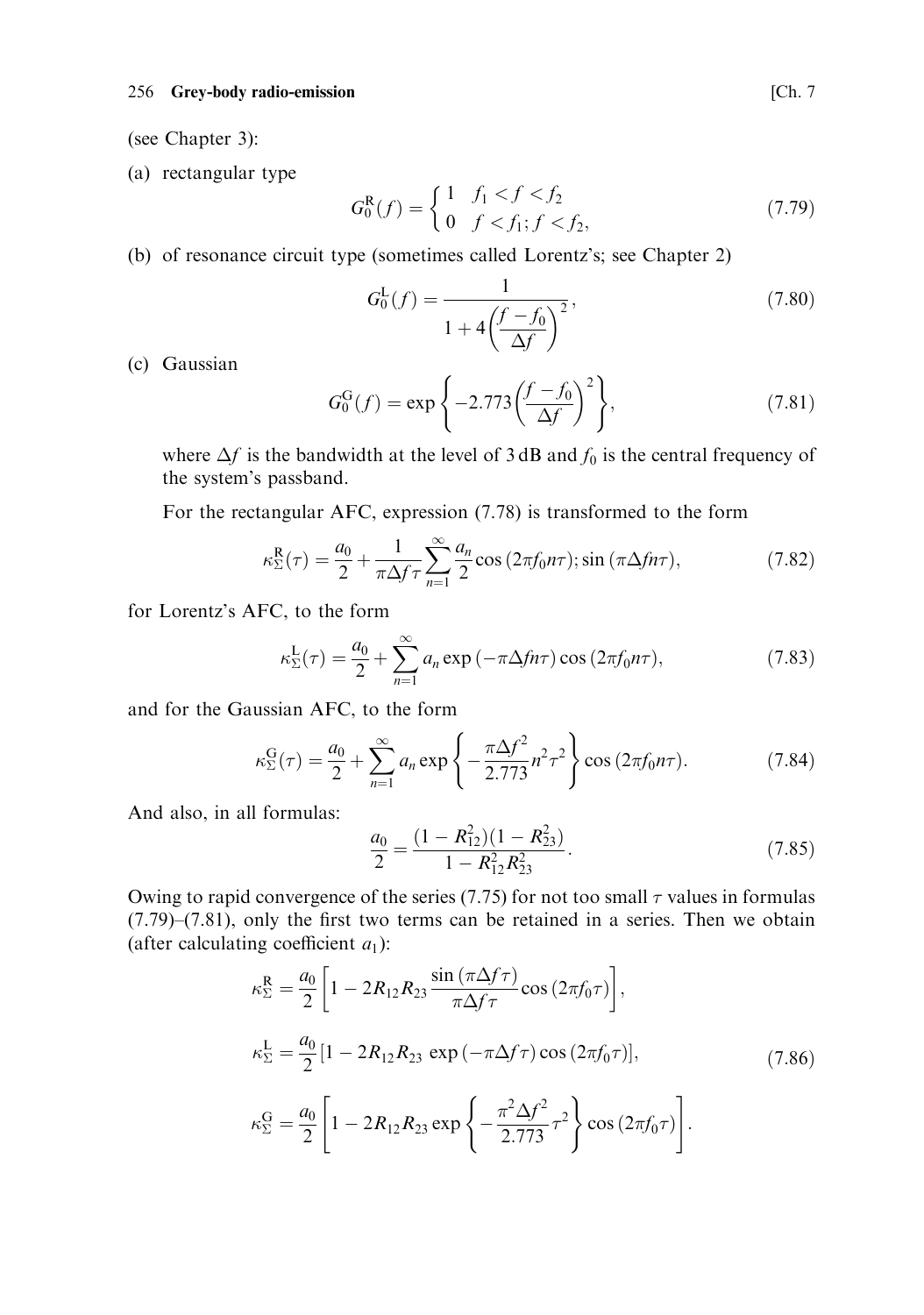

Figure 7.15. Relationships of two-layered medium (ice-water) emissivity averaged over the amplitude-frequency characteristic (AFC) versus ice depth with nadir observation at  $T_0 = 273$  K;  $f_0 = 10$  GHz,  $\Delta f = 1$  GHz; for ice  $\varepsilon_1 = 3.2$  and tg $\delta = 0$ ; for water  $\varepsilon_1 = 44.8$ and tg $\delta = 0.95$ . Continuous curve corresponds to a rectangular AFC; and dotted curve corresponds to a Lorentz-type AFC.

The formulas obtained indicate that the emissivity  $\kappa_{\Sigma}(\tau)$  of a layered structure, averaged over AFC, oscillates with increasing layer thickness at the same period as the monochromatic one. However, unlike the monochromatic approximation, the oscillations attenuate in the given case, the attenuation being the faster the wider the frequency band. The envelope of oscillations is determined by the AFC form and represents, for the rectangular AFC, the function of type  $\sin x/x$ , for Lorentz's,  $\exp(-x)$  and for the Gaussian  $\exp(-x^2)$ . The limit, to which the  $\kappa_0(t)$  dependence tends for  $\tau \to \infty$ , does not depend either on the width or on the form of AFC, and coincides with the average-over-a-period value of the monochromatic dependence  $(7.73)$ .

To estimate the accuracy of the approximate formulas obtained, numerical integration was carried out by computer, using accurate relations for the ice-water structure. Figure 7.15 presents the calculated dependences for the rectangular and Lorentz's AFCs. A similar curve for the Gaussian AFC differs from Lorentz's in one respect only: the amplitude of oscillations decreases more rapidly in this case. Formulas (7.86) qualitatively well describe the behaviour of these dependences; the maximum error, corresponding to the layer thickness  $h \approx 0$ , is less than 5% and rapidly decreases as h grows.

Let us compare the emissivity values of a layered structure, calculated by numerical integration, with the results of experiments (Blinn et al., 1972). Figure 7.16 shows the dependences of the  $T_B(h)/T(\infty)$  on the thickness of a layer of sand on a metal backing. The form of AFC of the radiometric device used is not indicated in the authors' paper; however, the calculation shows that, among all AFC forms considered above, the rectangular one provides best agreement with the experiment. For comparison, Figure 7.16. gives the same dependence for the monochromatic approximation.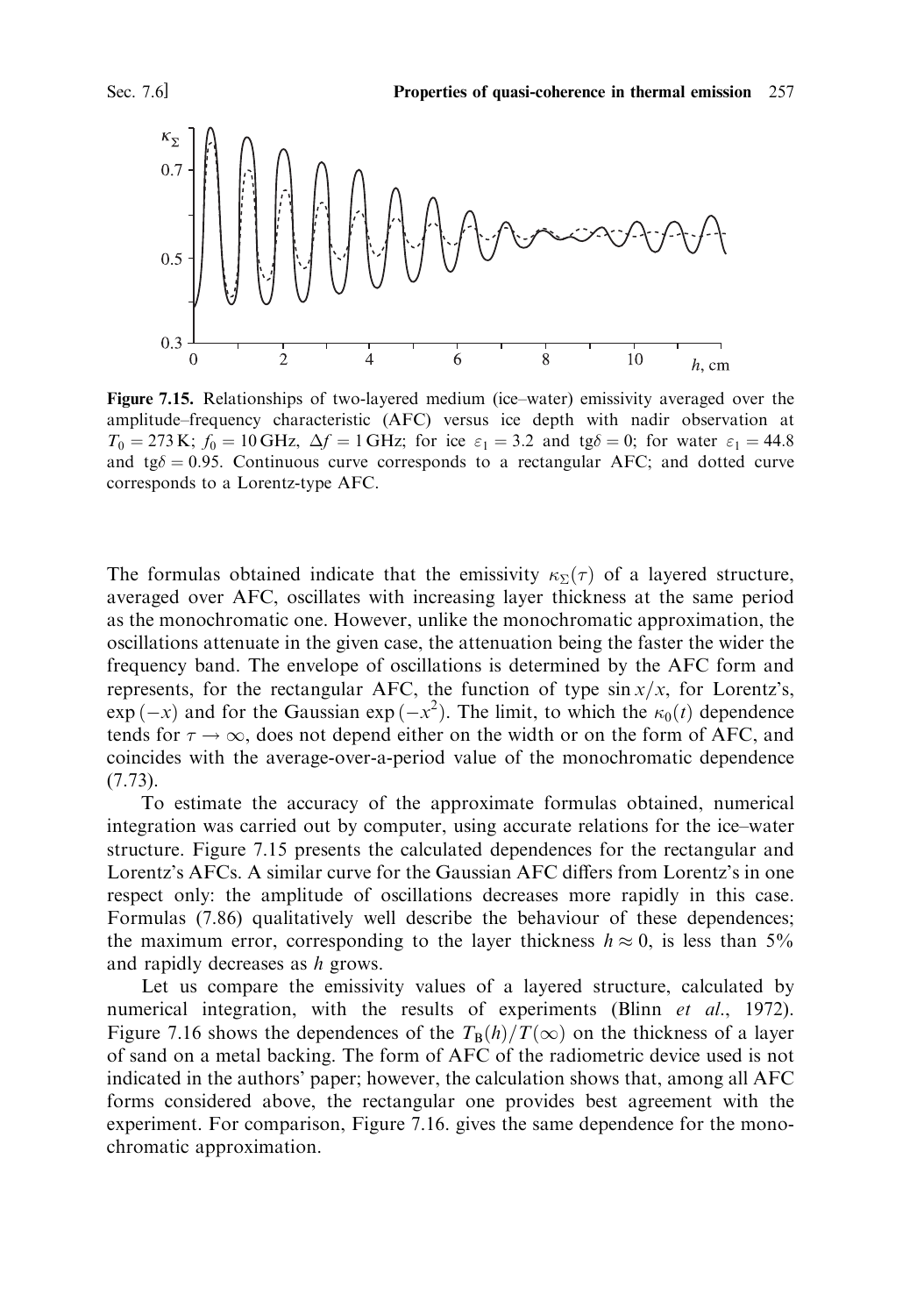

Figure 7.16. The ratio  $T(h)/T(\infty)$  versus a layer depth for sand-metal plate structure with nadir observation, at  $f_0 = 1.42 \text{ GHz}$ ,  $\Delta f = 0.15 \text{ GHz}$ ; for sand  $\varepsilon_1 = 2.95$  and tg $\delta = 0.05$ . Continuous curve corresponds to monochromatic approximation; dotted curve corresponds to signal averaged over a rectangular AFC; circles correspond to experimental data by Blinn et al. (1972).

Note that similar complicated interference patterns usually accompany laboratory measurements of electromagnetic wave transmission through plane-layered objects (see, for example, Kohn, 1997).

The special analysis of dissipation in a film medium has shown (Raizer et al., 1975b), that the presence of losses in a layer makes attenuating of oscillations faster and slightly shifts them in phase, not involving any qualitative changes. Thus, the form and width of AFC of a radiometric system essentially influence the character of interference dependences at reception of thermal radio-emission of layered media and, therefore, the ultimate information capacity of microwave passive systems.

### $7.7$ THERMAL EMISSION OF MULTI-LAYERED **NON-ISOTHERMAL MEDIA**

One major feature of radiothermal sensing methods is they may be used to obtain physical information about the internal structure of the medium studied. A whole class of boundaries between media (ice-water surface, dry and moist soil, soilgroundwater etc.) are classified, firstly by strong, non-uniform absorption (including in the vertical direction) and secondly by smooth variation of the physical characteristics in the media together with discontinuities and jumps in the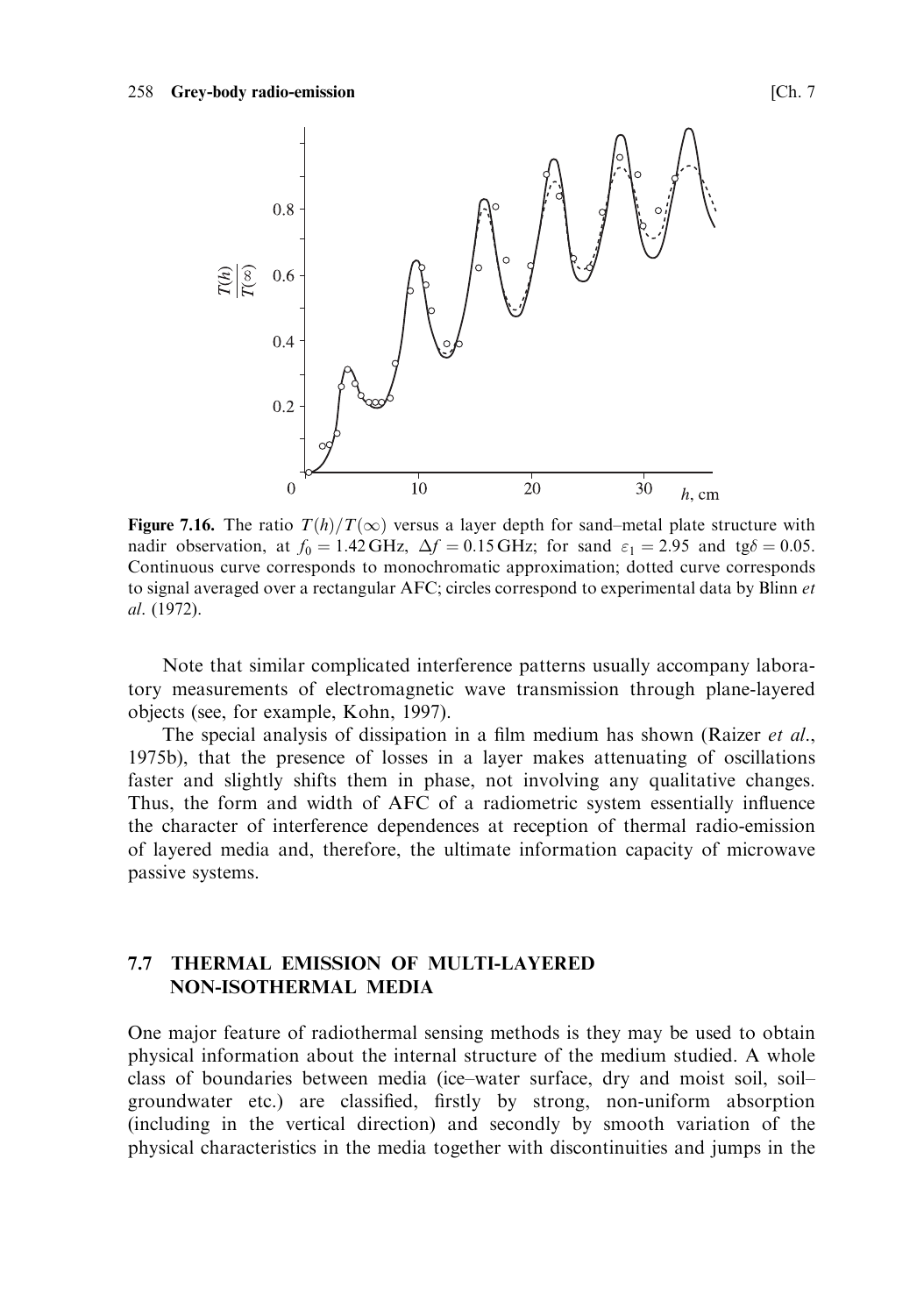dielectric and thermal vertical profiles  $-$  in other words, situations where the scale of dielectric (or thermal) non-uniformity is comparable with the wavelength  $\lambda$ :

$$
\left|\frac{\Delta\varepsilon}{\Delta z}\right| \geq \frac{\varepsilon}{\lambda}.
$$

Problems of the electrodynamics of sharp non-uniform, strongly absorptive media are known to be very complicated, since they cannot be described adequately either in the framework of theory of radiative transfer or by classical approximations, for example, the WKB (Wentzel, Kramers, Brillouin) method (Levin and Rytov, 1967; Stogryn, 1970; Shulgina, 1975; Tsang et al., 1975).

Over a prolonged period a large variety of modifications of the plane-parallel model of microwave emission has been utilized without detailed analysis of the ranges of their feasibility (see, for instance, Tuchkov, 1968; Basharinov et al., 1968; Tsang and Kong, 1976; Wilheit, 1978; Bardati and Solimini, 1984).

In its fully completed form microwave emission theory was formulated by Klepikov and Sharkov in 1983 and developed in 1993 (Klepikov and Sharkov, 1983, 1993). The theory may be applied when describing emission in any irregular non-isothermic multi-layered media without restrictions, which are typical for previous modifications.

Klepikov and Sharkov performed a detailed theoretical study of the processes leading to the development of the natural radiation of highly non-uniform, nonisothermal, plane-stratified media with arbitrary variations of the dielectric and temperature-related parameters.

## 7.7.1 Physical substance of the problem

Kirchhoff's law, which relates the intensity of the radiation from a real medium to the radiation from an absolutely black body, may be used to determine the emissivity of a semi-infinite sphere using the energetic coefficient of reflection of an auxiliary plane wave from the interface between media (see Chapter 4 and section 7.4). This approach can only be applied correctly to isothermal media. On the other hand, use of the phenomenological radiation transfer equation (which describes the energy balance in a section of the medium) to calculate the thermal radiation of nonisothermal media is limited to cases of media with small losses and fairly smooth variations of the complex dielectric constant (see Chapter 9). In this case, all waves multiply-reflected in the medium, together with the corresponding interference effects, are neglected.

First attempts to consider thermal emission for the comparatively simple cases of two- and three-layered media with different temperatures were performed by Tuchkov (1968) and Basharinov et al. (1968). They used the method where direct and reflected energy fluxes are summed to obtain the expressions for brightness temperature that define the emission of a complete structure. Such a method did not take account of phase relationships for multiply-reflected waves and, hence, a number of important effects were neglected.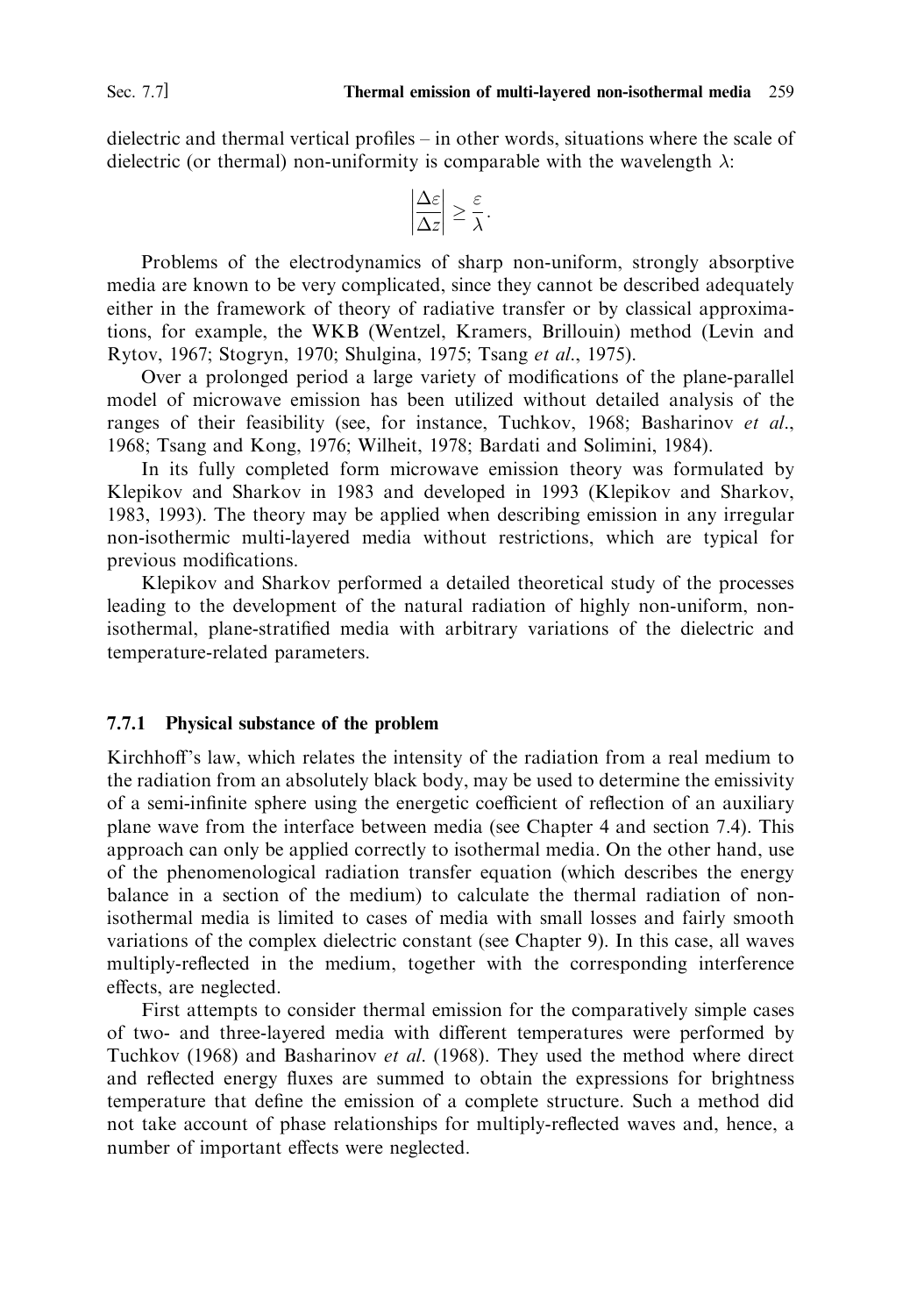260 Grey-body radio-emission

A rigorous solution to the problem of the thermal radiation of a non-uniform, non-isothermal medium may be obtained using electrodynamics fluctuation theory for thermal radiation, in which the relationship between the correlations of the external fluctuating fluxes and the thermodynamic temperature of the medium in equilibrium is determined by the fluctuation/dissipation theorem (FDT) (see Chapter 4). In the work of Stogryn (1970) the FDT and the solution of the wave equation for the propagation of waves in a non-uniform medium were used to obtain a second-order differential equation with two boundary conditions for the intensity of thermal radiation, and a quasi-classical approximation (WKB) was used to compute the brightness temperature for weakly non-uniform media. This solution actually takes account of the variation of the thermal radiation of individual areas of the medium with variations of the real part of their dielectric constant, but ignores interference effects. This process was developed in a paper by Shulgina (1975), where, in particular, it was shown that the solution obtained by the WKB method is a welldefined generalization of the phenomenological radiation transfer equation to the case of arbitrary absorption, since it takes account of the refraction of rays in an absorbing medium. The same paper also determined a condition for the applicability of the WKB method to non-uniform media in the form of an inequality

$$
\left|\frac{\mathrm{d}\varepsilon}{\mathrm{d}z}\right| \ll \frac{2\pi}{\lambda}\varepsilon
$$

( $\lambda$  is the wavelength of radiation in free space,  $\varepsilon$  is the dielectric constant of the medium), which implies that the scale of the non-uniformity is large in comparison with the wavelength. For media with sharp variations of the dielectric parameters at distances comparable with the radiation wavelength, known solutions using the WKB method were not suitable.

An accurate closed-form solution of the problem of the thermal radiation from non-uniform, non-isothermal media has only been found for a number of smooth profiles of dielectric parameters and temperature. An example of such a solution for exponential profiles was given in work by Tsang *et al.* (1975). Because of the variety of possible types of vertical profiles of the parameters of media, including sharp changes of the latter, approximation methods are particularly important.

One such approach involves studying the radiation from a half-space with arbitrary vertical profiles of the complex dielectric constant and the temperature, in the framework of a model of a stratified medium. Based on the results of Stogryn (1970), the wave equation for waves in a stratified medium was solved in a paper by Tsang et al. (1975) using a Green function for a multilayered structure, and the intensity of the radiation for the whole medium was computed in the form of a sum of terms for each layer. The amplitudes of the direct and reflected waves from each layer were found, independently from the radiation problem, using a matrix method for the whole structure; this complicates physical interpretation and comparison with solutions obtained using other methods. An analogous problem in the work of Wilheit (1978) was solved by computing the energy functions for wave transmission from each layer to the surface, using an iterative method to satisfy the boundary conditions in each layer. However, here, interference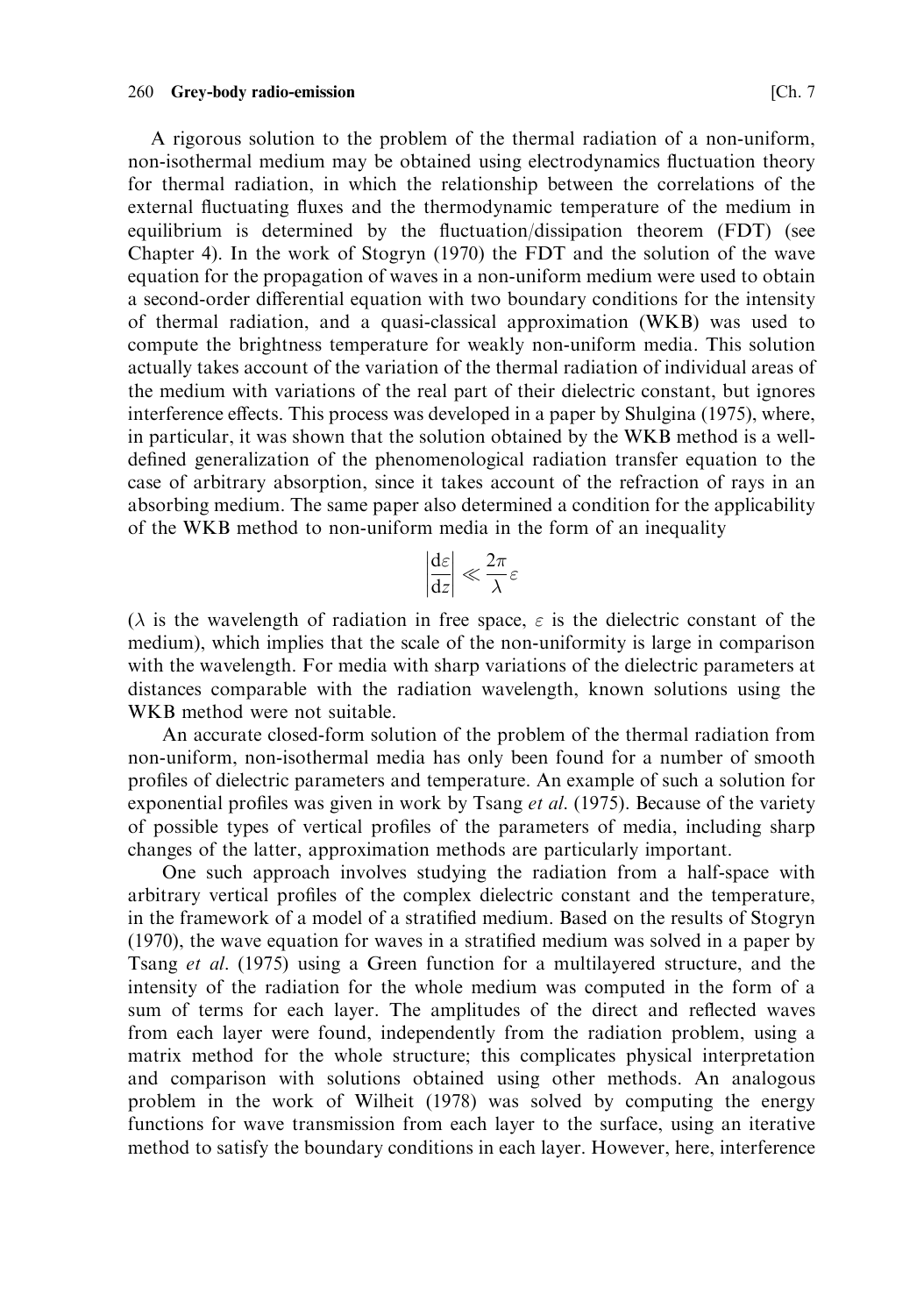effects were calculated for the subcase in which the electric field vectors of the back waves are collinear, which only arises for radiation with a horizontal polarization.

In this section, we describe (following Klepikov and Sharkov, 1983, 1993) a method for analysing the thermal radiation from stratified, non-uniform, nonisothermal media for an arbitrary angle of observation and an arbitrary polarization type; this differs from previous work in that the expressions for the brightness temperature are derived in a sequence of stages, being deduced initially for a single layer bounded on both sides and then generalized to all the layers of the structure as a whole. In this approach, the closed-form nature of the final result provides for more complete identification of both the physical characteristics of the method used and the constraints on its applicability to the problem of the emission of non-uniform, non-isothermal media.

#### 7.7.2 Thermal emission of non-isothermal media with arbitrary parameters

Let us consider a time-stationary, non-uniform, vertically non-isothermal, nonmagnetic medium bounded by the plane xy and occupying the region  $z < 0$ . We shall assume that the medium is in local thermodynamic equilibrium, whence the scale of non-uniformities of the parameters of the medium is considerably greater than the radius of correlation of the fluctuating fluxes, and the radiation at each point of space is described by Planck's law. From physical considerations, it is clear that, for arbitrary constraints on the value of the profiles of the complex dielectric constant  $\dot{\varepsilon}(z)$  and the temperature  $T(z)$ , for computation of the brightness temperature  $T_{\rm br}$  with an arbitrary given accuracy, it is sufficient to consider a layer of finite thickness D, outside which the medium is assumed to be uniform and isothermal. In accordance with the model of a stratified medium, the layer  $D$  is divided into  $N$ planar layers of thickness  $d_i$  (not generally equal). In each layer, the dielectric constant  $\dot{\varepsilon}_i$  and the temperature  $T_i$  are assumed to be constant and equal to the average values of  $\dot{\varepsilon}(z)$  and  $T(z)$  in the *j*th layer. Thus, the continuous profiles of the parameters of the medium are replaced by step functions. The legitimacy of this substitution and the consequent computational errors will be considered below (section  $7.7.4$ ).

Suppose that an auxiliary planar monochromatic wave  $E = E_0 \exp(i\mathbf{k}_0 \mathbf{r})$  with wave vector  $\mathbf{k}_0$  propagates from the upper half-space  $\varepsilon = 1$  to the plan xy at an angle  $\theta_0$  to the normal to the medium interface, where  $\lambda$  is the wavelength in free space and

$$
\mathbf{k}_0 = \frac{2\pi}{\lambda} \left\{ \sin \theta_0, 0, \cos \theta_0 \right\}.
$$
 (7.87)

The above assumption that the parameters of the medium are constant in each layer enables us, when computing the radiation intensity, to apply Kirchhoff's law to each layer individually. In this case, this reduces to determining the full absorption of the wave power by the planar layer, which is bounded on both sides, taking into account interference due to reflection from the boundaries.

Let us consider a wave propagating at an angle  $\theta_i$  (in a medium with absorption, the angle of refraction is complex) in the layer of thickness  $d_i$  with given wave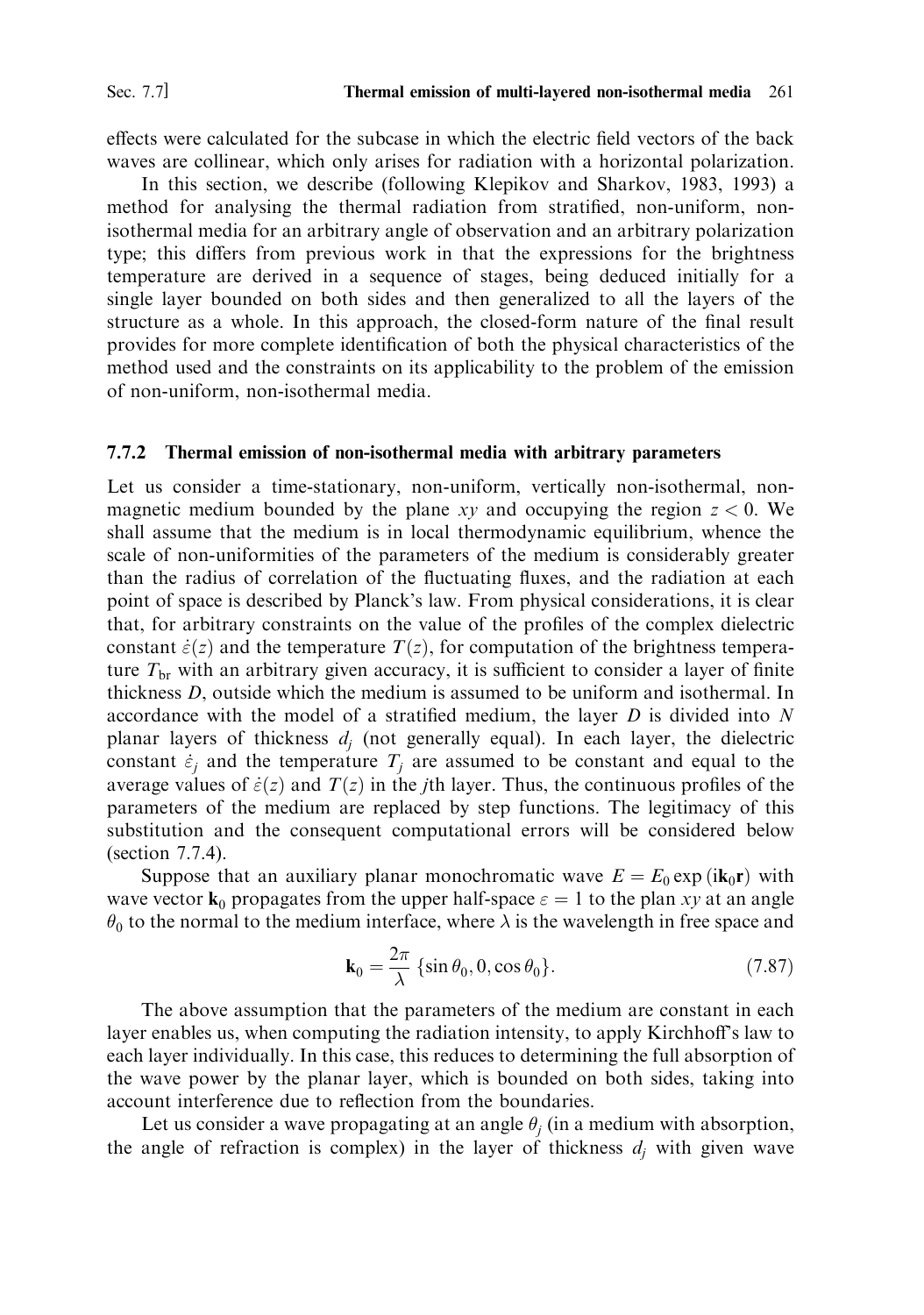reflection (Fresnel) coefficients (in terms of the amplitude of the electric field)  $R_i^+$  and  $R_1^-$  within the layer from the upper and lower boundaries respectively, where  $E_{0i}$  is the amplitude of the electric field at the (internal) upper boundary of the layer and the wave vector  $\mathbf{k}_i$  is:

$$
\mathbf{k}_{j} = \frac{2\pi}{\lambda} \left\{ \sin \theta_{j}, 0, \cos \theta_{j} \right\} \sqrt{\dot{\varepsilon}_{j}},\tag{7.88}
$$

where  $\dot{\varepsilon}_i$  is the complex dielectric constant. In what follows, when we are considering an individual layer, we shall omit the index.

The full field of the wave layer, taking into account multiple reflection, consists of the sum of two infinite series of direct and multiply-reflected, non-uniform planar waves with amplitudes decaying in a geometrical progression; thus, this may be written in the form

$$
E_{\Pi}(z) = E_0 \frac{\mathbf{h}^+ \exp(i k_z, z) + \mathbf{h}^- \operatorname{Re}^{-i k_z (z - d)}}{1 - R^+ R^- \exp(-2i k_z d)},
$$
(7.89)

where  $h^+$  and  $h^-$  are unit vectors corresponding to the direction of the vector of the electric field of the wave in the layer (with horizontal and vertical polarizations).

The density of full losses of the wave in the layer in the direction normal to the boundary is equal to the integral of the imaginary part of the complex Poynting vector over the whole thickness (Stratton, 1941):

$$
\Pi = \frac{2 \operatorname{Im} k_z}{E_0^2} \int_0^d |E_{\Pi}|^2 \, \mathrm{d}z, k_z = k \cos \theta. \tag{7.90}
$$

In accordance with the generalized law of Kirchhoff for the theory of radiation (with the condition  $h\nu \ll kT$ , where h and k are the Planck and Boltzmann constants (respectively) and  $\nu$  is the radiation frequency, which is usually in the microwave band), the brightness temperature  $T'_{\text{br}}$  at boundary of the layer (on the internal side) has the form

$$
T'_{\rm br} = \Pi T,\tag{7.91}
$$

where  $T$  is the temperature of the layer.

By virtue of the statistical independence of the radiation of different layers, the brightness temperature on the surface of the medium is the sum of the brightness temperature of all the layers with weight coefficients  $M_i = |E_{0i}/E_0|^2$ , which characterize the attenuation of the power of the wave as it propagates from the corresponding layer to the surface, taking into account multiple reflection in all overlying layers

$$
T_{\rm br} = \sum_{j=1}^{N} T_{\rm br} M_j = \sum_{j=1}^{N} \Pi_j T_j M_j.
$$
 (7.92)

Thus, the problem of determining the thermal radiation reduces to determining the transmission and reflection coefficients for a plane wave in a stratified medium. The wave characteristics of a multi-layered medium may be successfully determined using the tried and tested method of impedance characteristics, whereby the main equations may be written in the compact form of iterative equations. A detailed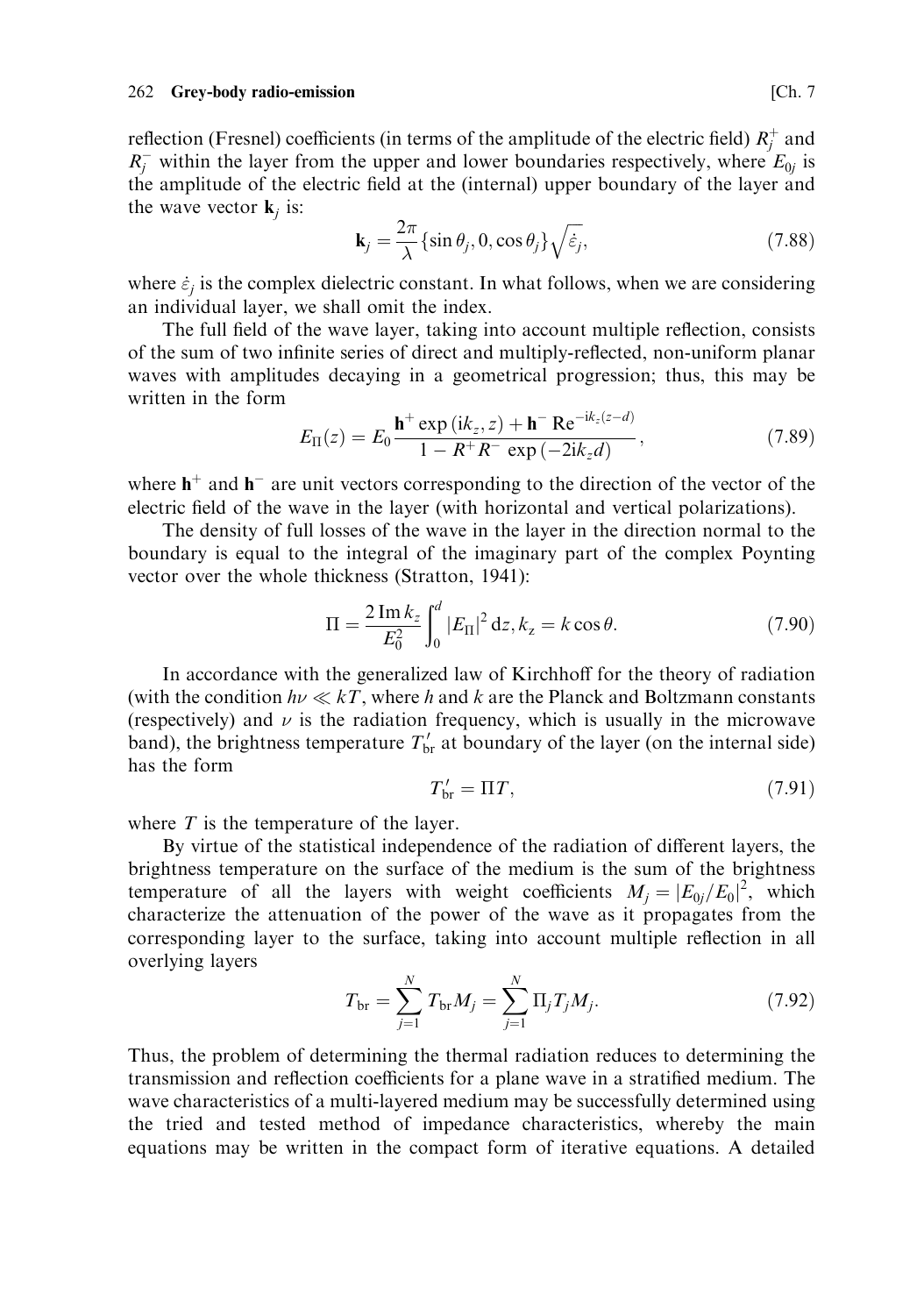Sec. 7.7]

description of the method, as applied to a stratified medium, was given by Klepikov and Sharkov (1983).

For the calculation of the brightness temperature from formula (7.92), taking into account (7.90), for a horizontally polarized wave, we have

$$
T_{\text{brh}} = \sum_{j=1}^{N} \frac{T_j |W_j|^2}{|1 - R_j^- R_j^+ \exp(2i\psi_j)|^2} \left[ (1 - \exp(-2\text{Im}\varphi_j))(1 + |R_j^- \exp(i\psi_j)|^2) + 4 \frac{\text{Im}\psi_j}{\text{Re}\psi_j} \operatorname{Re}(R_j^- \exp(i\psi_j)) (\text{Im}\exp(i\psi_j)) \right] \frac{\text{Re}\, Z_j}{\text{Re}\, Z_0} + T_{N+1} |W_{N+1}| \frac{\text{Re}\, Z_{N+1}}{\text{Re}\, Z_0}.
$$
\n(7.93)

Similarly, for the vertical polarization, we have

$$
T_{\text{brv}} = \sum_{j=1}^{N} \frac{T_j |W_j|^2}{|1 - R_j^- R_j^+ \exp(2i\psi_j)|^2} \left[ (1 - \exp(-2 \operatorname{Im} \psi_j))(1 + |R_j^- \exp(i\psi_j)|^2) + 4 \frac{\operatorname{Im} \psi_j}{\operatorname{Re} \psi_j} \operatorname{Re} (R_j^- \exp(i\psi_j) \operatorname{Im} (\exp(i\psi_j)) \left( \frac{|k_{zj}| - k_x^2}{|k_j|^2} \right) \right] \frac{\operatorname{Re} Z_j}{\operatorname{Re} Z_0} + T_{N+1} |W_{N+1}|^2 \frac{\operatorname{Re} Z_{N+1}}{\operatorname{Re} Z_0}.
$$
 (7.94)

Both formulas implicitly involve the wave parameters and  $Z_i, R_i^+, R_i^-$  and  $W_i$ , depending on the polarization. The formulas are summed over all layers  $i = 1, ..., N$ . The index  $i = N + 1$  describes the parameters of the uniform isothermal medium outside the layer  $D$ .  $W_i$  denotes the transmission coefficient (in terms of amplitude) from the internal side of the upper boundary of the layer  $j$  to the boundary of the medium, expressed in terms of input impedances  $Z_{in}$  as follows:

$$
W_j = \prod_{m=1}^{j} \frac{Z_{\text{in}m-1}^+ + Z_{m-1}}{Z_{\text{in}m-1}^+ + Z_m}.
$$
 (7.95)

Since the component of the power of the total field of the wave normal to the boundary is conserved (see section 7.3), it is possible to determine the relationship between  $W_i$  and the coefficients  $M_i$  namely the attenuation of the wave power on transmission from the upper boundary of layer  $j$  to the surface of the medium:

$$
M_j = |W_j|^2 = \frac{\text{Re } Z_j}{\text{Re } Z_0}.
$$
 (7.96)

The index '0' relates to the region observed, namely the free space. Since the conversion to the energy characteristics of the propagation of waves in stratified media only takes place after the amplitude of the field in free space has been found, the calculation is not complicated by effects such as interference from waves reflected by the boundary division of the absorbing media.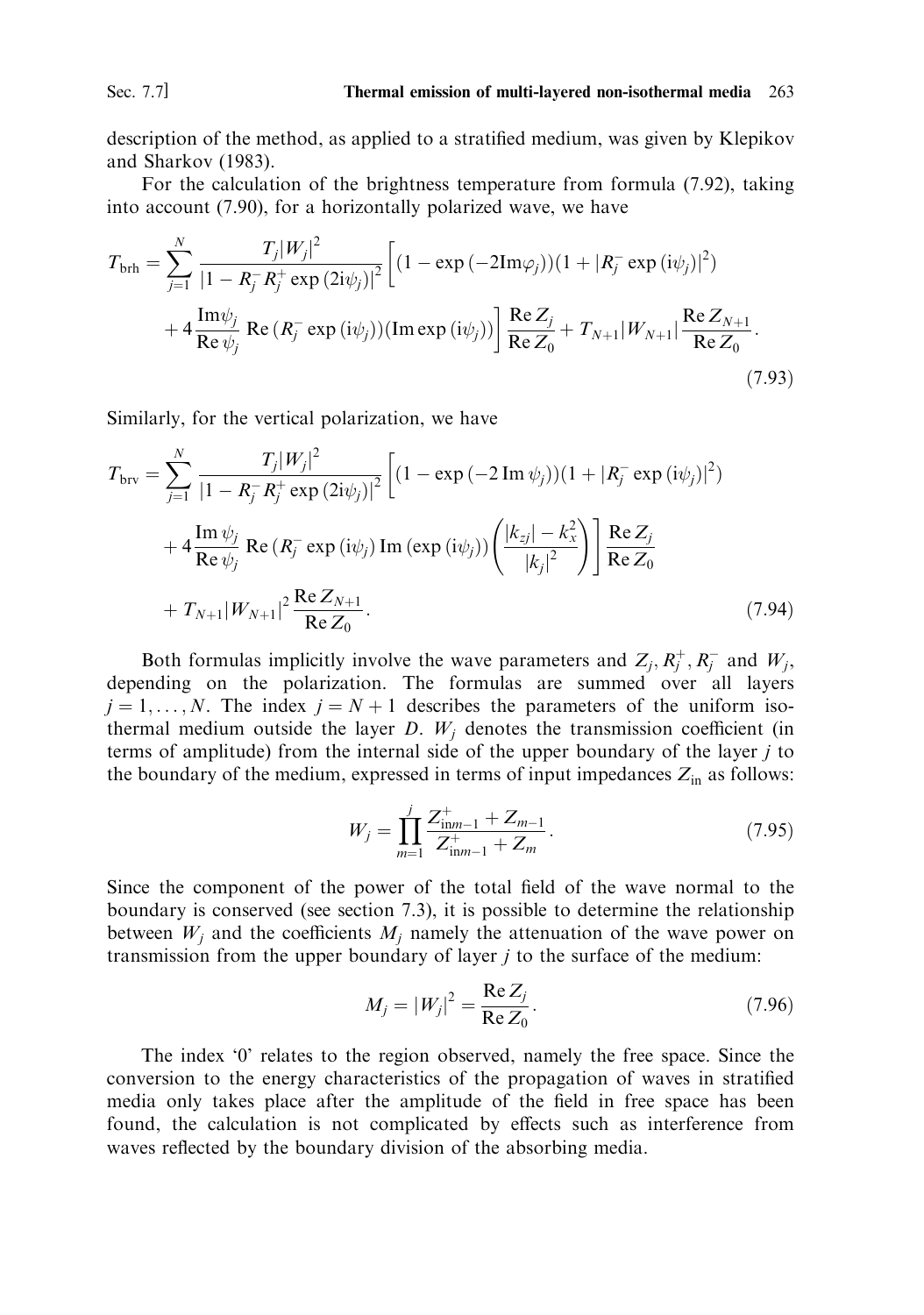When analysing the expressions  $(7.93)$  and  $(7.94)$  it is easy to see that the first terms in the square brackets characterize the absorption and the natural radiation of direct and back waves in each layer individually, while the second terms denote the change in the absorption of waves due to their interaction (interference). This fact does not contradict the law of conservation of energy since it implies that spatial redistribution of the heat release takes place within the medium with the interaction of back waves, but the general energy balance (incident, reflected, transmitting and absorbing) is preserved, as shown for a single boundary between two absorbing media (Veremey et al., 1978). Thus, in the presence of wave interference, neighbouring areas of the spectrum (even with equal parameters) may contribute different values to the resulting radiation. It is a basic fact that the value of the radiation of each layer is affected by the dielectric characteristics of the medium not only between the layer and the surface but also as a whole. Strictly speaking, it is impossible to determine the true contribution of an individual layer to the resulting radiation without knowing the full dielectric characteristics of all its surroundings.

We note that the method studied is a monochromatic approximation. It remains valid for a narrow spectral interval such that the phase difference between the harmonic components at the length of the scale of the non-uniformity is small (see section 7.6 and Popov and Sharkov, 1976).

## 7.7.3 Limiting cases of general theory

We would naturally expect the above general solution of the thermal radiation problem for a stratified non-uniform isothermal medium to include, in the limit. all known approximation methods for similar problems. It is not difficult to check this directly.

We assume that the medium is weakly non-uniform so that it is possible to neglect multiply-reflected waves except those at the boundary of the medium  $R_0$ . In this case,  $R_i^- = 0$ .

$$
(|W_j|^2 / \text{Re } Z) = (1 - |R_0|^2) / \text{Re } Z_1 \left| \prod_{m=1}^j \exp{(ik_{zm} d_m)} \right|^2. \tag{7.97}
$$

We denote the impedance of the layer at the boundary of the medium by  $Z_1$ . Under these conditions, equations  $(7.93)$  and  $(7.94)$  take the form

$$
T_{\text{br}} = \sum_{j=1}^{N} T_j (1 - |R_0|^2)(1 - \exp(-2 \operatorname{Im} k_{zj} d_j)) |\exp(i \Sigma_{m=1}^j k_{zm} d_m)|^2 \frac{\operatorname{Re} Z_j}{\operatorname{Re} Z_1} + T_{N+1} (1 - |R_0|^2) |\exp(i \Sigma_{m=1}^j k_{zm} d_m)|^2 \frac{\operatorname{Re} Z_{N+1}}{\operatorname{Re} Z_1}.
$$
 (7.98)

Letting the value of  $d_i$  tend to zero and the area of the summation tend to infinity, and representing the exponent in the first factor as a series, we convert from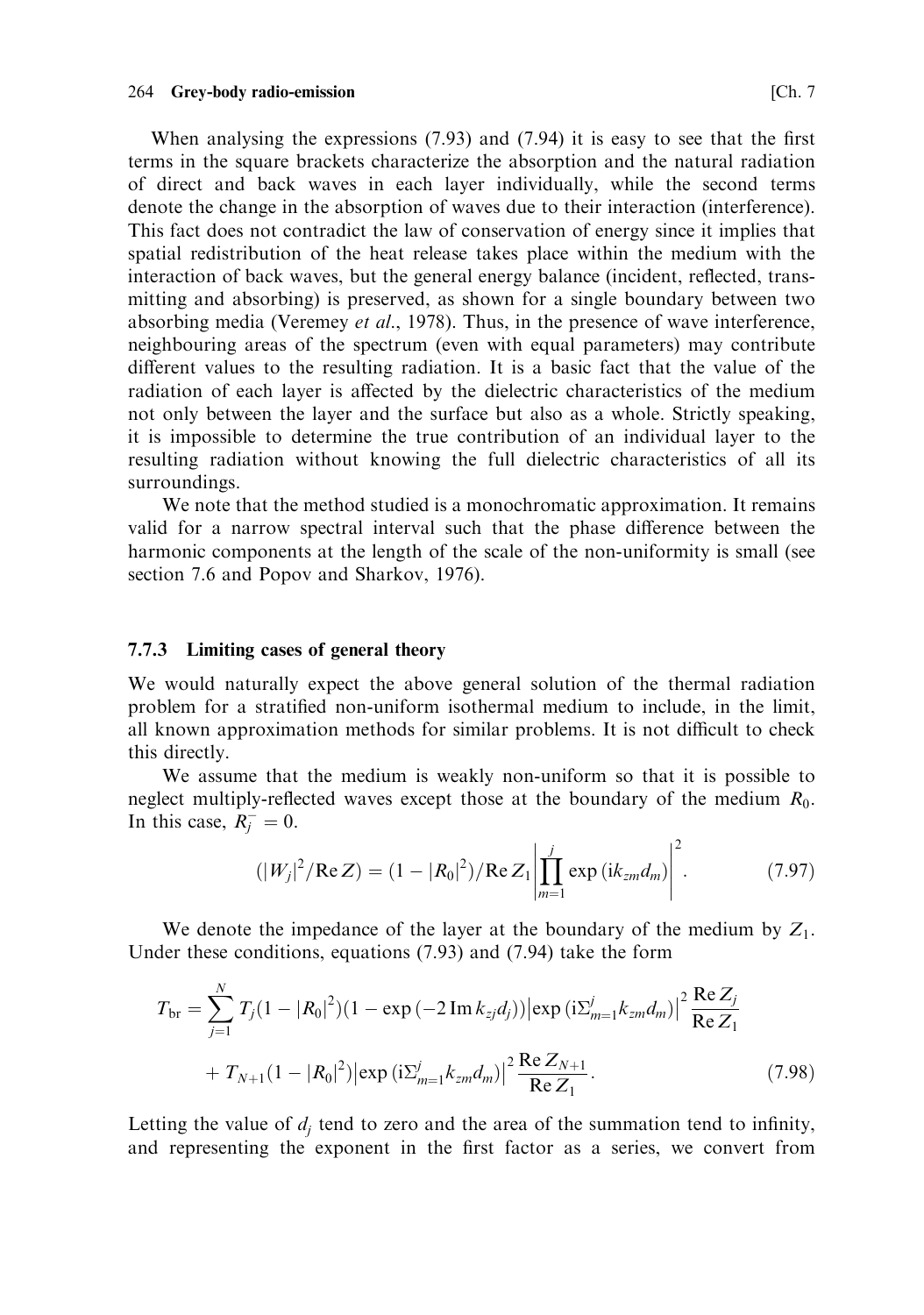summation to integration

$$
T_{\text{br}} = (1 - |R_0|^2) \int_0^\infty T(z) 2 \operatorname{Im} (k(z) \cos \theta(z))
$$
  
 
$$
\times \exp \left[ -2 \int_0^\infty \operatorname{Im} k(z') \cos \theta(z') dz' \right] \frac{\operatorname{Re} Z(z)}{\operatorname{Re} Z(0)} dz.
$$
 (7.99)

The last expression agrees, within the accuracy of the notation, with the solution by WKB-method (Shulgina, 1975), which is a subcase of the general solution for the given conditions. With the additional assumptions that the variations of the dielectric constant of the medium Re  $\varepsilon(z) \cong$  const,  $Z(z) \cong Z(0)$  are small and that the absorption by the medium  $\text{Re}\,\dot{\varepsilon}(z) > \text{Im}\,\dot{\varepsilon}(z)$  is insignificant, and transferring to the real angle of refraction  $\theta'(z) = \text{Re}\,\theta(z)$ , where  $k(z) \cos \theta(z) \approx k(z)/\cos \theta'(z)$ , we obtain the well-known solution of the phenomenological equation of radiation transfer (ETR) (see Chapter 9)

$$
T_{\rm br} = (1 - |R|^2) \int_0^\infty T(z) \frac{2 \text{Im } k(z)}{\cos \theta'(z)} \exp\left(-2 \int_0^2 \text{Im } k(z')/\cos \theta'(z') \, dz'\right) dz. \tag{7.100}
$$

The physical difference between (7.99) and the solution of the ERT is the calculation of the refraction-related perturbations of the outgoing thermal flux from the absorbing medium (imaginary term). Since  $2 \text{Im } k(z) = \gamma(z)$  is the absorption in the medium, expression  $(7.99)$  for a uniform absorbing medium may be written in the form obtained by Shulgina (1975):

$$
T_{\text{br}} = \kappa(\theta, \lambda) \int_0^\infty \gamma(z) S(\theta) T(z) \exp(-\gamma(z') S(\theta) dz') dz,
$$
 (7.101)

where  $\theta$  is the angle of observation outside the medium measured from the nadir, and  $S(\theta)$  is the refraction coefficient

$$
S(\theta) = \left(\frac{\varepsilon_1 - \sin^2 \theta}{\varepsilon_1(\sqrt{1 + \text{tg}^2 \delta} - 1)}\right)^{1/2} \left[\sqrt{1 + \frac{\varepsilon_1^2 \text{tg}^2 \delta}{(\varepsilon_1 - \sin^2 \theta)}} - 1\right]^{1/2}.
$$
 (7.102)

Here,  $\dot{\varepsilon} = \varepsilon_1 (1 + i \, t \, \varepsilon)$  is the complex dielectric constant of the medium.

A special calculation of the refraction coefficient for a broad range of wavelengths (from 0.33 to 75 cm) and values of the angles of observation (from 0 to  $89^{\circ}$ ) performed by Sharkov (1978), showed that the contribution of refraction to the polarization characteristics of the absorbing media (seawater and freshwater) is quite small: S differs from the value of this coefficient calculated for a medium with low losses by  $\leq 4\%$ , which amounts to a corresponding change in the brightness temperature of  $\leq 0.004$  K.

Whence, it follows that the results of the phenomenological theory of radiative transfer hold for weakly absorbing media (tg  $\delta \ll 1$ ) and are also applicable to media with strong absorption (tg  $\delta \geq 1$ , for example, seawater) provided the real part of the complex dielectric constant ( $\varepsilon_1 \gg 1$ ) is sufficiently high; thus, the difference between the refraction coefficient and the value determined by Snell's law is small. It is for this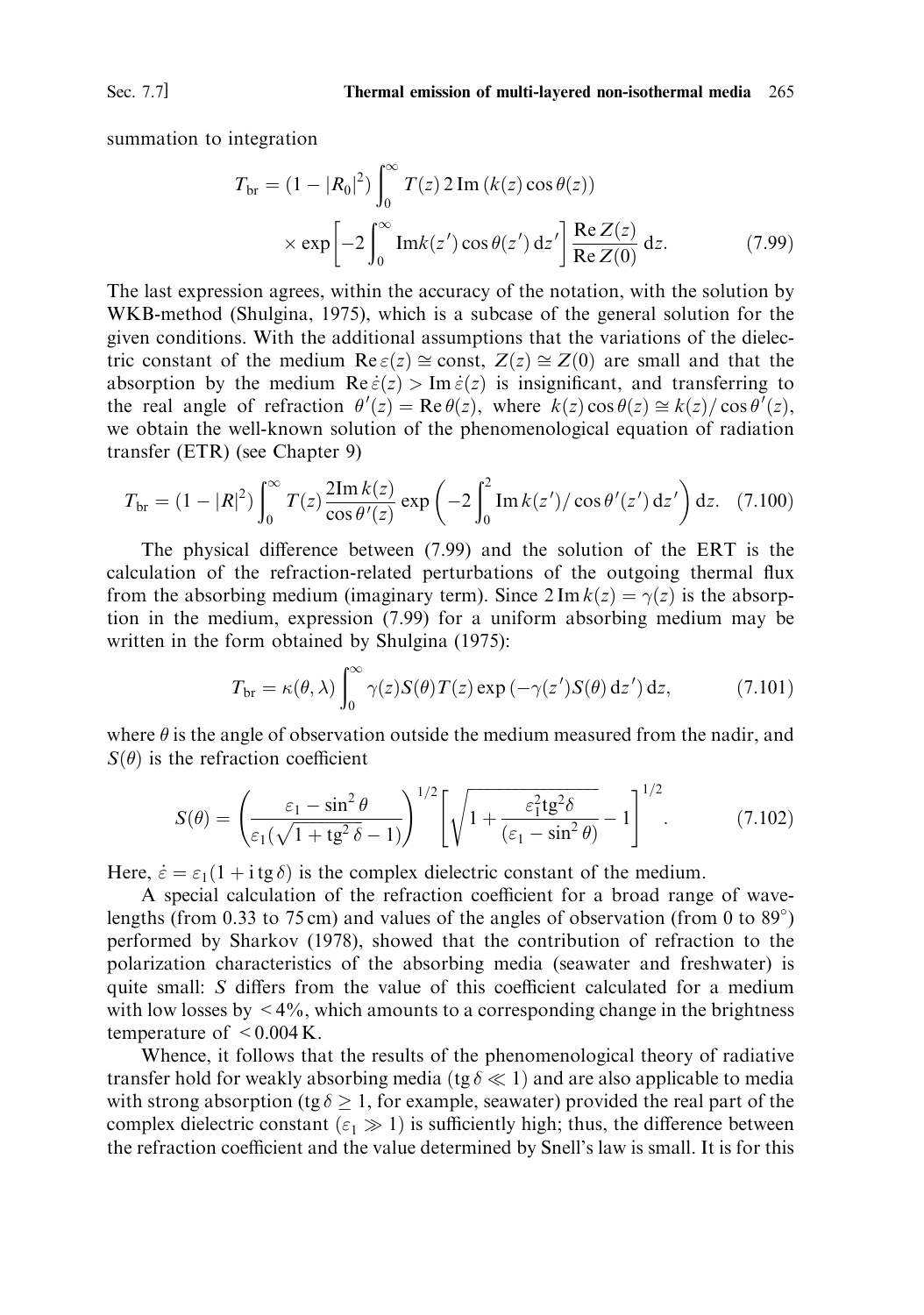physical reason that methods developed for the calculation of the radio-emission of pure transparent media in due course (Troitskii, 1954, 1967; Chandrasekhar, 1960) describe the absorbing media emission adequately.

The derivation of equations  $(7.93)$ – $(7.94)$  was based on the computation of the full losses of waves (in terms of amplitude) in the whole multi-layered structure, which is equivalent to determination of the difference in power of the incident and reflected waves and corresponds to Kirchhoff's law for stratified isothermal media, where  $T_i = \text{const}$ ,

$$
T_{\rm br} = (1 - |R_{\Sigma}|^2)T, \tag{7.103}
$$

where  $R_{\Sigma}$  is the reflection coefficient of water on the free-space side, taking into account all multiple reflections in the multi-layered medium. We have already used this result in section 7.5.

The comparatively simple subcase of a three-layered medium with different temperature layers was considered in due course in work by Tuchkov (1968) and Basharinov et al. (1968), where the direct and multiply-reflected fluxes of thermal radiation from different layers were summed to obtain the expression for the average brightness temperature (Basharinov et al., 1968):

$$
T_{\text{br321}} = \frac{[T_3(1 - R_{32}^2) \exp(-\tau_2) + T_2(1 \exp(-\tau_2))(1 + R_{32}^2 \exp(-\tau_2))](1 - R_{12}^2)}{1 - R_{12}^2 R_{32}^2 \exp(-2\tau_2)}.
$$
\n(7.104)

The value of the index 1 relates to the free space, the coefficients  $R_{ij}$  are the moduli of the Fresnel coefficients for the two media, and  $\tau_2$  is the optical depth of the intermediate layer 2.

Comparing with  $(7.93)$ – $(7.94)$ , we note that equation  $(7.104)$  involves a number of simplifications which limit its area of applicability. Firstly, it does not take account of phase relationships for multiply-reflected waves and interference effects are not considered. Instead of this, it describes their power characteristics, which is to some extent justified for a brightness temperature averaged over a sufficiently broad range of frequencies, where the term 'sufficiently' remains undetermined. For example, the sign in the denominator of  $(7.104)$  depends on the phase of the Fresnel coefficients at the two boundaries, which in turn depends on the equations for  $\varepsilon_2$  and  $\varepsilon_3$ .

Secondly, on passing the boundaries of absorbing medium, it is not the sum of the normal components of the fluxes of wave energy which is continuous, but the normal component of the energetic flux of the field as a whole (see section 7.3). Thus, strictly speaking, the power of the passing wave  $t_{p12}$  is not equal to the difference between the incident and the reflected waves  $t_{p12} \neq 1 - |R_{12}|^2$ . Thirdly, as previously shown for interfering waves in an absorbing medium, there occurs a redistribution of absorption of the wave energy in space, which was described in  $(7.93)$ – $(7.94)$  by an interference term.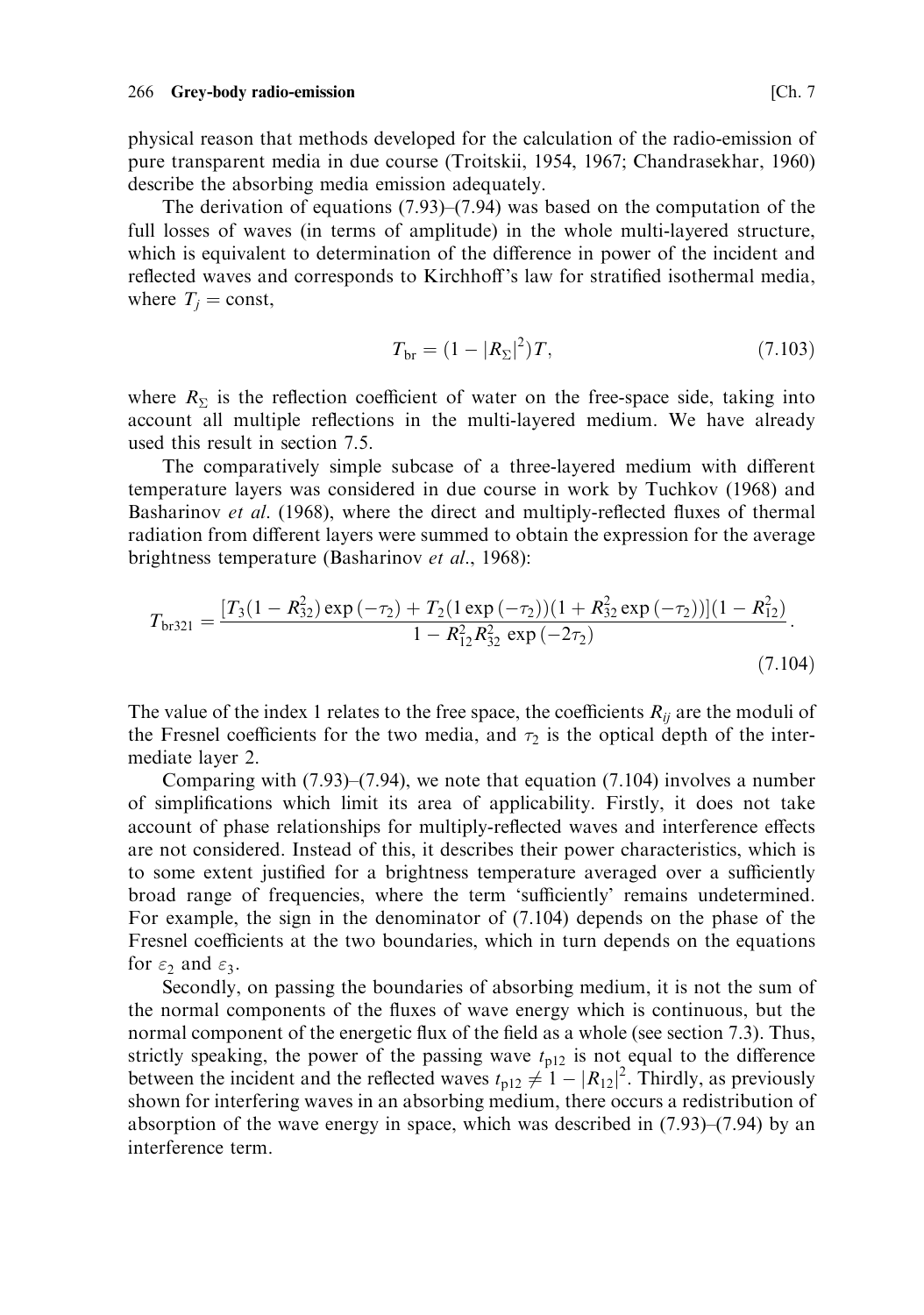For the brightness temperature of temperature of a three-layered medium with equal temperatures in the layers,  $(7.93)$ – $(7.94)$  provides an accurate expression

$$
T_{\rm br} = \frac{T_2[(1 - \exp{(2\beta)})|1 - R_{12}|^2(1 + |R_{32}|^2 \exp{(-2\beta)}) + 4\beta/\alpha \operatorname{Re}(R_{32} \exp{(j\psi)})]\operatorname{Re} Z_2}{\operatorname{Re} Z_1|1 - R_{12}R_{32} \exp{(2j\psi)}|^2} + T_3[(1 - R_{12})(1 - R_{32})|^2 \exp{(-2\beta)} \operatorname{Re} Z_3, \tag{7.105}
$$

where  $\psi = \alpha + i\beta = k_z d$ ,  $\tau_2$  in (7.104) corresponds to 2 $\beta$ ,  $Z_i$  are the impedances of the media and  $R_{ii}$  are the complex (unlike (7.104)) Fresnel reflection coefficients. In this expression, it is not difficult to observe all the differences from (7.104) listed above.

#### Conditions for the method's feasibility  $7.7.4$

The method described above for analysing thermal radiation is accurate for stratified non-uniform media; in other words, it assumes strictly constant parameters of the medium and equilibrium in each layer. Let us consider in more detail the restriction of the applicability of the method to the problem of thermal radiation from real media with arbitrary parameter profiles. Firstly, at each point of space, the conditions for the applicability of the FDT should be satisfied, which implies the equilibrium of the energy distribution (in terms of degrees of freedom) and small radii of correlation  $\tau_k$  of the outside fluctuating fluxes in relation to the scales of the non-uniform and non-isothermal anomalies of the medium  $d_i \gg \tau_k$ . Secondly, the legitimacy of the representation of the continuous parameters of the medium in the form of a stratified structure must be verified. This is not difficult, assuming relatively small errors in the computation of the characteristics of the propagation (phase and amplitude)  $|\Delta \psi_i / \psi_i| \ll 1$  and the radiation  $\Delta T'_{\rm br}/T'_{\rm br} \ll 1$  in each layer due to the replacement of the real parameter profiles by average values (for simplicity, the values of the parameters in the centre of the layer):

$$
d_j \ll \frac{4\sqrt{6}|\varepsilon_j|}{|\partial \varepsilon_j/\partial z|}, d_j \ll 2\sqrt{\frac{6N_j}{\partial^2 T_j/\partial z^2}}.
$$
\n(7.106)

The second condition was based on the assumption that the attenuation of radiation in a layer is small. Here,  $d_i$  does not depend on the first derivative of the temperature profile.

The given estimates do not take into account wave interference within a layer, since this is impossible without using additional information about its surroundings. However, it is possible to estimate the maximum effect of interference, assuming the boundary layer is an absolute reflector. Here, condition (7.106) does not depend on the wavelength of the radiation:

$$
d_j \ll \frac{|\varepsilon_j|^2}{|\partial \varepsilon_1/\partial z|} 8\sqrt{\frac{3\operatorname{Im}\left(\sqrt{\varepsilon_j}\right)}{|\sqrt{\varepsilon_j}|}}, d_j \ll 4\sqrt{\frac{3T_j\operatorname{Im}\left(\sqrt{\varepsilon_j}\right)}{(\partial^2 T_j/\partial Z^2)|\sqrt{\varepsilon_j}|}}.
$$
(7.107)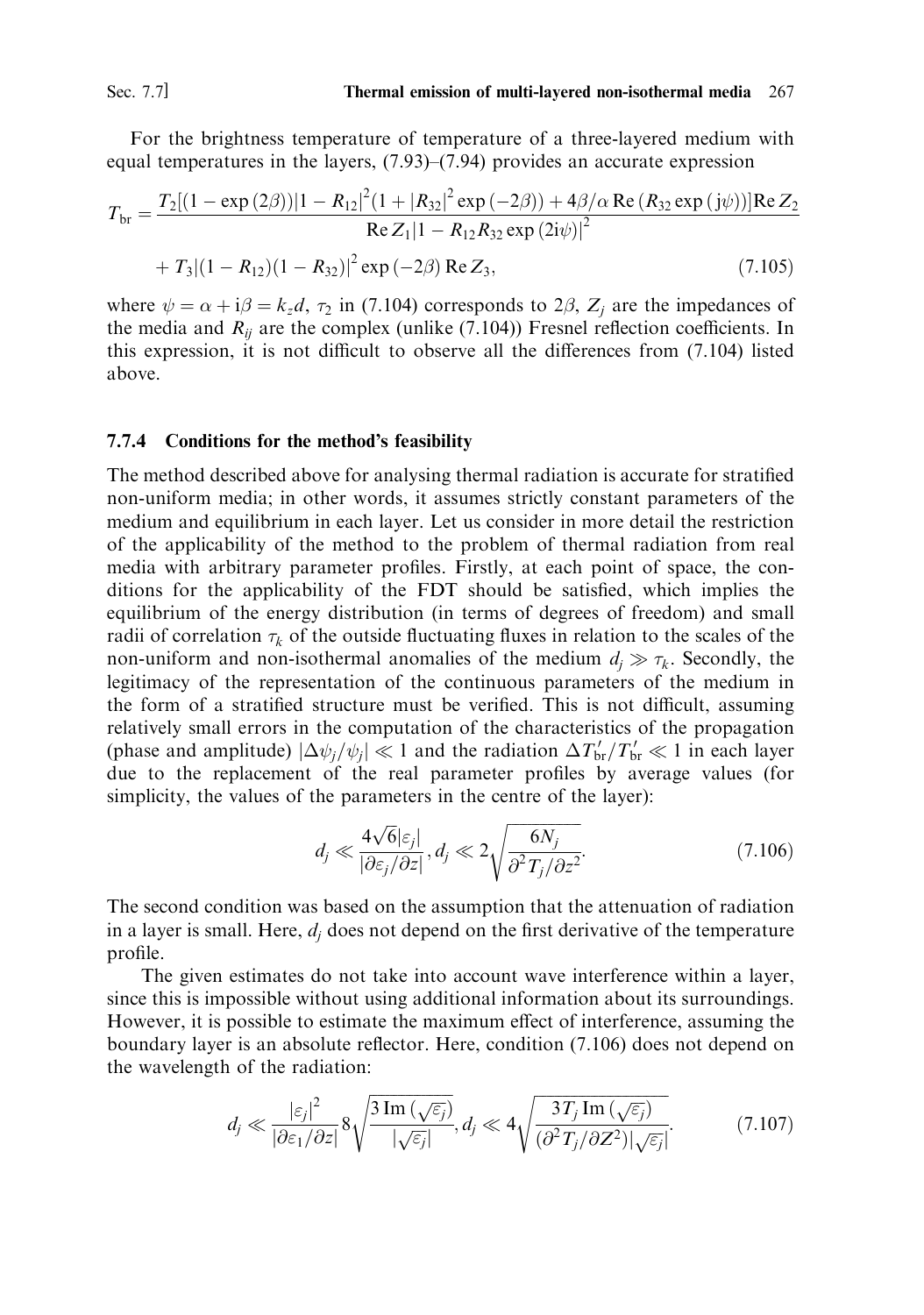For a fixed thickness of the layers, in general, the number of layers is given by  $N = D/\min(d_i)$ .

Naturally, the radiation of layers far from the external boundary of the medium is attenuated and the contribution of their errors to the total brightness temperature is less than that of neighbouring layers. Thus, as the distance from the boundary of the medium increases, the stringency of the conditions on the thickness of the layers decreases. Consequently, in order to decrease the overall volume of the actual calculation, it is convenient to use (other conditions remaining the same) a variable step for the subdivision of the layer, which increases with the distance from the boundary of the medium.

The previous conditions were found independently for variations of the profiles of the dielectric constants and temperature of individual layers, since joint estimation of the computational error due to their variations is very complicated. Thus, finally, the number of sublayers into which it is sufficient to divide media with complicated parameter profiles may be simply determined as a function of the convergence of numerical computations of  $T_{\rm br}$  for a sequentially increasing number of subdivisions.

#### Spectral characteristics of thermal emission for some stratified media 7.7.5

The goal of this subsection is to identify the main characteristics of the field of radiation of non-isothermal, non-uniform media. These may be identified most clearly by analysis of the spectral characteristics of the thermal radiation of a series of model media, obtained by numerical modelling (relevant algorithms were described in work by Klepikov and Sharkov (1983)). Let us compare the results of applying the method described in the second section  $(7.7.2)$  with other methods, based on the example of a three-layered, non-isothermal medium (observation of a medium with  $\varepsilon_1 = 1$ ) and the model A:

$$
\varepsilon_2 = 10 + i1;
$$
  $T_2 = 200 K$   $0 < z < 10 \text{ cm}$   
\n $\varepsilon_3 = 100 + i10;$   $T_3 = 300 K$   $10 \text{ cm} < z.$ 

Figure 7.17 shows graphs of the brightness temperature against wavelength for observations in the nadir. Curves  $1-5$  were calculated using the accurate formulae  $(7.105)$ , the WKB method  $(7.99)$ , the radiation transfer equation  $(7.100)$ , Kirchhoff's method  $(7.103)$  with average temperature  $300 \text{ K}$ , and formula  $(7.104)$  for an average temperature of the three-layered medium (by summing the thermal fluxes), respectively.

In the short-wave area of the frequency band, where the wavelength of the radiation is far less than the characteristic size of the non-uniformities of the medium and the radiation is largely determined by the thin surface layer, approximation methods give a good approximation to the graph of  $T_{\text{br}}$  calculated using the accurate formula. The differences in the values of  $T_{\rm br}$  for Kirchhoff's method (curve 4) are associated with chosen value  $T = 300$  K, for which the emissivity of the medium  $\kappa = 1 - |R|^2$  corresponds accurately to the value obtained by the accurate formula ( $\kappa = 0.7272$ ).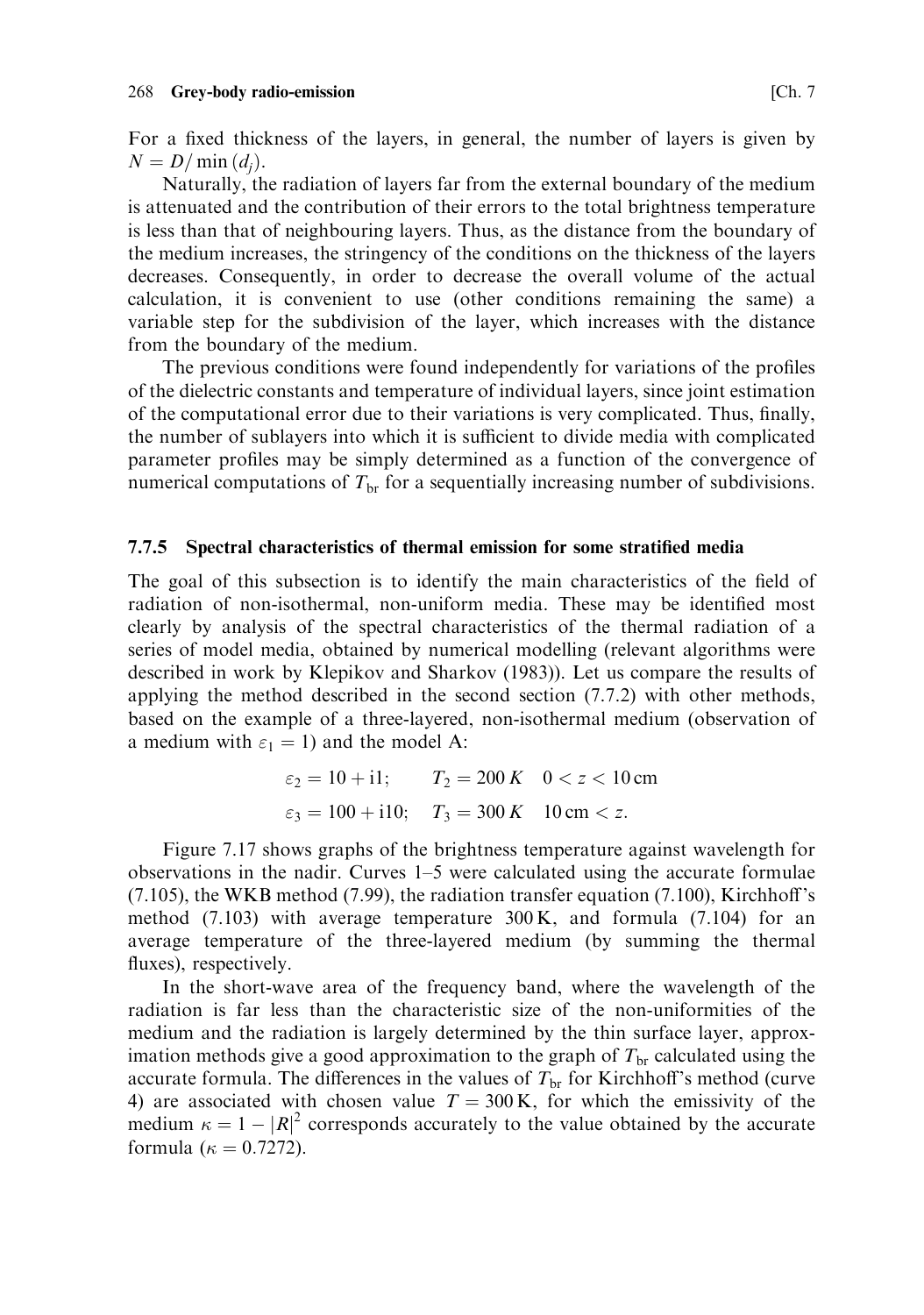

Figure 7.17. Spectral characteristics of the natural radiation of a three-layered non-isothermal medium (model A).  $1-5$ , see explanation in text.

However, for the whole spectrum of frequencies, and particularly the long-wave area, the errors of each of the approximation methods are very significant (up to 100 K). For example, the method of summing the thermal fluxes (curve 5) gives 'clearly average' spectral variations of  $T_{\rm br}$  without interference features. In other words, the spectral averaging built into the method is carried out over practically the full range of frequencies used. Most striking (numerical) differences are observed in the spectral variations of the curves 2 and 3 obtained by the WKB and ERT method, which are apparently very similar to each other (see formulas (7.99) and  $(7.100)$ ).

Consideration of this model example shows that not one of the approximation methods provides correct calculation of the emissivity of highly non-uniform, nonisothermal media over a broad band of wavelengths.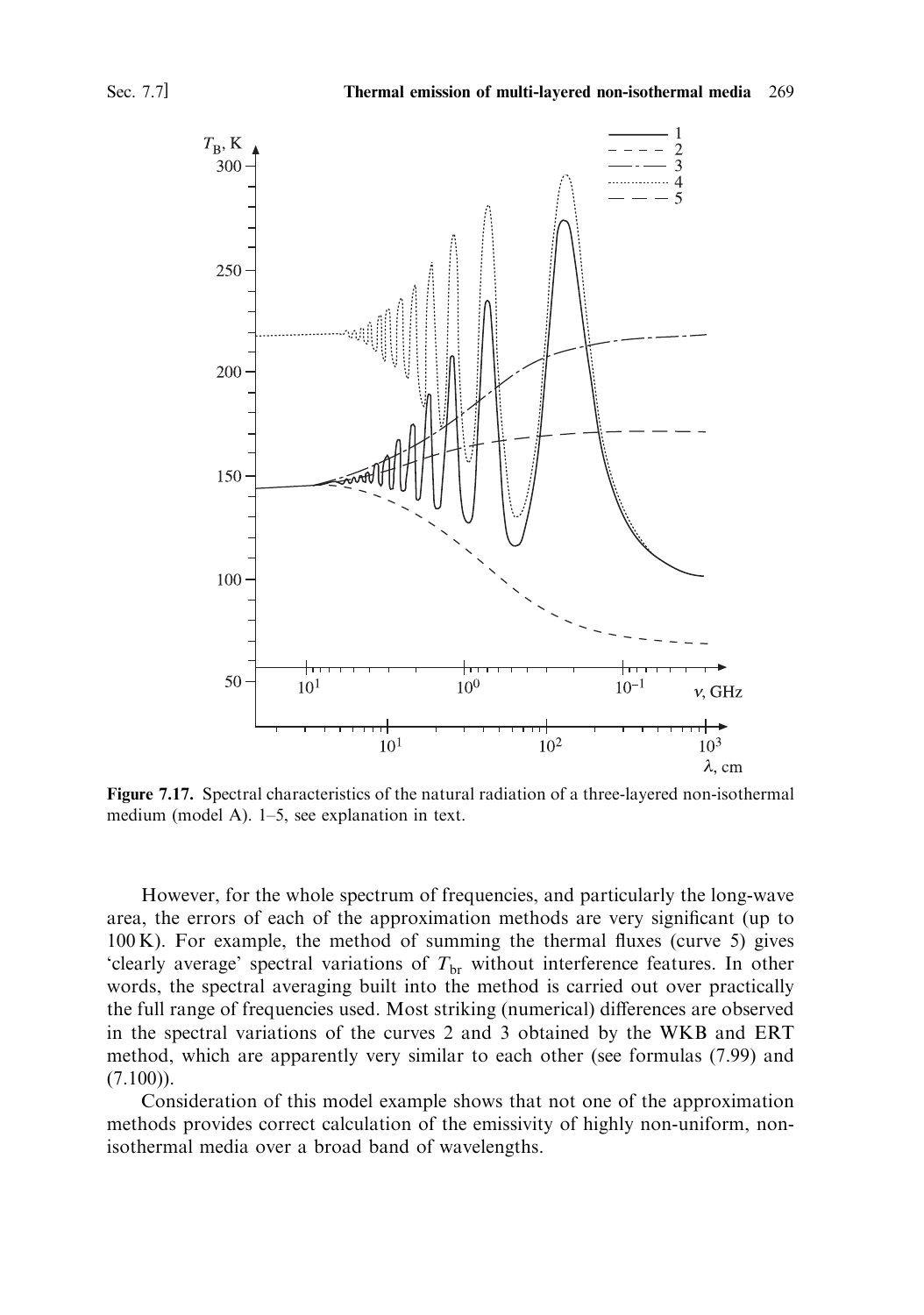#### 270 Grey-body radio-emission

Very large numerical differences between the spectral graphs of  $T_{\text{rm}}$  for the accurate method and for the approximation methods are found where relatively local temperature jumps occur in an area of interfering waves, reflected by the dielectrical non-uniformities of the medium. Figure 7.13 shows the spectral variation of the radiation ( $\theta = 0$ ) from an isothermal three-layered medium (model B) with profiles

$$
\varepsilon_2 = 1 = +i0.4, \quad 0 < z < 10 \,\text{cm}
$$
\n
$$
\varepsilon_3 = 100 + i10, \quad 10 \,\text{cm} < z
$$

calculated using Kirchhoff's law for isothermal media. The spectral variation for this medium, but with a sharp temperature anomaly  $T = 900 \text{ K}$  for 7.5  $\lt z \lt 7.75 \text{ cm}$  in the intermediate layer (model C), is shown in Figure 7.18. From a comparison of the two graphs it is easy to see the change in the nature of the modulation of the spectral



Figure 7.18. Spectral characteristics of the natural radiation of a three-layered medium (model B) with a sharp 'pulse-like' temperature anomaly.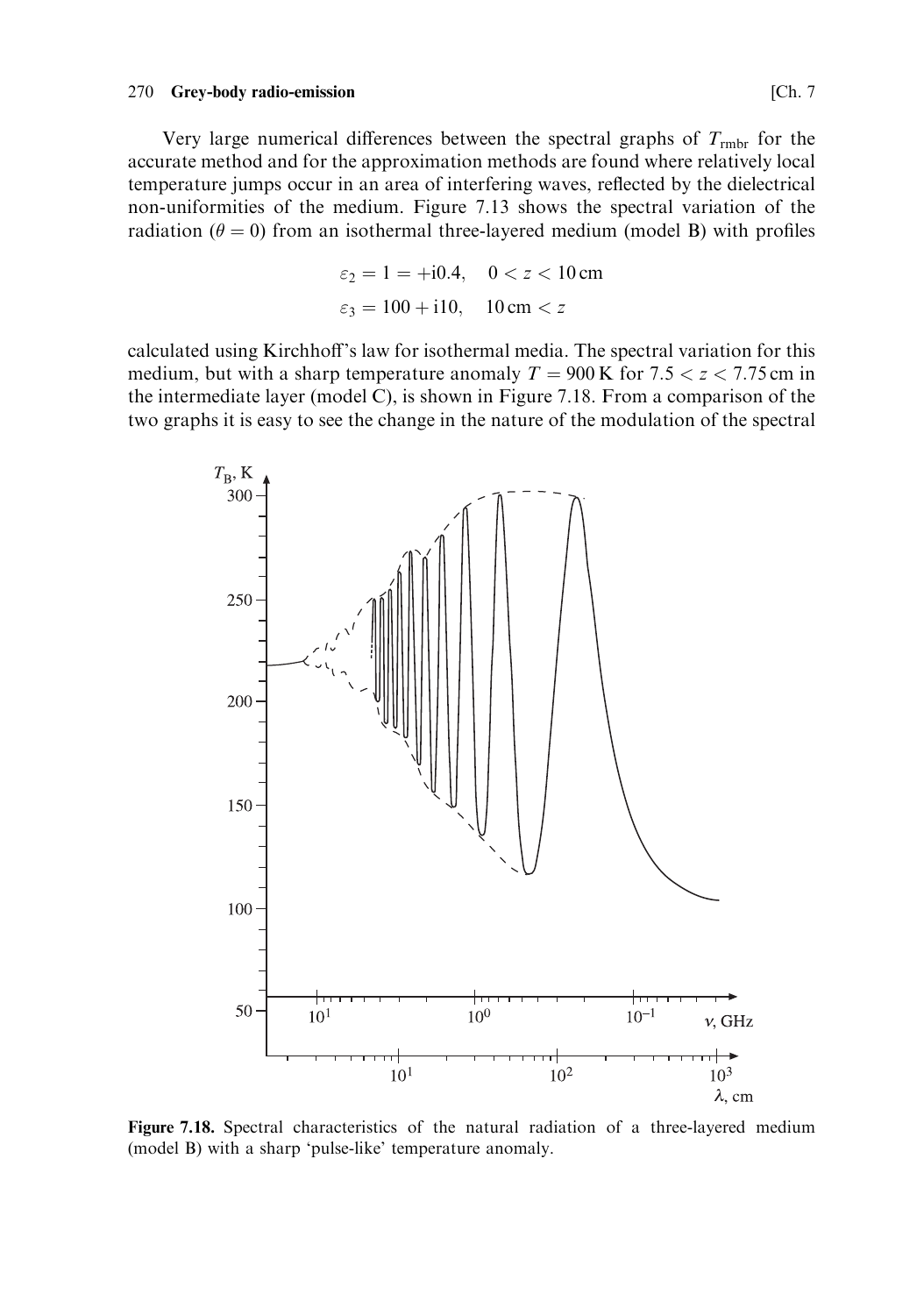curve of the radiation from the medium in the presence of the temperature anomaly. In fact, as a result of reflection, a mixed wave occurs in the intermediate layer; in other words, both travelling and standing waves occur. Thus, within the layer there is a special redistribution of the energy losses and consequently the different areas of the medium give different contributions to the resulting radiation. At frequencies corresponding to the position of the bulge of the standing waves at the point of a temperature jump, the contribution of the radiation of this layer to the total value  $T<sub>br</sub>$  is a maximum. Conversely, when the position of the node of the standing waves and the thermal anomaly coincide, the contribution to  $T_{\text{br}}$  is a minimum. From these considerations it is clear that the maximum value of the modulation coefficient (all other conditions being equal) is attained for a temperature jump of much less than half the wavelength of the radiation. Consequently, the thinner the anomalous layer, the broader the band of frequencies in which modulation is observed. Its frequency is largely determined by the change in phase of waves from the anomalous layer to the neighbouring dielectric non-uniformity of the medium. This modulation effect is most clearly visible for a three-layered medium although it is also found in perturbed form for more complicated profiles of the dielectric parameters. A sufficient condition for modulation of the thermal radiation is the presence of a thin layer with an anomalous temperature in an area of the medium where there exist interfering waves.

Figure 7.19 and 7.20 illustrate the occurrence and relative positions of two types of modulation of the spectrum of thermal radiation from a three-layered medium, associated with the presence of a layer with anomalous values of the imaginary part of the dielectric constant and the temperature. The first effect takes the form of amplitude modulation and the second that of an additional sinusoidal component. If effects of approximately equal value are collocated, the resulting shape of the modulation will be almost one-sided (analogue of amplitude/phase modulation).

Thus, use of the accurate expressions  $(7.93)$ – $(7.94)$  to calculate the thermal radiation from non-uniform, non-isothermal media with local anomalies and with arbitrary absorption leads to the occurrence of effects ignored by the calculations of the approximation methods (WKB method, theory of radiative transfer, Kirchhoff's law etc.).

It is certainly interesting to analyse the errors in the calculations of the spectral variations of the radiation from media with smoothly varying parameters as a function of the number of subdivisions  $N$  of the layer. Figures 7.21(a) and (b) show the results of numerical calculations of  $T<sub>br</sub>$  for two typical profiles of the complex dielectric coefficients and the temperature, namely a linear and an exponential profile. In the calculations, we chose two ways of dividing the nonuniform area of the medium of thickness  $D$  into layers: a linear method, in which the thickness of all the layers was the same  $d_i = D/N$ , and an exponential method in which the thickness of the layers increased as the distance from the boundary of the medium

$$
d_j = 2d_{j-1}, \sum_{j=1}^N d_j = D.
$$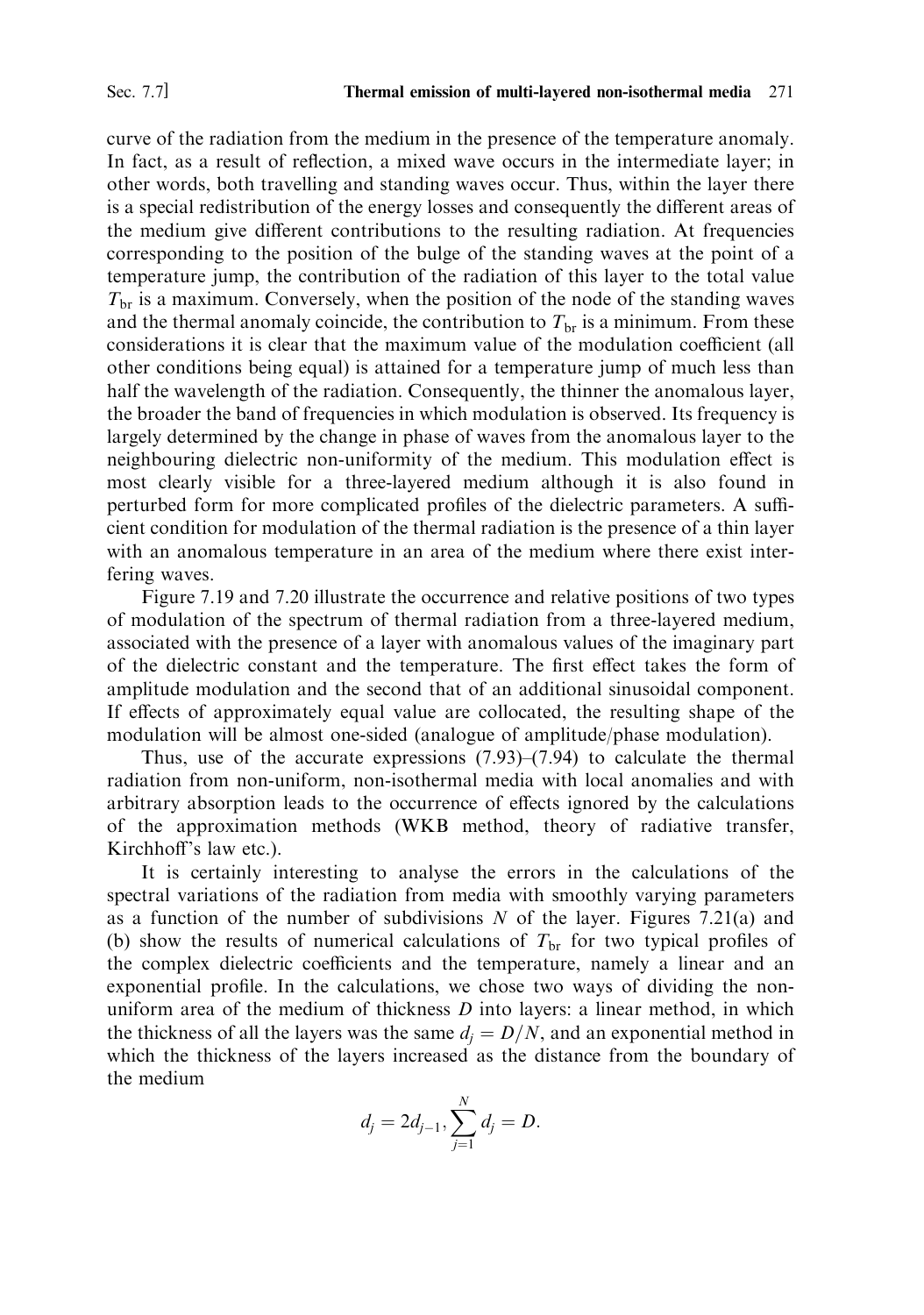

Figure 7.19. Spectral characteristics of the natural radiation of a three-layered medium with a 'pulse-like' anomaly of dielectric losses (model C).

From the figure, it is easy to see that in the band of wavelengths from  $\sim 0.1$  to 100 cm there are considerable variations in the radiation spectra. For  $N = 128$ , for both types of profiles of the parameters, the radiation spectra exhibit a stationary form, and are practically unchanged for small variations of the number of subdivisions. Thus, they may be assumed to be 'true' (in the asymptotic sense) and compared with radiation spectra for other values of  $N$ . Maximum errors in the spectra as a function of  $N$  are given in Table 7.1.

It is clear from the table that the exponential subdivision into layers provides for faster and more uniform convergence of the results throughout the whole spectral interval, this being more noticeable for the exponential profiles of the parameters.

In this way, based on the application of a generalization of Kirchhoff's law to a model of a stratified medium with a planar boundary, we have obtained a closedform for thermal radiation in a monochromatic approximation, taking into account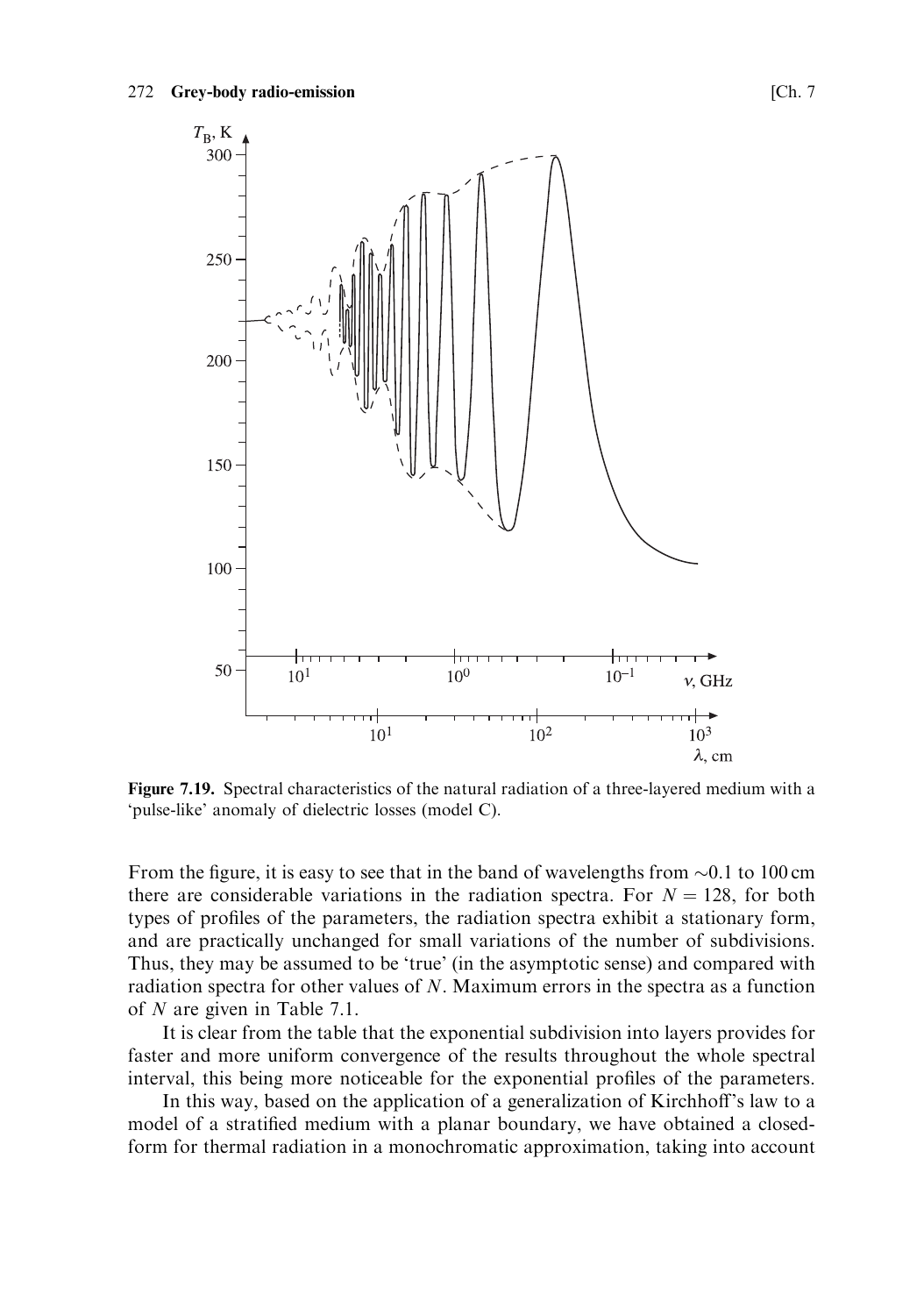

Figure 7.20. Spectral characteristics of the natural radiation of a three-layered medium with an anomalous value of the dielectric losses (model C) and with a sharp 'pulse-like' temperature anomaly.

| <b>Table 7.1.</b> Maximum errors in $T_{\text{br}}$ , K |  |
|---------------------------------------------------------|--|
|                                                         |  |

| Number<br>of layers | Parameter profile   |                          |             |                          |  |  |
|---------------------|---------------------|--------------------------|-------------|--------------------------|--|--|
|                     | Linear              |                          | Exponential |                          |  |  |
|                     | Type of subdivision |                          |             |                          |  |  |
|                     | Linear              | Exponential              | Linear      | Exponential              |  |  |
|                     | 22                  | $\overline{\phantom{a}}$ | 17          | $\overline{\phantom{a}}$ |  |  |
| 4                   | 12                  | 8                        | 15          |                          |  |  |
| 16                  |                     |                          | 6           |                          |  |  |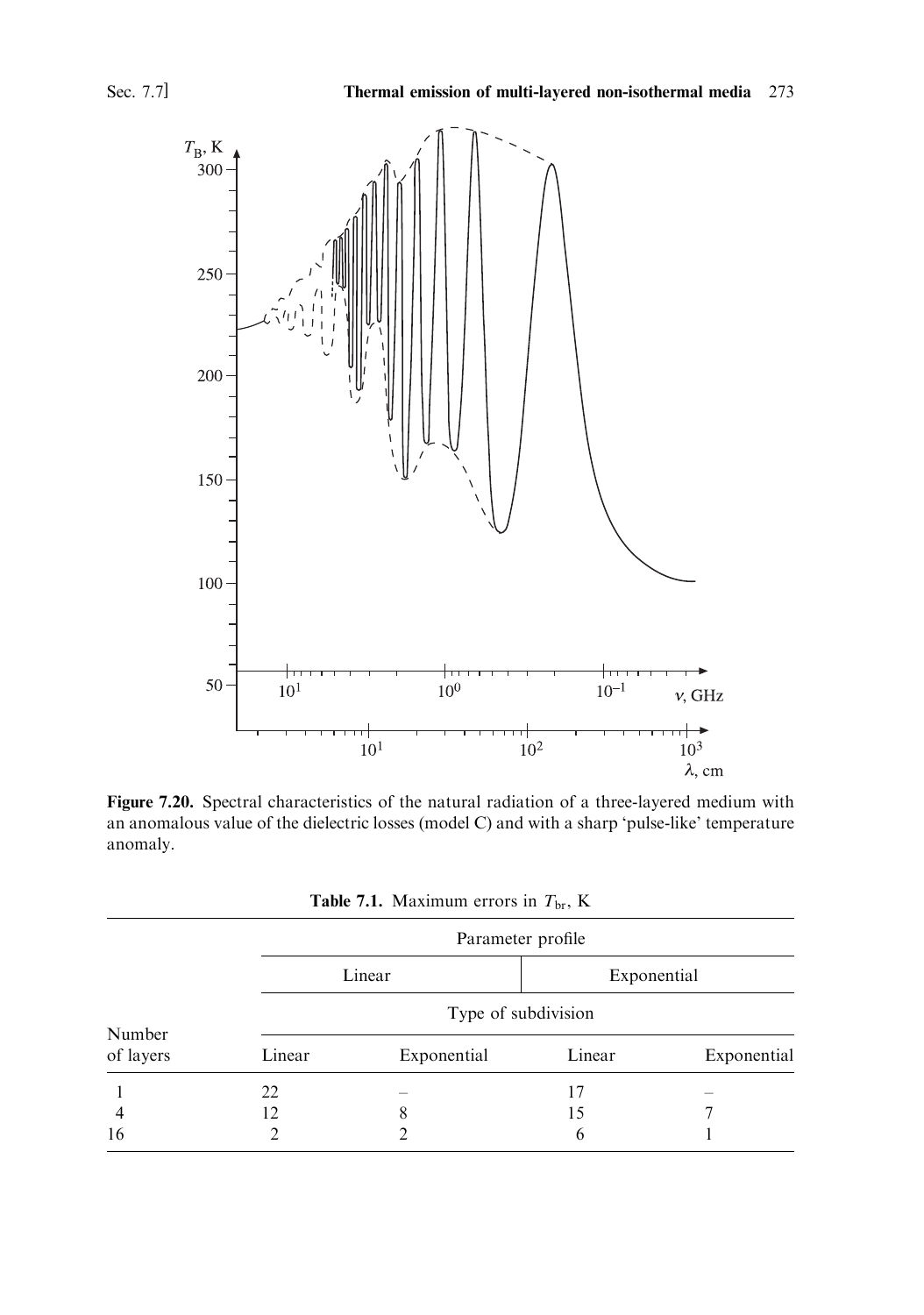

Figure 7.21. Spectral characteristics of natural radiation as a function of the number of subdivisions,  $N$ , of the layer in the medium, with linear (a) and exponential (b) stratifications of the dielectric and thermal parameters: 1, a single layer; 2, 4 layers; 3, 16; 4, 128 (linear subdivision); 5, 4; 6, 16 (exponential subdivision).

interference effects. The solution involves a dependence on the wavelength, the angle of observation and the type of polarization of the radiation. It is shown that, for specific conditions satisfied for most types of real media in the microwave and IR band, this solution enables us to determine the spectral characteristics of the thermal radiation from a vertically non-uniform, non-isothermal medium with arbitrary absorption, with reasonable accuracy. The solution also includes known methods of calculating the brightness temperature such as solution of the radiation transfer equation, Kirchhoff's law for isothermal media and solution by the WKB method, and is a generalization of these.